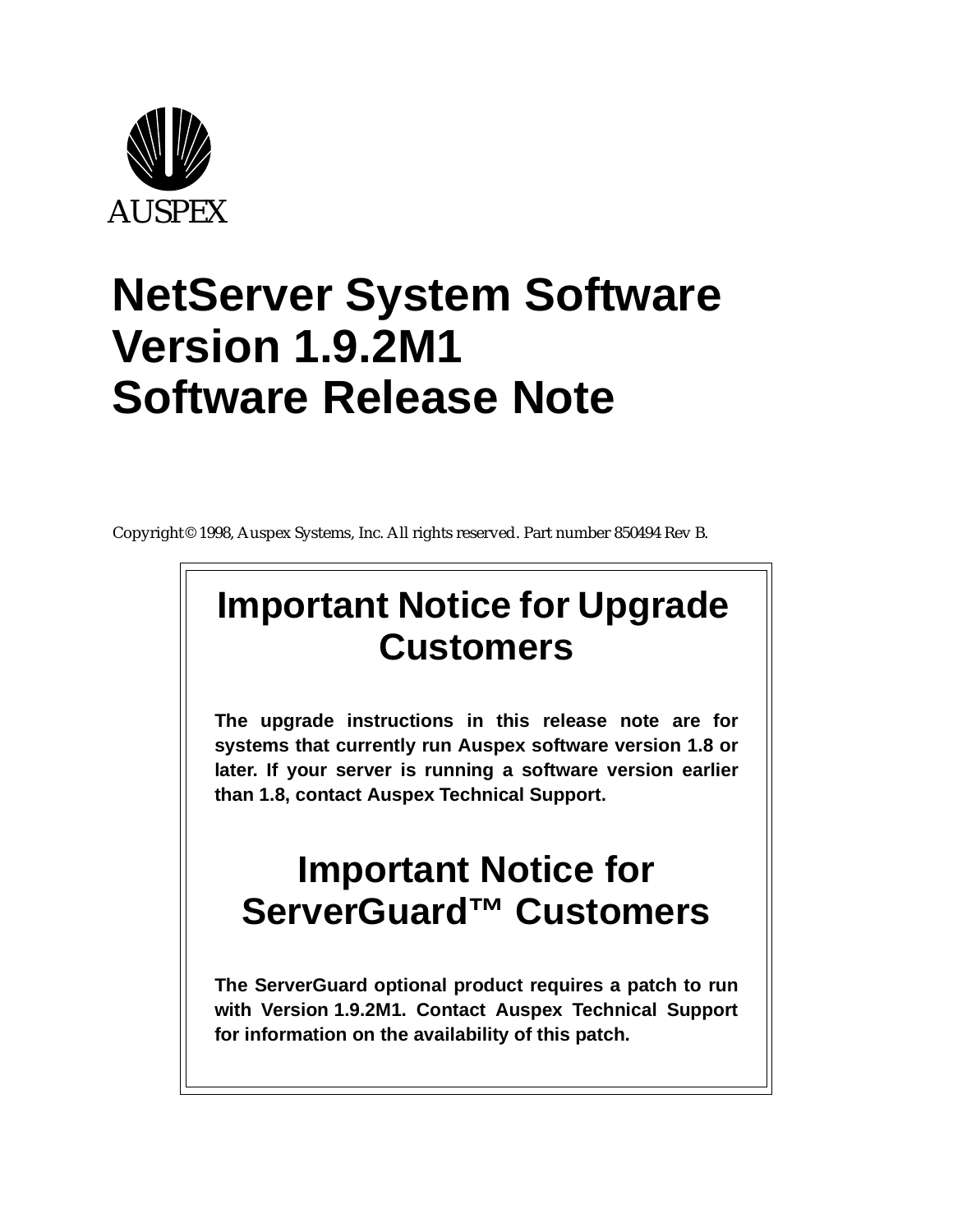# **Copyright**

Copyright © 1998 Auspex Systems, Inc. All rights reserved. Printed in the United States of America. Part Number 850494 Rev B, June 1998.

No part of this publication may be reproduced, in any form or by any means, without the prior written consent of Auspex Systems, Inc.

Auspex Systems, Inc., reserves the right to revise this publication and make changes in content without obligation on the part of Auspex Systems to provide prior notification of such revision or change.

RESTRICTED RIGHTS LEGEND: Use, duplication, or disclosure by the Government is subject to restrictions as set forth in subparagraph  $(c)(1)(ii)$  of the Rights in Technical Data and Computer Software Clause at DFARS 252.227-7013 (October 1988) and FAR 52.227-19(c) (June 1987) and in similar clauses in the FAR and NASA FAR supplement.

### **Trademarks**

Auspex, Auspex logo design, Functional Multiprocessor, Functional Multi-processor, Functional Multi-processing, Functional Multiprocessing Kernel, FMK, FMP, and NS 5000 are registered trademarks of Auspex Systems, Inc. NS 7000, NS 6000, NS 6002, NS 5500, NS 5502, NS 3000, NetServer, DataGuard, DriveGuard, ServerGuard, Functional Multiprocessing, and Thrive Carefully are trademarks of Auspex Systems, Inc.

SPARC is a registered trademark of SPARC International. Sun, SunOS, Network File System, NFS, and Sun Microsystems are trademarks or registered trademarks of Sun Microsystems, Inc. UNIX is a registered trademark of X/Open Company Limited. VMEbus is a trademark of VMEbus Manufacturers Group. VT510 and DEC are trademarks of Digital Equipment Corp. ForeRunner is a trademark of FORE Systems, Inc. XWindows is a trademark of MIT.

## **FCC Statement**

WARNING: This equipment has been tested and found compliant with the limits for a Class A digital device, pursuant to Part 15 of the FCC rules. These limits are designed to provide reasonable protection against harmful interference when the equipment is operated in a commercial environment. This equipment generates, uses, and can radiate radio frequency and, if not installed and used in accordance with the instruction manual, may cause harmful interference in which case the user will be required to correct the interference at his own expense.

Auspex Systems, Inc. 2300 Central Expressway Santa Clara, California 95050 Phone: (408) 566-2000 Fax: (408) 566-2020 Internet: info@auspex.com World Wide Web: http://www.auspex.com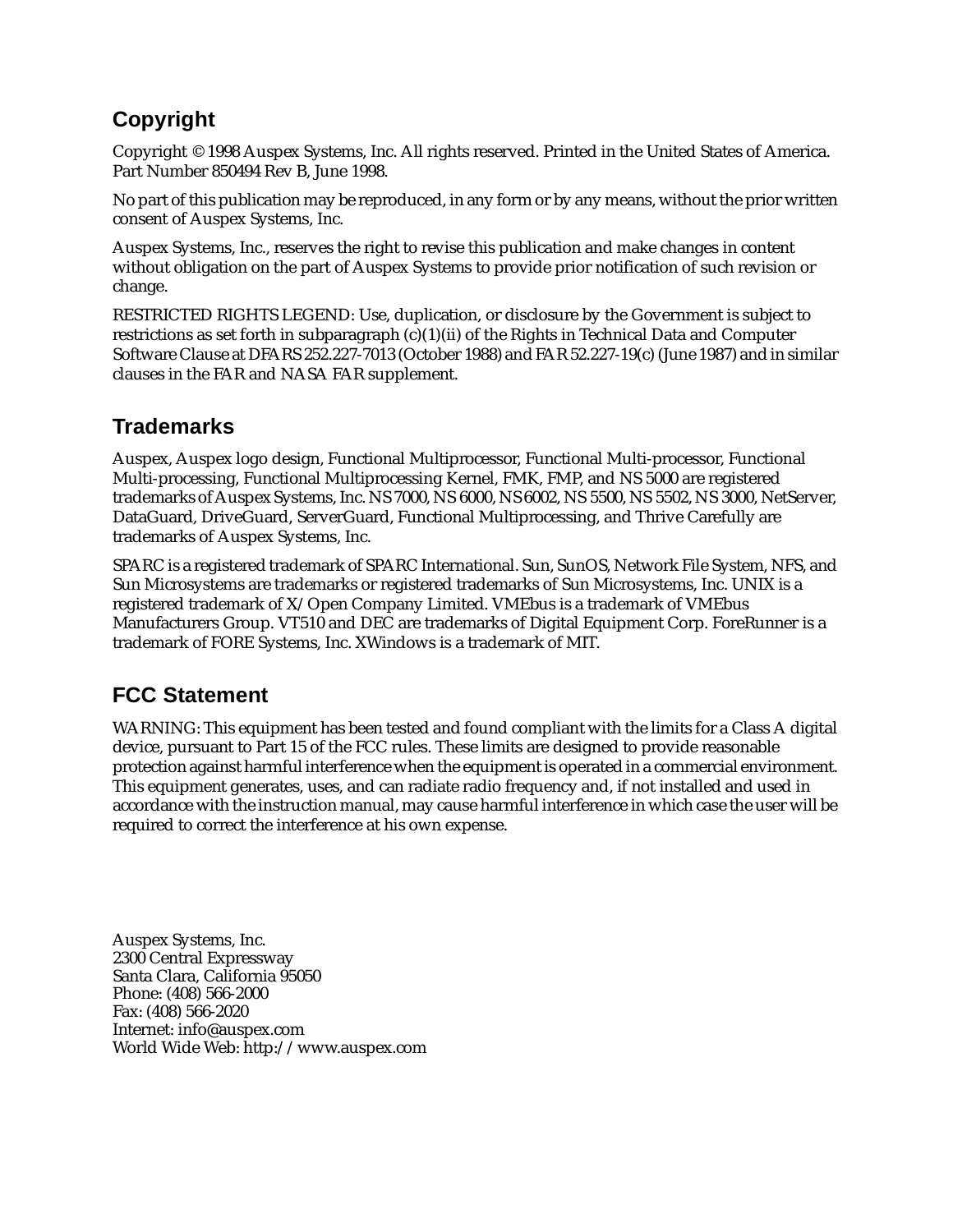

#### **Protection Against Electrostatic Discharge**

To prevent damage to the system due to electrostatic discharge, always wear the antistatic wrist strap provided with your network server when you come in contact with the system.

### **Publication Change Record**

The following table records all revisions to this publication. The first entry is always the publication's initial release. Each entry indicates the date of the release and the number of the system release to which the revision corresponds.

| <b>Part Number</b> | <b>Date</b> | <b>Description</b>             |
|--------------------|-------------|--------------------------------|
| 850494 Rev B       | June 1998   | Release 1.9.2M1, first release |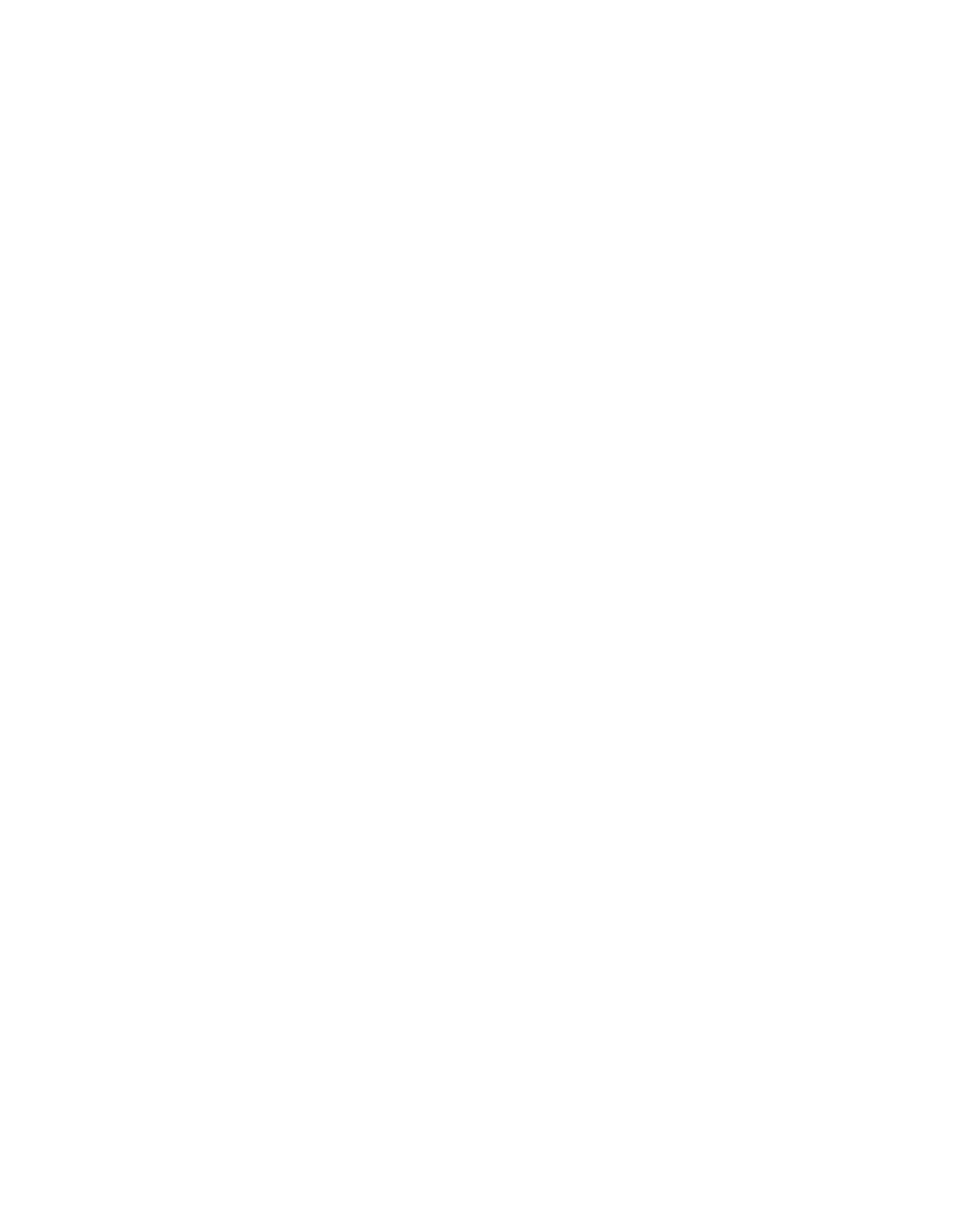

# **Contents**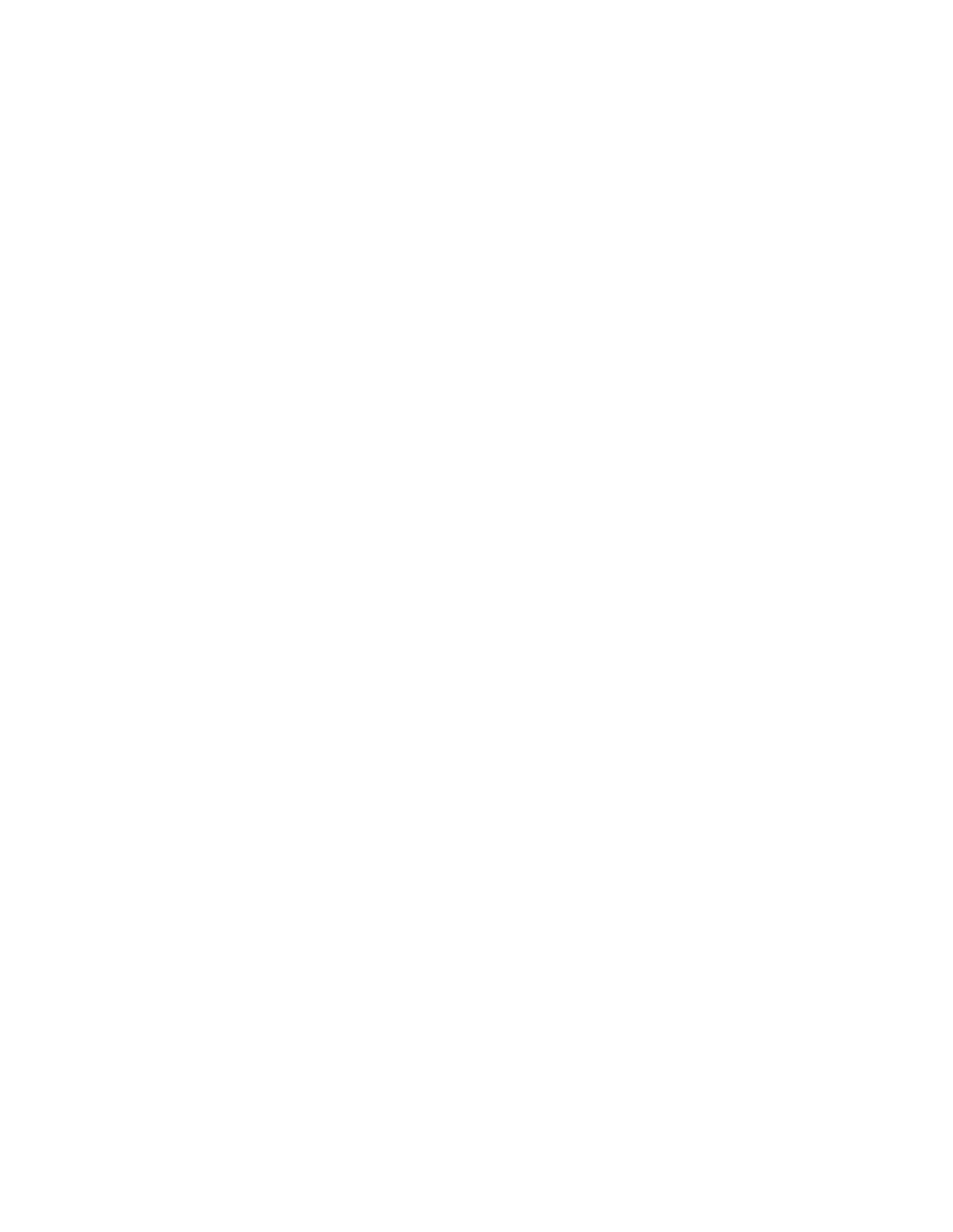<span id="page-6-0"></span>

# **Introduction**

This release note describes the procedure for upgrading your NetServer™ software to Version 1.9.2M1, details new software features, lists the bugs fixed from previous releases, and lists known problems in this release.

# **Documentation Roadmap**

The following list shows the documents applicable to software Version 1.9.2M1:

- <sup>s</sup> *System Manager's Guide* (part number: 850393 Rev. A)
- Hardware manual for your server model:
	- *NS 7000 Model 150/250 Series Hardware Manual* (part number: 850337 Rev. A)
	- *NS 7000 Model 700 Series Hardware Manual* (part number: 850372 Rev. A)
	- *NS 7000 Model 800 Series Hardware Manual* (part number: 850471-001)
- <sup>s</sup> *Storage Peripherals Manager's Guide* (part number: 850491-001)
- <sup>s</sup> *Version 1.9.2M1 Hardware Release Note* (part number: 850495 Rev. B)
- <sup>s</sup> *Version 1.9.1 Hardware Supplement* (part number: 850497-001)
- System Software CD-ROM booklet (part number: 850487 Rev. B)
- **■** Premier Software Series CD-ROM booklet (part number: 850488 Rev. B)
- $\triangle$  This release note (part number: 850494 Rev. B)
- <sup>s</sup> *System Manager's Quick Reference* (part number: 850394 Rev. A)
- <sup>s</sup> *Command Reference Guide* (part number: 850403 Rev. A)

The *System Manager's Guide* is also available in online format for users with an X Windows environment. The online documentation package is on the Premier Software Series CD-ROM. Once the package is added to the system, the online information is accessed through Adobe Acrobat™, which is provided with the NetServer system software. For more information on setting up an X display on your system console, refer to Appendix B of the *System Manager's Guide*.

Auspex provides optional software products to improve performance and reliability. Documentation for these products is part of the documentation package provided on the Premier Software Series CD-ROM and can be viewed online or printed to a PostScript printer. Re[fer to the "Online](#page-33-0)  [Documentation](#page-33-0)" section of this release note for instructions on installing and viewing online documentation.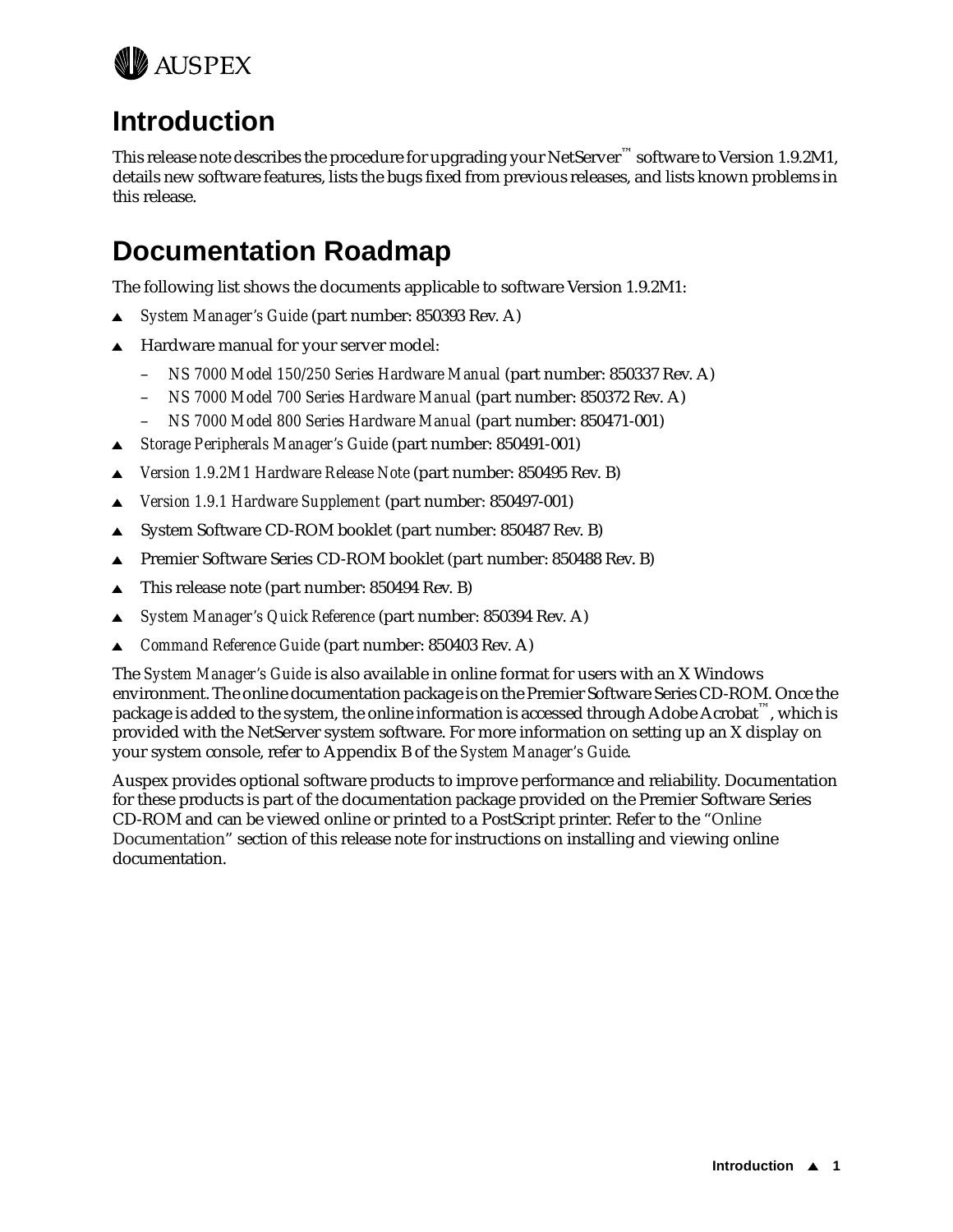

#### The following documentation roadmap points you to the specific documents for each topic:

| For this information:                                                                      | <b>Refer to this document:</b>                                                               |
|--------------------------------------------------------------------------------------------|----------------------------------------------------------------------------------------------|
| Unpacking and installing the system hardware, including<br>the console terminal and drives | The hardware manual for your server model                                                    |
| Setting up external storage devices                                                        | Storage Peripherals Manager's Guide                                                          |
| Feature content and product overview                                                       | This release note and System Manager's Guide,<br>Chapter 1                                   |
| Hardware features and configurations for Version 1.9.2M1                                   | Hardware Supplement or<br>Version 1.9.2M1 Hardware Release Note                              |
| Auspex's enhancements to SunOS 4.1.4                                                       | System Manager's Guide, Chapter 1                                                            |
| Upgrading the software to Version 1.9.2M1                                                  | This release note                                                                            |
| Booting the NetServer from the System Software CD-ROM                                      | System Software CD-ROM booklet or<br>System Manager's Guide, Chapter 3                       |
| Viewing optional product documentation from the Premier<br>Software Series CD-ROM          | Premier Software Series CD-ROM booklet                                                       |
| Installing optional products from the Premier Software<br>Series CD-ROM                    | Premier Software Series CD-ROM booklet or<br>documentation for the specific optional product |
| Configuring NetServer software                                                             | System Manager's Guide, Chapter 2                                                            |
| Using the online NetServer information                                                     | System Manager's Guide, Chapter 2 and Appendix B                                             |
| Managing NetServer disks and file systems, virtual<br>partitions, and write acceleration   | System Manager's Guide, Chapters 4, 5, and 7,<br>respectively                                |
| Recovering from disk failures; backup procedures                                           | System Manager's Guide, Chapters 6 and 8,<br>respectively                                    |
| Measuring NetServer performance and performing special<br>maintenance                      | System Manager's Guide, Chapters 9 and 10,<br>respectively                                   |
| Auspex command syntax and commonly used system<br>administration procedures                | System Manager's Quick Reference                                                             |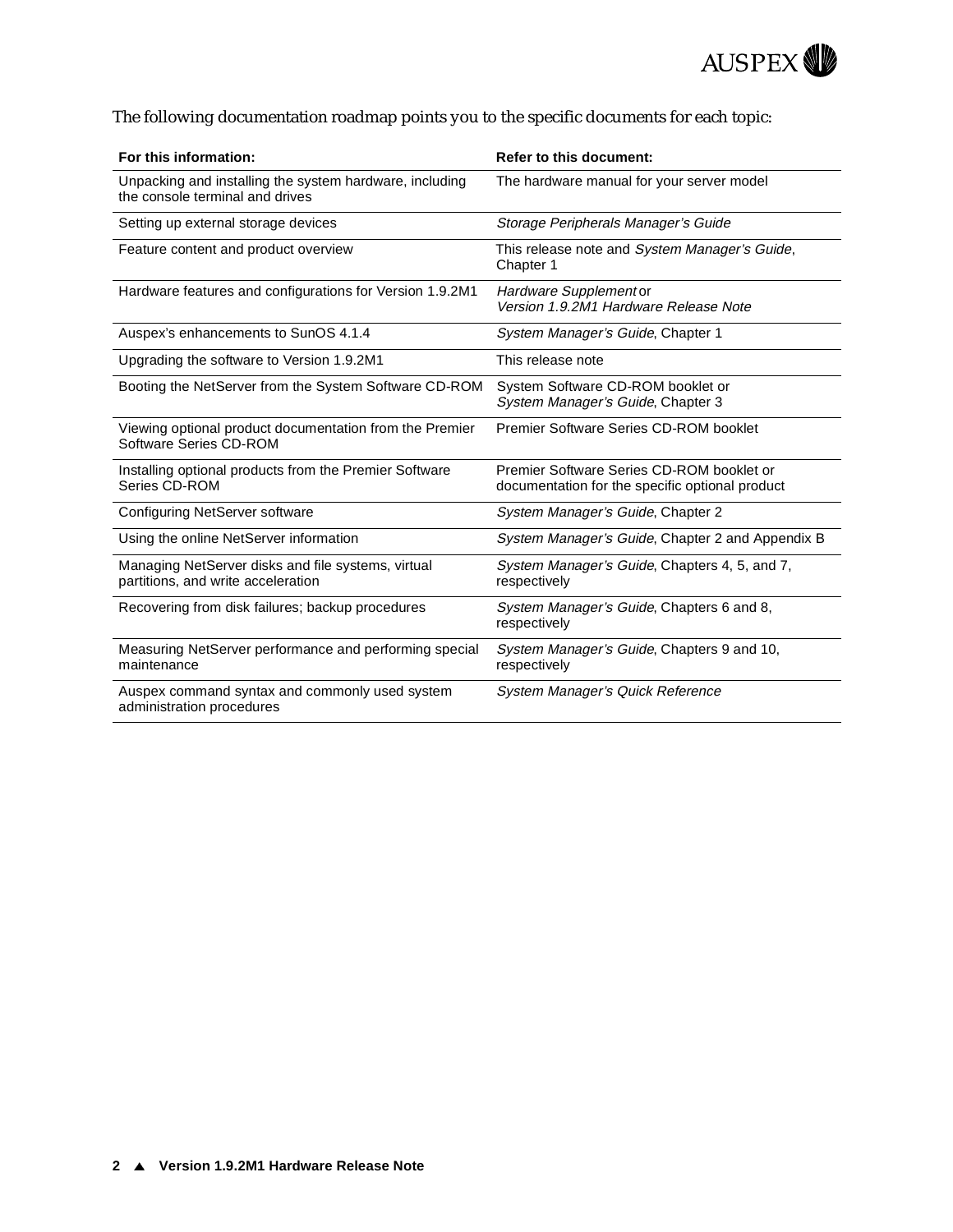<span id="page-8-0"></span>

# **Important Issues**

The following issues apply to systems installing Version 1.9.2M1 software:

#### **Drives**

- The procedures for adding, removing, and replacing drives are different depending on whether the drive is in an HDDA drawer or in a seven-slot drive rack. Refer to your Hardware Manual for instructions on adding, removing, and replacing drives.
- $\triangle$  Root drives of 3 GB or smaller that will be updated to Version 1.9.2M1 software must be relabeled to accommodate larger partitions.
- $\triangle$  Before updating a 2 GB or smaller root disk from an earlier release to System Software Version 1.9.2M1, remove */usr/frame* from the disk. The online documentation viewer no longer uses FrameMaker to view documents.
- $\blacktriangle$  Version 1.9.2M1 software requires a root disk of 1 GB or larger in size.
- $\blacktriangle$  If you use a 1-GB or 1.35-GB root disk for Version 1.9.2M1 software, the swap space may be too small to hold all the core dumps after a system crash. This may result in compressing the dump image, which takes considerably more time.

Also, after the system reboots, the dump image transfers from the swap space to */var/crash*. Customers using a small root disk should mount a */var/crash* file system on another disk as the root drive */var* partition may not be large enough to hold the dump transferred from the swap space.

While a 2-GB root disk is strongly recommended, you can still upgrade to Version 1.9.2M1 with a 1-GB or 1.35-GB root disk because the cores from your system may not exceed the capacity of */var/crash*. The system can reboot as usual even though not all cores are saved.

 $\triangle$  The 1-GB drive, Rev. E or earlier, might go offline during read retry. If this happens during a read access of metadata, the LFS file system can become isolated. If the drive goes offline during the subsequent recovery (**ax\_write\_cache** flush or **fsck**), then the system could possibly crash with the following panic message:

```
panic ("m16u_ipc_rcv: SENT msg invalid or corrupted")
```


**Recommendation:** Auspex recommends that you upgrade 1-GB disk drives, Rev. E or earlier, with currently supported drives. Call Auspex Customer Service if you suspect this problem. (Refer [to "Getting Help" on pag](#page-38-0)e 33 for the appropriate telephone number.) Use the **ax\_drives** command to display the revision levels of your drives. As a temporary workaround, do not use the write cache for file systems on these drives.

- $\blacktriangle$  Naming conventions for the Exabyte 8505XL tape drive are the same as for the Exabyte 8505 tape drive. See the "Storage Devices" chapter of the *System Manager's Guide* for specific information.
- $\blacktriangle$  ATL Products, Inc. changed the name of the ACL 4/52 tape library to ATL 4/52. This product is still referred to as ACL 4/52 in some Auspex manuals.
- $\triangle$  Naming conventions for the tape drive in the DLT4700 mini-library and the tape drives in the ATL 4/52 tape library are the same as for the DLT4000 drive. See the "Storage Devices" chapter of the *System Manager's Guide* for specific information.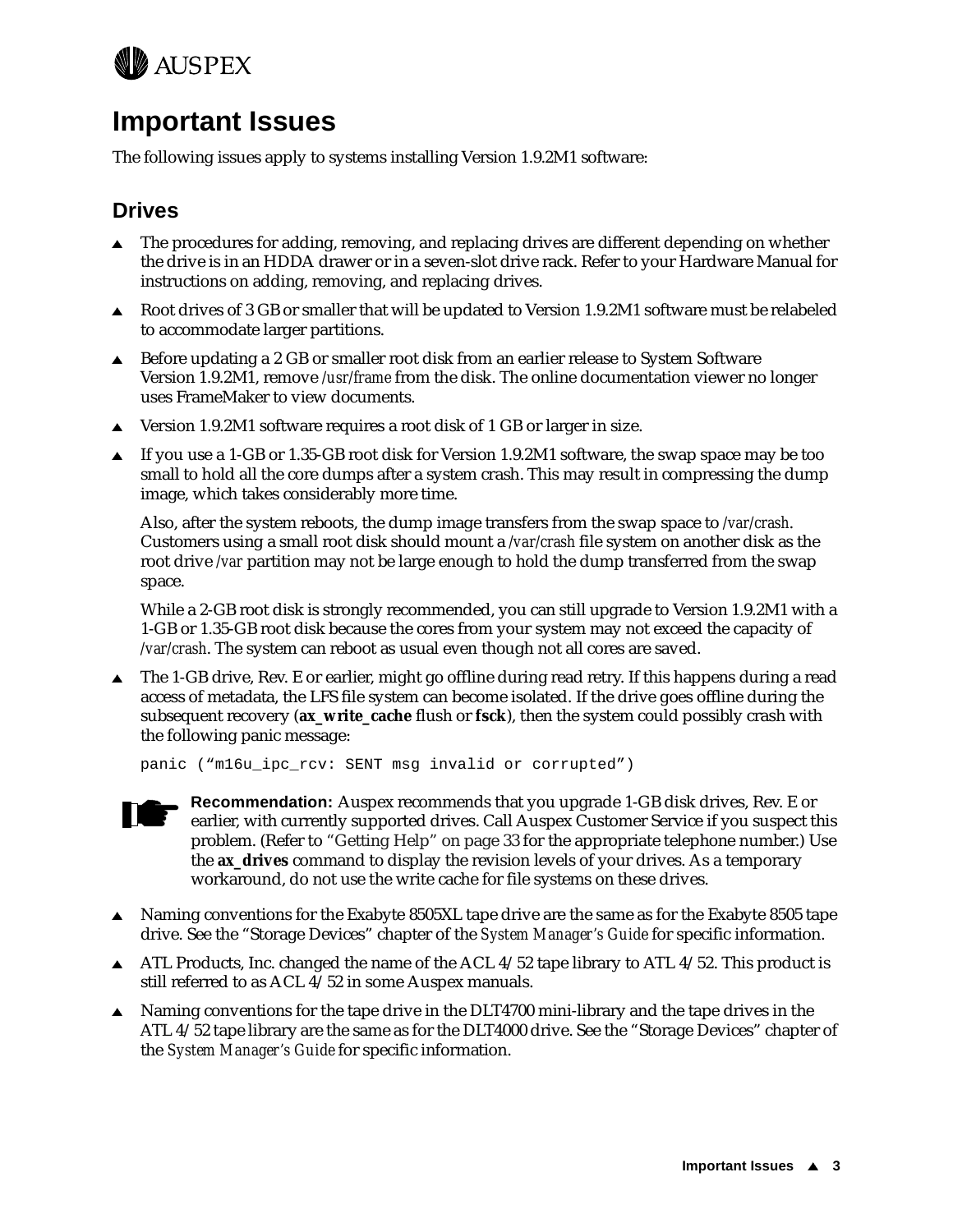

### <span id="page-9-0"></span>**Boards**

- $\triangle$  NP boards with two or more ATM or FDDI SBus cards running NFSv2 over TCP must be upgraded to a minimum of 128 MB of RAM.
- $\triangle$  Mixing a 100Base-T Ethernet full-duplex and FDDI interface on the same NP board is not supported in this release. The combination is incorrectly listed as supported in the *Field Service Guide March 1997*, *NS 7000 Model 150/250 Series Hardware Manual*, and the *NS 7000 Model 700 Series Hardware Manual*.
- **Solution** 1.9.2M1 software does not support the 100Base-T Ethernet half-duplex network interface. The *NS 7000 Model 800 Series Hardware Manual* incorrectly lists this interface as supported.
- $\triangle$  Version 1.9.2M1 software does not support the following boards:
	- Host Processor (HP) IV, HP V, and HP VI
	- Ethernet Processor (EP)
	- HP V-based FDDI Processor (FDDIP)
	- Auspex Primary Memory (APM)
	- File Processor (FP)
	- Network Processor (NP) I, and NP II
	- Storage Processor (SP) I, SP II, and SP III

SP III boards can be upgraded to SP III-E boards.

### **Virtual Partitions**

- <sup>s</sup> When using **ax\_label**(8) to set up disk partitioning, the size value of **9999** meant to use all the remaining sectors on a disk for the last partition. With Version 1.9.2M1 software, the size value for all remaining sectors is **all**. See the **ax\_label**(8) man page for details. This change does not affect disks already in use.
- Auspex utilities, such as **ax\_mattach** and **ax\_mdetach**, operate on /etc/vpartab. For these utilities to function properly, all entries to */etc/vpartab* should parallel the example shown in Figure 5-5 of the *System Manager's Guide.* For example, here are the entries for **vp3**, **vp4**, and **vp5** in Figure 5-5 of the *System Manager's Guide:*

| /dev/vp3 | striped, size=128k | ad6h,ad7h |
|----------|--------------------|-----------|
| /dev/vp4 | concat             | ad8c      |
| /dev/vp5 | mirrored           | vp3, vp4  |

The defined virtual partition must start with */dev* (for example, */dev/vp3*). The member virtual partitions in a mirrored virtual partition do not use */dev* (for example, **vp3** and **vp4** for */dev/vp5*).

### **Optional Software**

- **■** The ServerGuard™ optional product requires a patch to run with Version 1.9.2M1. Contact Auspex Technical Support for information on the availability of this patch.
- A DriveGuard<sup>™</sup> array containing a UFS mounted file system that goes to the failed state can then go to a system panic. Do not create a DriveGuard array that includes a UFS mounted file system. If the array goes to the failed state for any reason, the panic can occur.
- If you scrub your DriveGuard arrays in a cron job, and you also run an **ax\_isolated** cron job, make sure the scrub cron job completes before the **ax\_isolated** cron job. If a cron job that scrubs the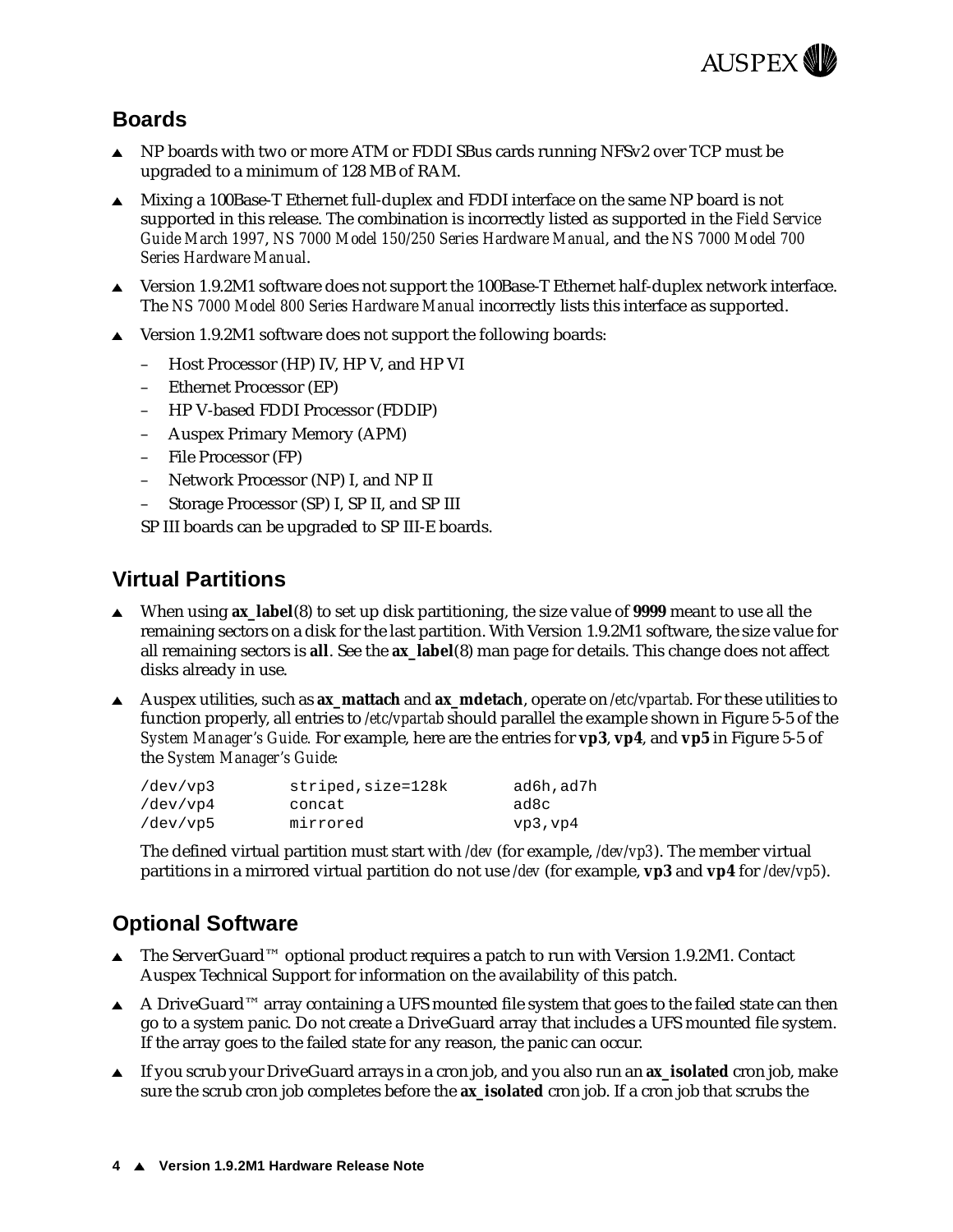<span id="page-10-0"></span>

DriveGuard array runs at the same time as an **ax\_isolated** cron job, the **ax\_isolated** hangs, causing all file systems to be isolated.

- $\triangle$  The EtherChannel optional product is supported on Cisco CAT 5000/5500 switches. To use EtherChannel with a Cisco switch, the Cisco switch must have one of the following Cisco supervisory modules: EtherBlades or FastEtherChannel. The module on the switch must have a software revision of 2.3 or greater.
- **A** NSconfig does not support EtherChannel interfaces. Use **ax\_etherchannel** to configure EtherChannel interfaces.
- FastBackup™ can do backups through the HP or through an SP. With ServerGuard, you should run no more than two concurrent FastBackups through the HP and no more than two concurrent FastBackups through any one SP. You can run more than two concurrent FastBackups on a system as long as you observe the limit of two for each board.
- If you upgrade or replace the HP, you must reorder the Optional Product licenses, which are based on the HP serial number.

#### **Other Issues**

- $\triangle$  Some NetServer Power Distribution Units (PDUs) have extra utility outlets. These are in addition to the outlet used for the cable connecting the power supply chassis to the PDU. Plugging devices, such as a console or DLT4000 tape drive rack, into these extra utility outlets may cause excessive leakage current, exceeding recommended levels required by safety agencies. Use appropriate wall outlets instead.
- $\blacktriangle$  Very Large Files (VLFs) do not support NFS locking. You must coordinate access to VLFs at the end-user level.
- Auspex dump/restore and dd utilities are the only supported means of backing up VLFs. Thirdparty vendors, such as OpenVision, do not support VLF backups.
- **SET NFS Version 3 on an Auspex NetServer does not work with UFS file systems. Any UFS file system** exported to and mounted by a client must be explicitly mounted on the client with NFS Version 2. Some client operating systems, such as a PC with NT, do not have the option to explicitly mount NFS versions. Such systems appear to mount UFS file systems from the NetServer, but access to the file system fails. See your client machine's documentation for mount options that specify NFS protocols.
- $\triangle$  Sun clients set up for Ethernet communications use auto-negotiation to determine the duplex mode of the other end of the connection. When connected to a NetServer through a switch, a hub, or directly back-to-back, the auto-negotiation feature causes unpredictable results. A Sun client using any such connection must be manually set to the proper duplex mode. See the Sun client documentation for details on setting the duplex mode.
- $\triangle$  The 100Base-T Ethernet full-duplex HME SBus card may not perform well when the interface is set up with auto-negotiation mode. Use the **NSconfig**(8) or **ifconfig**(8) command to manually set the HME parameters of duplex mode and speed.
- **■** The **reporter.sh**(8) script, when enabled, automatically mails site reports to Auspex Customer Service. The script now calls **nfsstat**(8C) with the **-z** option to reinitialize **nfsstat** statistics. If you do not want the statistics fields to automatically reinitialize, edit the script */usr/auspex/reporter.sh*. Comment out the **nfsstat** command that uses the **-z** option and uncomment the **nfsstat** command that does not use the **-z** option.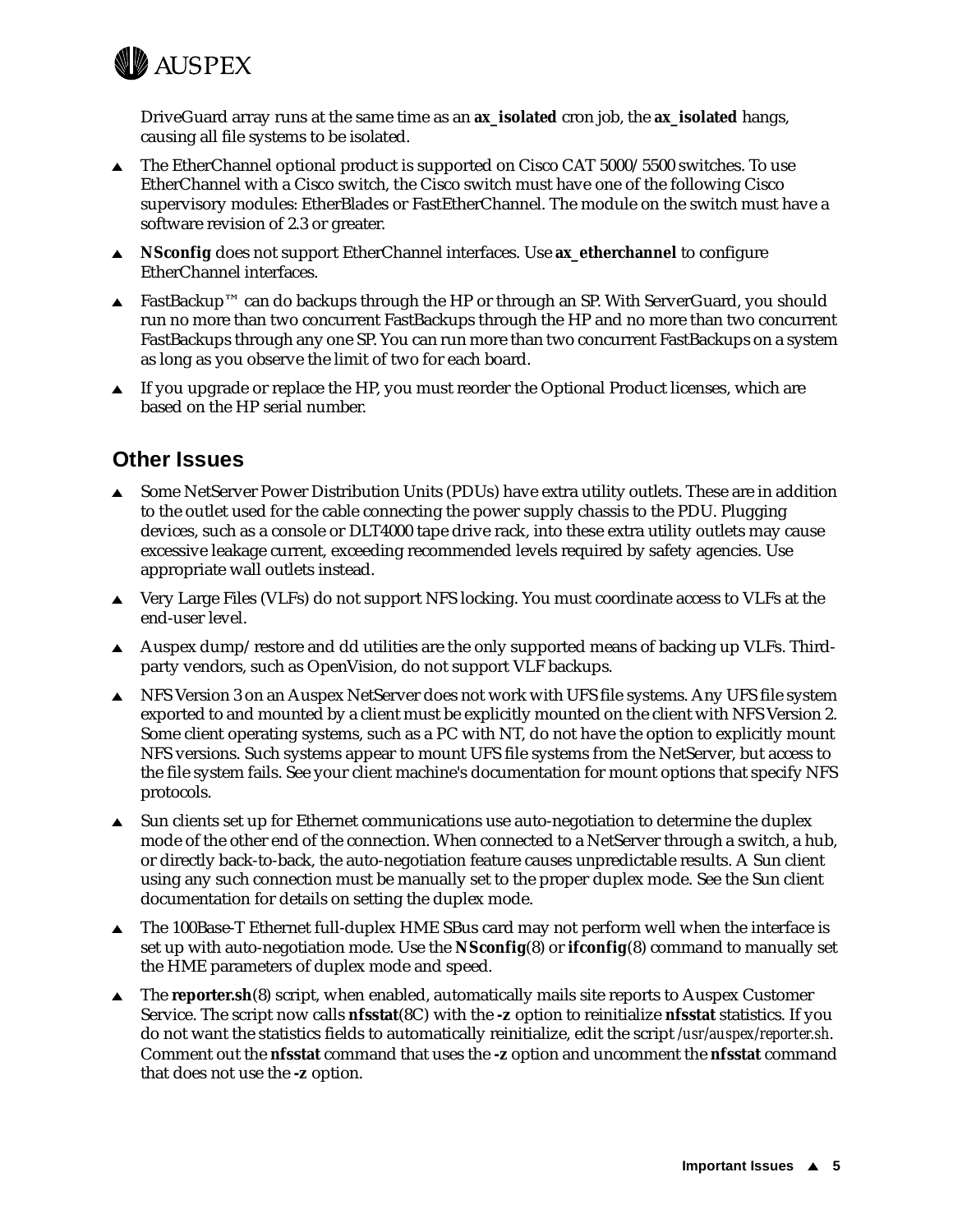

A Auspex strongly recommends against configuring a NetServer for use as a network router. Run routing through dedicated routers. A NetServer acting as a router may encounter problems that require a complete system reboot for resolution.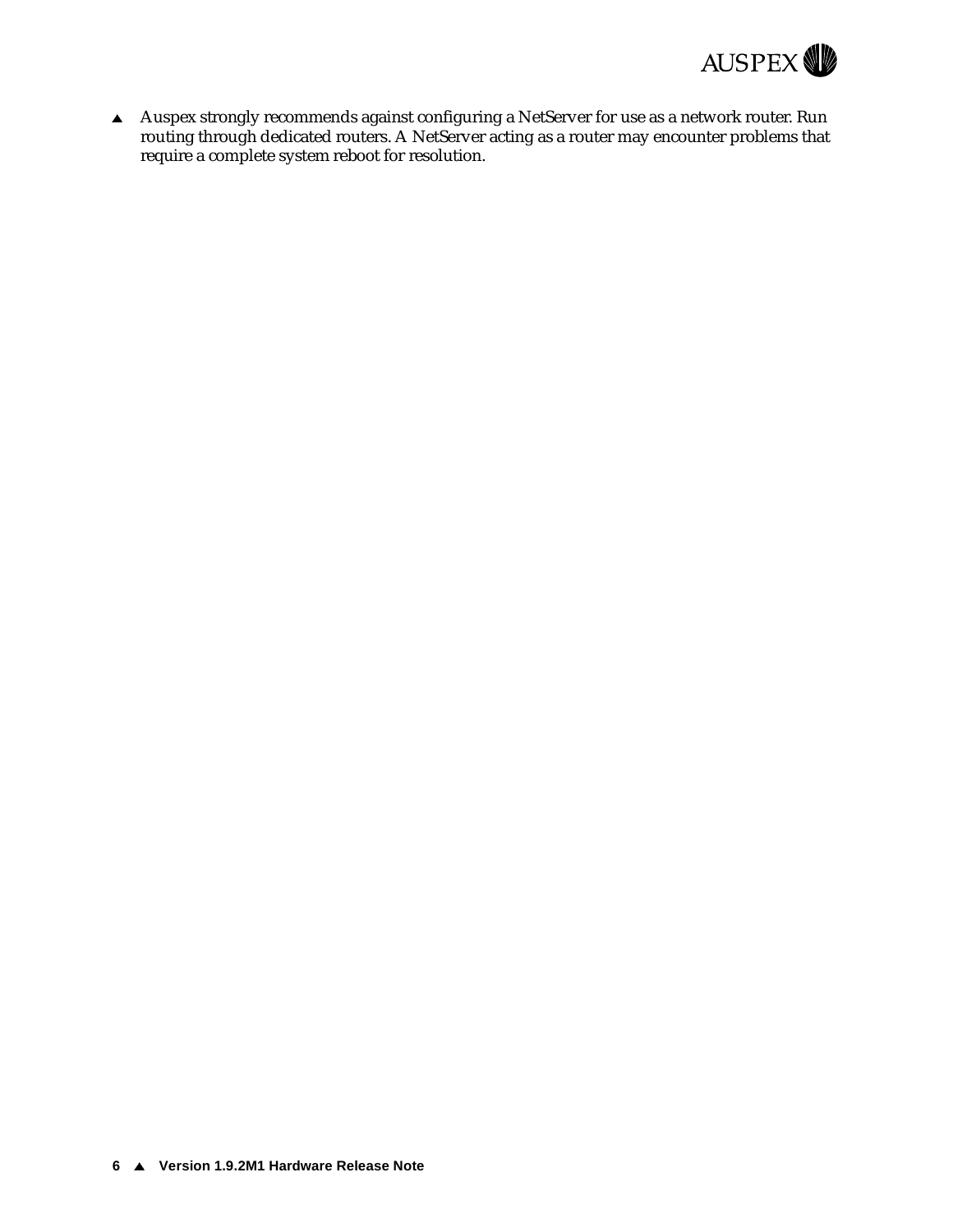<span id="page-12-0"></span>

# **New Software Features**

This section summarizes the software features added in Version 1.9.2M1 and reviews software features added in previous releases. For information about new hardware supported by this software release, refer to the hardware manuals shipped with your NetServer and to the *Version 1.9.2M1 Hardware Release Note*.

#### **New Features in Version 1.9.2M1**

▲ Year 2000 compliance: All SunOS Year 2000 patches are included in this release.

### **New Features in Version 1.9.2**

Version 1.9.2 added the following new features:

- $\blacktriangle$  Extended Virtual Partitions: The maximum number of disks in a single virtual partition increases from 8 to 16.
- $\blacktriangle$  Very Large Files (VLFs): The size of an individual file is limited only by file system size for LFS files accessible over NFSv3. Both file and file system sizes may be over 2 GB. Clients accessing VLFs must also have VLF capabilities.
- <sup>s</sup> EtherChannel: This optional product combines multiple 10Base-T and 100Base-T Ethernet interfaces into a single channel called a fat pipe. All the interfaces in the EtherChannel load balance the traffic among themselves giving the concept of one fat pipe. Refer to the *EtherChannel Manager's Guide* for information on this optional product.
- Quad  $10/100$ Base-T: The Quad  $10/100$ Base-T SBus card supports up to four  $10/100$ Base-T ports on a single card.
- **Solution NS 7000/800 NetServer: The NS 7000/800 NetServer includes High Density Disk Arrays, which NS** support up to 203 drives in the base cabinet and one expansion cabinet. Refer to the NS 7000/800 Hardware Manual for information on this NetServer model.
- **■** The **ax\_hot\_plug** command includes the **replace** option, which allows you to replace a drive with one command. The **replace** option is especially useful when replacing HDDA drives, as you can replace the drive without opening and closing the drive drawer twice.

### **New Features in Version 1.9.1**

Version 1.9.1 software added the following new features:

- <sup>s</sup> NP (ATM Release 2) includes LAN Emulation (LANE) for Ethernet clients, and allows you to configure three types of network interfaces: FORE IP, Classical IP, and LEC.
- For DriveGuard, the **ax\_raid** command includes a **scrub** option, which proactively detects and automatically repairs bad disk sectors within an array. DriveGuard now automatically runs certain **ax\_raid** commands, such as **ax\_raid init**, in the background.
- $\triangle$  Support for a 9-GB disk drive in 3.5-inch carrier and a 12X CD-ROM drive.
- $\triangle$  Support for the Quad Ethernet SBus card, which provides four 10Base-T Ethernet interfaces per SBus card. A single NP board can support up to three Quad Ethernet SBus cards. A single NetServer can support up to five NPs with Quad Ethernet SBus cards, for a maximum of 60 10Base-T Ethernet interfaces.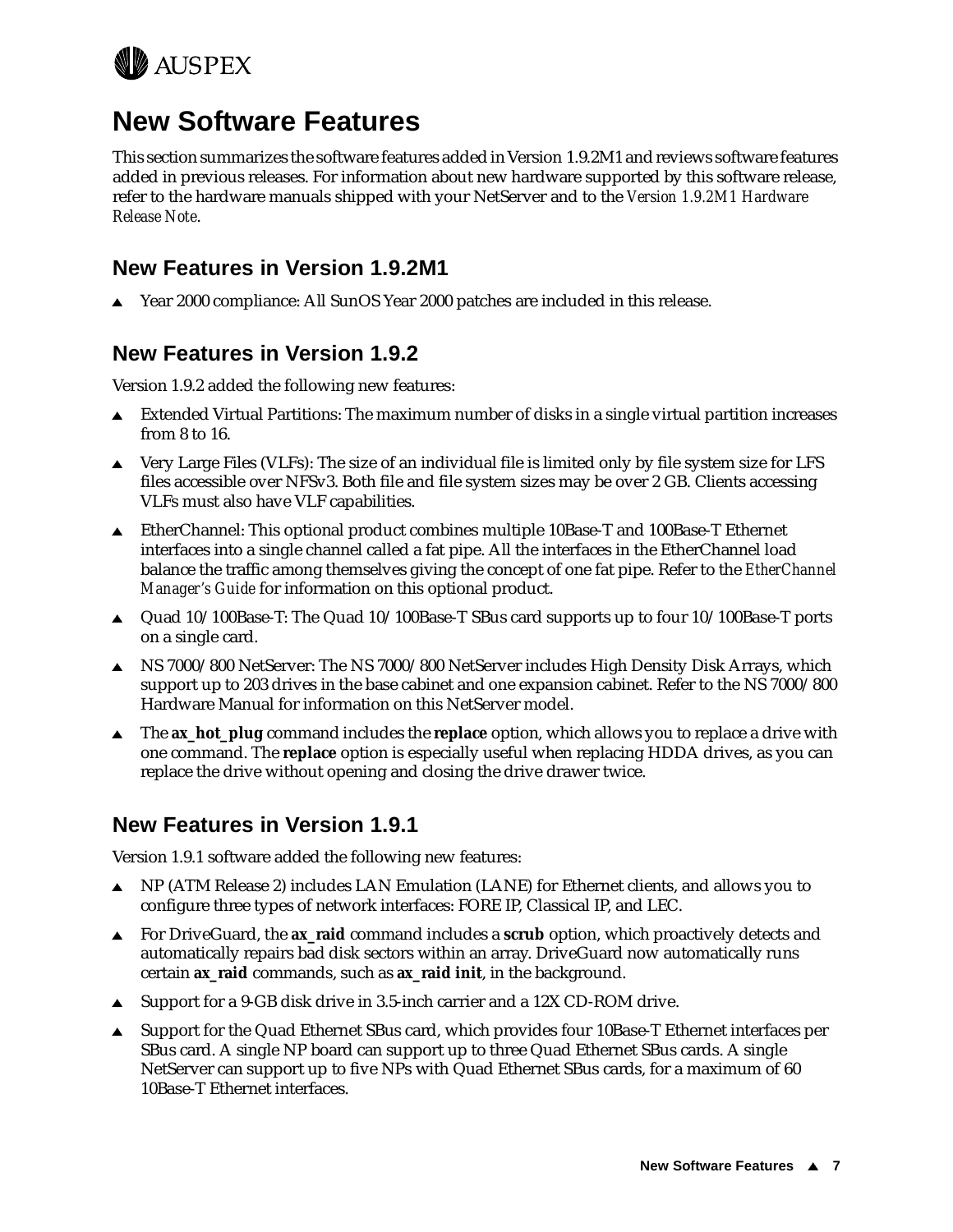

- <span id="page-13-0"></span>■ The **ax\_fsutil** command includes the **throttle** option, which allows system administrators to set the maximum number of FP workers that simultaneously service requests to a particular file system.
- <sup>s</sup> The **ax\_statfp** command includes the **-o** option, which reports or initializes statistics on operations per file system.

#### **New Features from Version 1.9**

Version 1.9 software added the following new features:

- A new Optional Product, DriveGuard (RAID 5 implementation) protects user data in the event of a single device failure. If any single disk in a DriveGuard array fails, the data can be reconstructed using information on the remaining disks in the array. See the Auspex DriveGuard documentation on the Premier Software Series CD for more information.
- Support for the Write Accelerator III board with 8 MB of usable memory. The board is an option for an SP V board with current PROM/Flash code.
- $\triangle$  Support for SP-attached DLT 4700 mini-library and SP-attached ATL 4/52 Tape Library as backup devices.
- $\triangle$  NFSv3 for improved LAN and WAN performance.
- **ax\_perfmon**(8) has new interactive performance commands that enhance stepping through SBus, virtual partition, NP, and SP screens. See the **ax\_perfmon**(8) man page for more information.
- <sup>s</sup> A new kernel parameter, **netinterfaces**, allows you to set the amount of memory reserved for network interfaces. See s[te](#page-26-0)p 7 of [the "Updating a Target Disk to Version 1](#page-22-0).9.2M1" section of this manual for more information.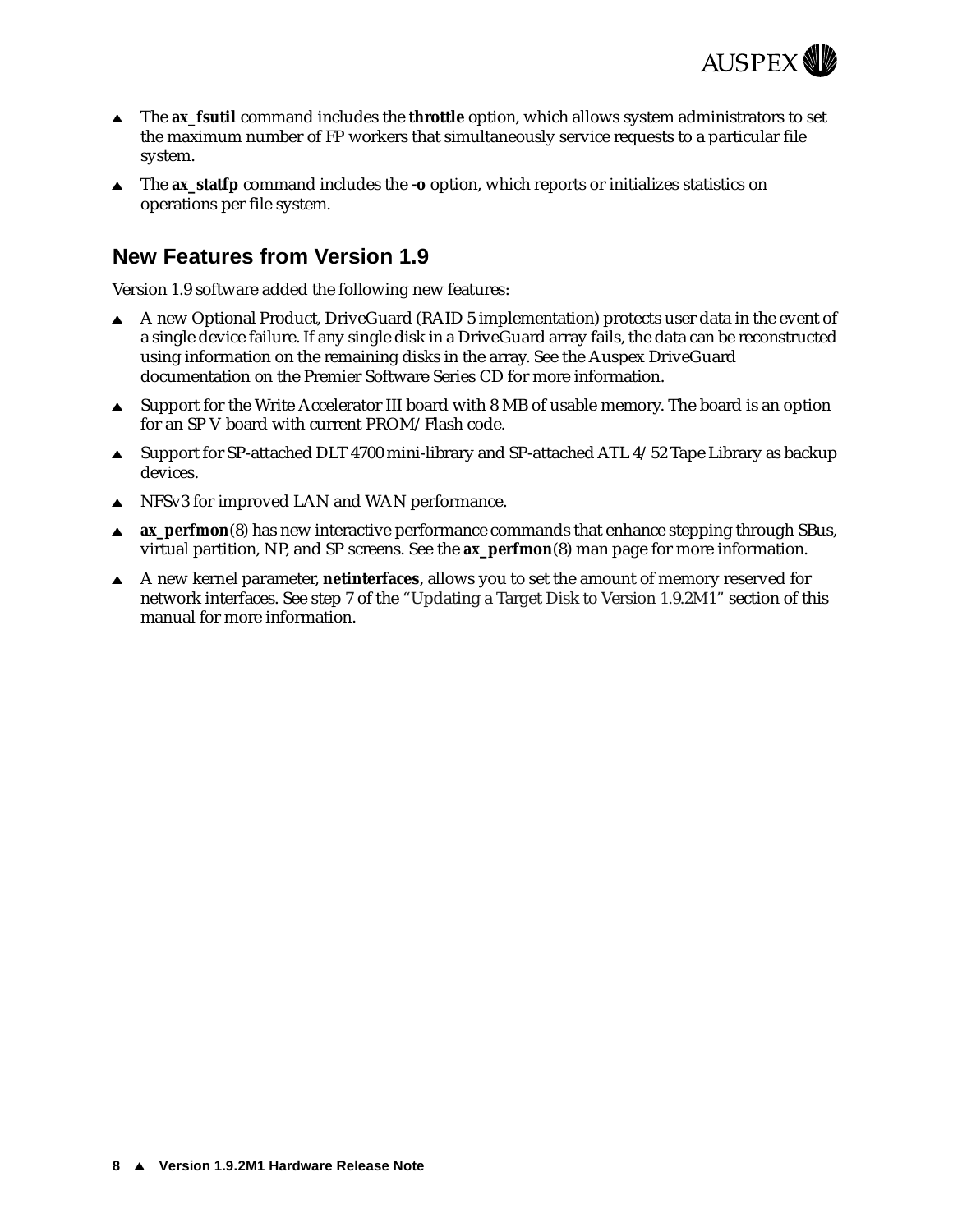<span id="page-14-0"></span>

# **Upgrading to Software Version 1.9.2M1 from 1.8.x or 1.9.x**

If your system is newly purchased from Auspex, skip this section; the latest software is pre-installed at the factory. Follow the instructions in Chapter 2 of the *System Manager's Guide* to configure your new NetServer.

The upgrade procedure provided in this section assumes that you are familiar with common system administration tasks such as installing drives, backing up file systems, booting the server, and partitioning disks.

The following list outlines the steps for upgrading your server. The steps are discussed further in the subsequent sections:

- Preparing the target drive, which can be the current root drive or a disk drive in any slot.
- $\triangle$  Verifying the space requirements on the target drive.
- $\triangle$  Listing files that need to be preserved in a file.
- **A** Using **NSupdate** to update a target drive.
- $\blacktriangle$  Installing optional products.
- Rebooting the system.



**Note:** Every time you upgrade or add patches to a system, a history of the change appears in the file */var/adm/patchlog*. The history can give clues to a problem that reappears in a new release when the problem was fixed for your site with an earlier patch.



**Note:** If you are a system administrator with experience upgrading Auspex NetServers, the ["Upgrade Checklist" on pag](#page-31-0)e 26 provides a summary of the upgrade procedures.

### **Equipment Required for the Upgrade**

Make sure you have the following drives before you start the upgrade procedure:

A disk drive to use as the Version 1.9.2M1 root drive (the target drive). It must be at least 1 GB.



**Note:** The 9-GB disk drive is not supported as a root drive.

 $\triangle$  A CD-ROM drive installed in any slot.



**Note:** To upgrade a target drive other than the current root drive to Version 1.9.2M1, the CD-ROM drive can be in any slot. To upgrade the root drive, the CD-ROM must be in slot 1.

A tape drive for backing up your current root drive if you want to update the drive in slot 0.

### **Preparing a Target Drive**

This section assumes that you are updating a spare drive in a slot other than 0. The procedure for preparing a target drive can take place when the system is running in multiuser mode. If you do not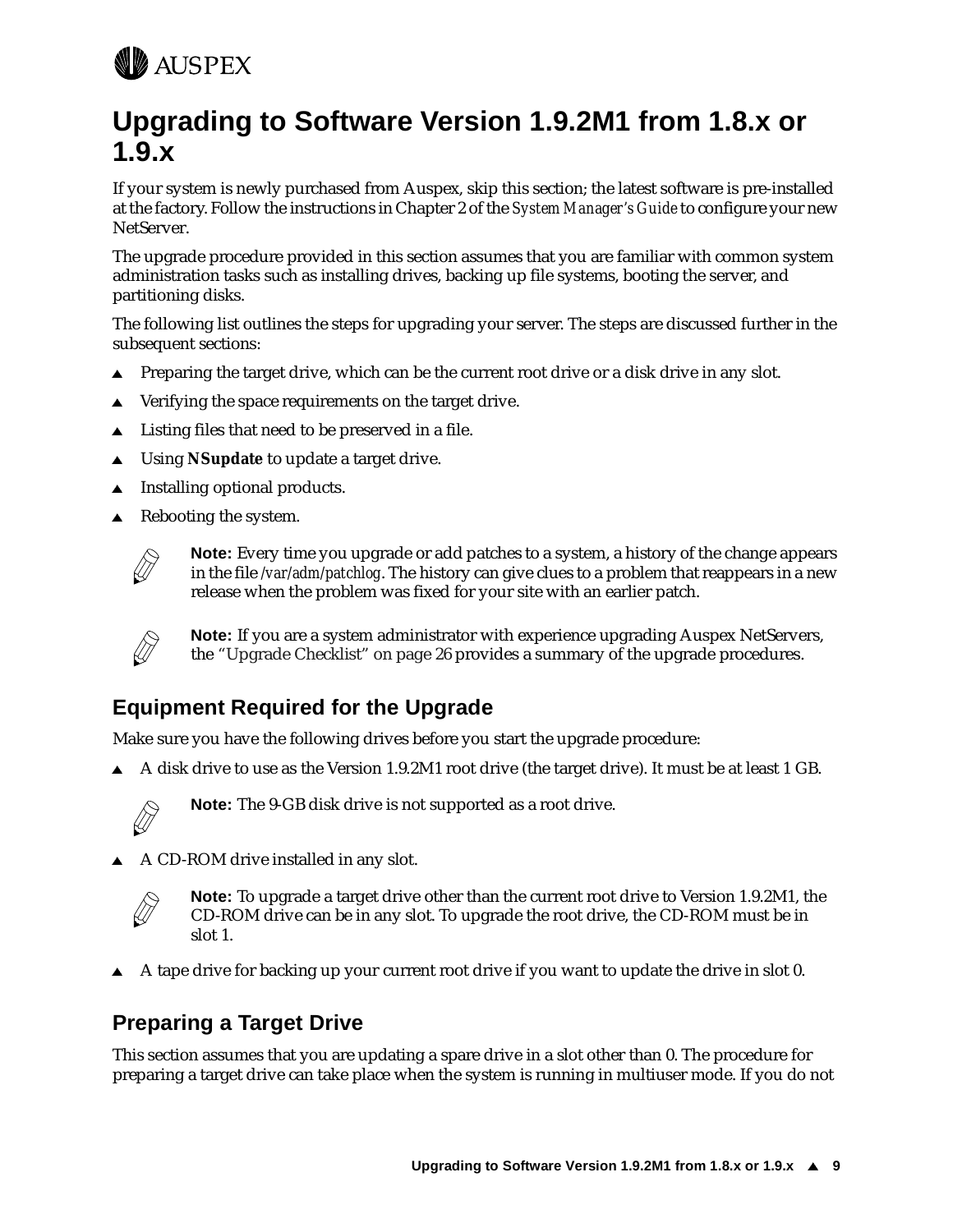

<span id="page-15-0"></span>have a spare drive and need to update the current root driv[e, refer to "Preparing the Current Root](#page-17-0)  [Drive" on page 1](#page-17-0)2.

#### **Adding a Target Drive**

To add a drive, use the **ax\_hot\_plug** command. The following example adds a drive to slot 2:

**ax\_hot\_plug add 2**

For detailed information on how to add a drive to a NetServer in multiuser mode, refer to Chapter 4 of the *System Manager's Guide*.

#### **Using ax\_label or format to Partition the Target Drive**

The labels for root drives of 3 GB and smaller change for Version 1.9.2M1 to accommodate larger partitions. Table 1 gives recommended partition sizes.

**NSupdate** requires that */* (root), */usr*, and */var* all reside on the root drive. */var/crash* can reside on any drive.



**Caution:** If */usr/openwin* is symbolically linked to another drive, and you update Open Windows from the NSupdate form, **NSupdate** also updates Open Windows files on the linked drive.

Use **ax\_lslabel** to determine if the target drive is properly labeled. Table 1 defines the supported root drive labels. Please contact your Auspex representative about availability of the drives listed.

|                            |      | Partition size in Megabytes |            |                  |      |          |      |
|----------------------------|------|-----------------------------|------------|------------------|------|----------|------|
| Drive type                 | a(1) | b (swap)                    | $g$ (/usr) | d (/usr/openwin) | е    | f (/var) | h.   |
| HP 1GB                     | 50   | 400                         | 160        | 120              | 10   | 200      | 14   |
| HP 1.35 GB                 | 50   | 450                         | 160        | 120              | 30   | 450      | 31   |
| Microp 1.76 GB             | 50   | 500                         | 220        | 120              | 70   | 650      | 72   |
| Microp 1.76 GB Non aligned | 50   | 500                         | 220        | 120              | 70   | 650      | 70   |
| HP 2.0 GB                  | 50   | 650                         | 220        | 120              | 40   | 800      | 29   |
| Microp 2.0 GB              | 50   | 650                         | 220        | 120              | 80   | 800      | 80   |
| $HP$ 2.1 GB                | 50   | 650                         | 220        | 120              | 90   | 800      | 98   |
| Microp 3 GB                | 100  | 650                         | 250        | 150              | 300  | 1000     | 432  |
| All 4 GB                   | 100  | 600                         | 250        | 200              | 1000 | 1000     | 944  |
| All 9 GB                   | 200  | 1200                        | 500        | 400              | 2000 | 2000     | 2368 |

**Table 1. Recommended root drive partitioning by drive type**

\* 2048 sectors per megabyte



**Recommendation:** If you have a 1-GB or 1.35-GB root drive, mount a 500 MB or larger partition from another drive onto */var/crash*. Additionally, Auspex recommends that */var/crash* (customarily part of */var*, and mounted on **ad0f**) be larger than the swap partition to hold core files.

If you need to relabel your target drive, follow this procedure to partition the drive.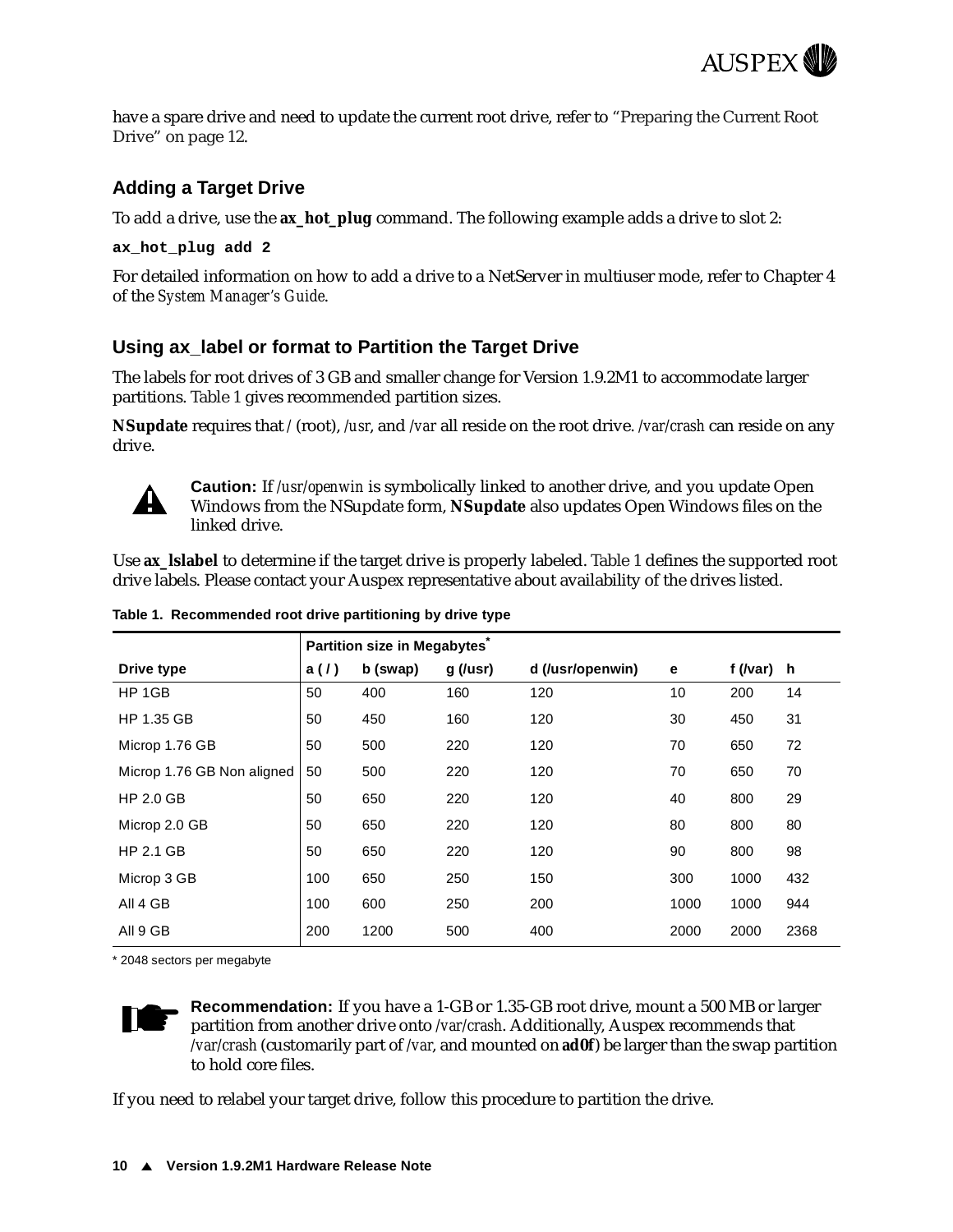# <span id="page-16-0"></span>**AUSPEX**

#### **To partition the target drive**

1. Label the target drive using either **ax\_label** or **format**.

**ax\_label** is a command-line utility for quickly labeling the target drive. For example, if your target drive is in slot 2 and it is a Micropolis 3-GB drive, enter the **ax\_label** command with the values fro[m Table](#page-15-0) 1:

# **ax\_label -a100 -b650 -g250 -d150 -e300 -f1000 -h432 ad2**

The **format** command provides a menu-driven utility for formatting the target drive. Run **format** from the CD-ROM, specifying the target drive. For example, use the following procedure to run **format** for the target drive in slot 2:

- a. Insert the Version 1.9.2M1 System Software CD-ROM. In this example, the CD-ROM drive is in slot 1.
- b. Mount the CD-ROM so that you can access the partition tables used in Version 1.9.2M1:

**mount -r /dev/ad1b /cdrom**

c. Enter the following command to run **format** for the target drive in slot 2.

**/cdrom/usr/etc/format -x /cdrom/etc/format.dat ad2**

When prompted by the format menu, select and label the drive type.

2. Run **newfs** on each of the partitions on the target drive. The following example assumes you are running csh.

```
# newfs -m 5 /dev/rad2a
# foreach p (g d f)
? newfs -i 8200 -m 5 /dev/rad2$p
? end
```
You may also want to **newfs** partitions **e** and **h**, as your site requires.

The target drive is now properly partitioned. Go to the next section to copy file systems from the root drive to the target drive so that the file systems can be updated.

#### **Copying the Current Root Drive to the Target Drive**

After you run **newfs**, copy the data from the root drive to the target drive. Use the following script to clone the root drive to the target drive in slot 2:

```
# foreach p (a g d f)
? ax_clonefs -p /dev/ad0$p /dev/ad2$p
? fsck /dev/ad2$p
? end
```
You may also want to clone partitions **e** and **h**, depending on whether your root drive uses these partitions.

Alternatively, you can use the **ax\_sputil**(8) command with the **copy** option to clone the entire root drive to the target drive.

The target drive is now ready to run **NSupdate**. [Go to p](#page-18-0)age 13 to verify the space requirements on the target drive.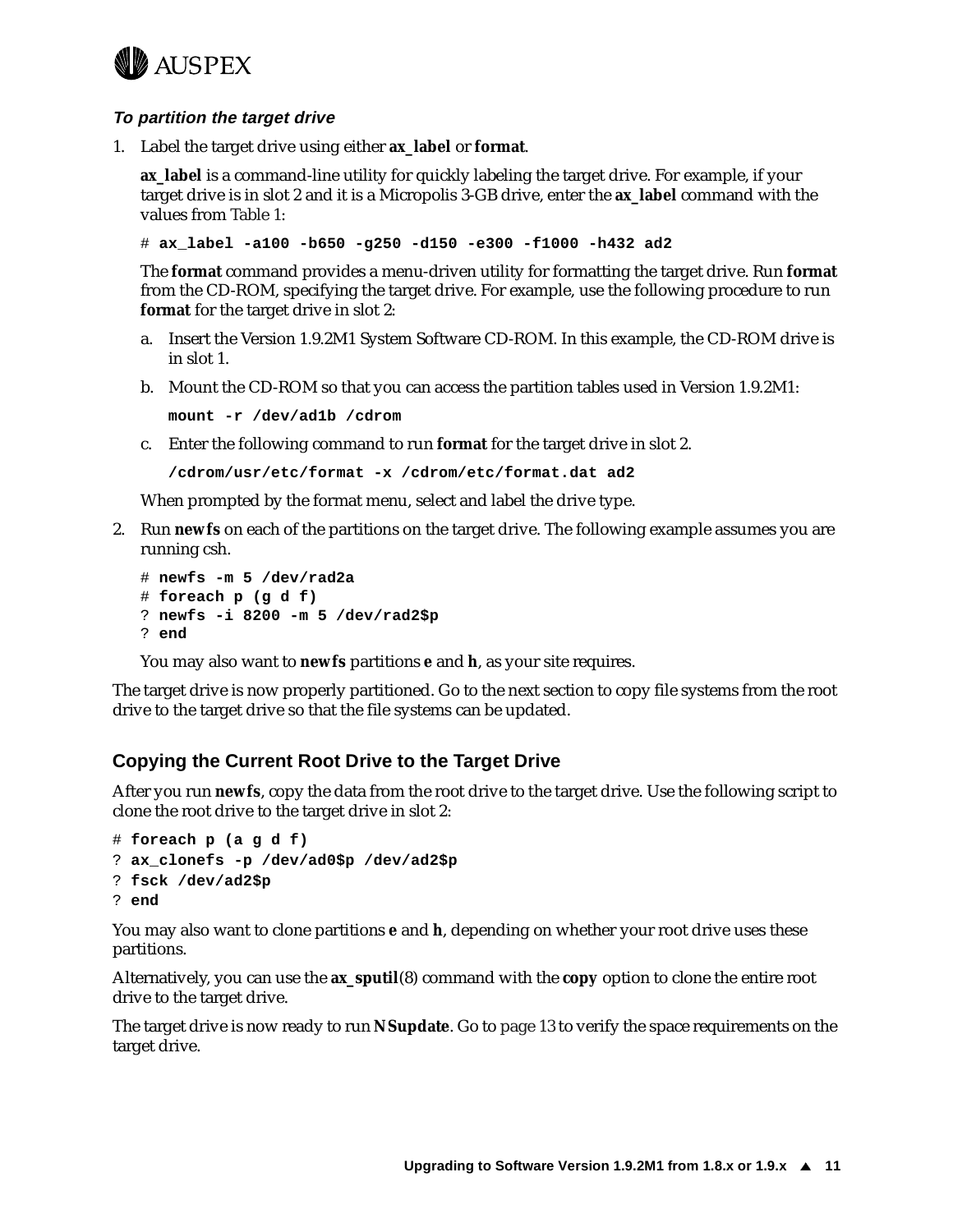

### <span id="page-17-0"></span>**Preparing the Current Root Drive**

This section applies only if you do not have a spare drive and you need to update the drive in slot 0. Before performing the upgrade, shut down the server and back up the drive to tape in single-user mode. You can limit the amount of time spent in single-user mode by first backing up, in multiuser mode, file systems that are mounted as read only. Usually, */usr* and */usr/openwin* are mounted as read only. An example of a backup procedure is included as follows:

1. Enter the following command to shut down the server to single-user mode so you can back up an inactive root drive:

**shutdown -l +5 "to back up root drive"**

The server shuts down in five minutes and displays the single-user prompt.

2. Enter the **dump** command for each partition (except partition **b**) on the root drive. The following examples show how to back up partitions to a tape in slot 6:

**dump 0dsbfu 54000 6000 126 /dev/nrast6 /dev/rad0a dump 0dsbfu 54000 6000 126 /dev/nrast6 /dev/rad0g dump 0dsbfu 54000 6000 126 /dev/nrast6 /dev/rad0d dump 0dsbfu 54000 6000 126 /dev/rast6 /dev/rad0f**

Notice that **n** is omitted in the tape device name for the last partition; this causes the tape to rewind only after the last partition has been backed up.



**Caution: NSupdate** works with */* (root), */usr*, */var*, and */usr/openwin* only. You might need to back up other partitions on your current root drive (for example, partitions **e** and **h**). Be sure to use the **dump** command on these partitions with the appropriate partition names before proceeding.

3. At this point, you may need to reformat your root drive. If the root drive is 3 GB or smaller, the drive must be reformatted. Run **ax\_lslabel** and r[efer to Table 1 on](#page-15-0) page 10 to determine if you need to reformat your root drive.

If your root drive requires reformatting, go to step step 4. If you do not need to reformat your root drive, go t[o "Verifying Space Requirements on the Target Drive" on](#page-18-0) page 13, and skip the rest of this procedure.

- 4. If you need to reformat your root drive, use the **halt** command to halt the system and display the PROM monitor prompt (HP>).
- 5. Install the Version 1.9.2M1 CD-ROM in slot 1. At the monitor prompt, boot the server from the  $CD<sup>+</sup>$

HP> **b ad(0,1,1)**

6. After the server has booted from the CD-ROM to single-user mode, the following message appears:

```
AUSPEX CD-ROM MAINTENANCE MENU
OPTION:
1) Format/label the root drive
2) NSinstall
3) Maintenance shell
Select an option? [1/2/3]
```
Select **1**, and follow the instructions to relabel your root drive.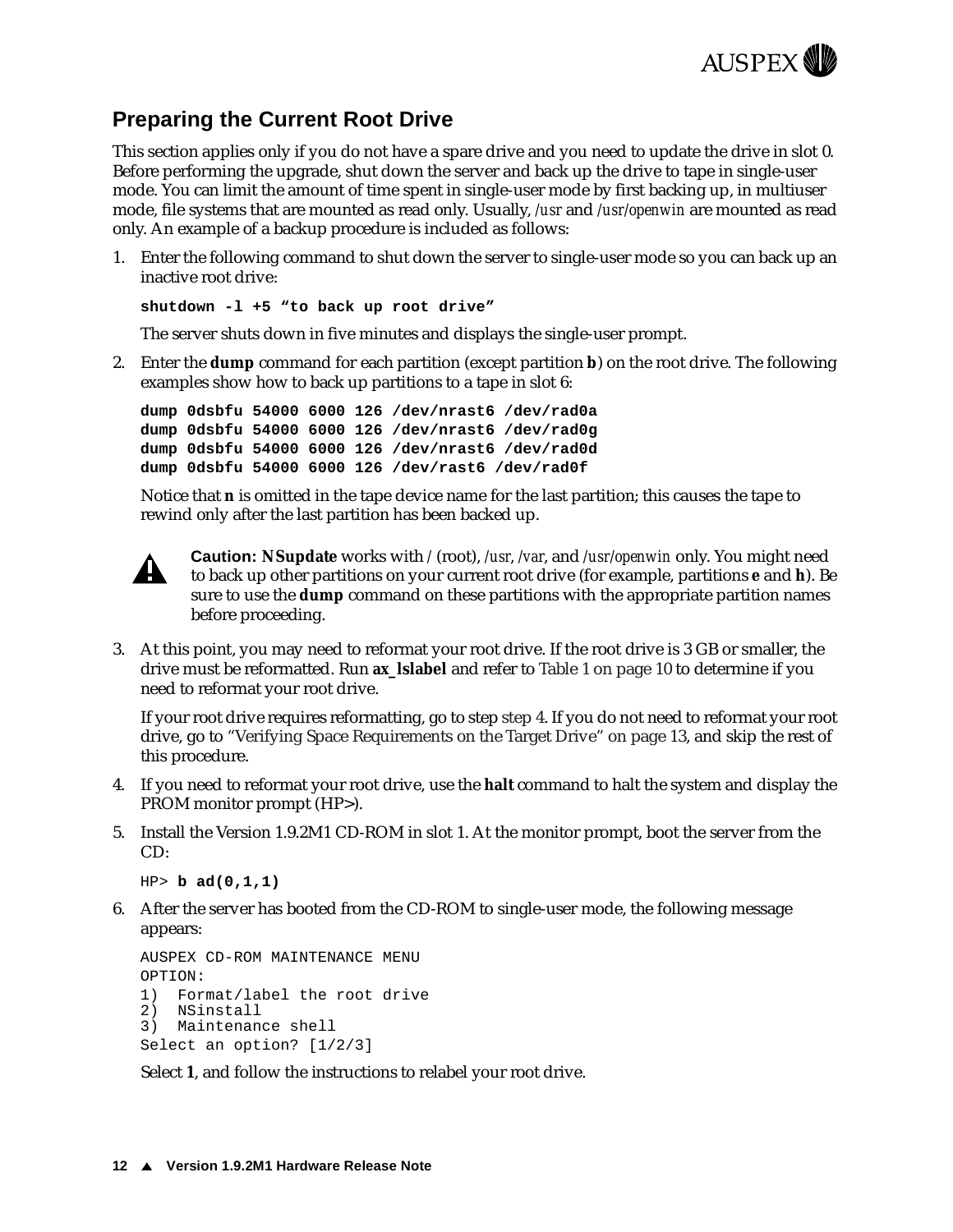<span id="page-18-0"></span>

- 7. When the reformatting is completed, the maintenance menu returns to the console screen. Enter Ctrl-C to enter single-user mode.
- 8. Restore each partition to the root drive from tape.

The following is an example of restoring the **a** partition from a tape in slot 6:

```
newfs /dev/rad0a
mkdir /tmp/a
mount /dev/ad0a /tmp/a
cd /tmp/a
restore xf /dev/nrast6
```
For each subsequent partition, you must use the **mt** command to forward the tape to the appropriate position before executing the **restore** command. For example, after restoring partition **a**, enter the following commands to restore partition **g**:

```
newfs /dev/rad0g
mkdir /tmp/g
mount /dev/ad0g /tmp/g
cd /tmp/g
mt -f /dev/nrast6 fsf 1
restore xf /dev/nrast6
```
Go to "Verifying Space Requirements on the Target Drive" to verify that each partition meets the space requirement. If there is enough space for each partition, the root drive is ready to be updated.

#### **Verifying Space Requirements on the Target Drive**

Whether or not the target drive is in slot 0, **NSupdate** automatically verifies that the partitions on the target drive for */* (root), */usr*, */var*, and */usr/openwin* meet the space requirements for installing Version 1.9.2M1 software. If **NSupdate** informs you that insufficient space exists, you need to move or delete files or use a larger target disk.

Each of the partitions has two space requirements:

- The total file system space
- $\triangle$  The space remaining

The **df** command shows the amount of disk space used by mounted file systems. The following is an example of the **df** command and its output:

| df /usr    |        |        |       |          |            |
|------------|--------|--------|-------|----------|------------|
| Filesystem | kbytes | used   | avail | capacity | Mounted on |
| /dev/ad0q  | 240111 | 144209 | 71891 | 67%      | /usr       |

The amount of total space is shown in the **kbytes** field of the **df** output. The amount of space remaining is the difference between **kbytes** and **used**. In the previous example, the total space of */usr* is 240111 KB; the amount of space remaining in **ad0g** is calculated as follows:

240111 KB - 144209 KB = 95902 KB

[Table 2 on page 1](#page-19-0)4 lists the space requirements for each partition on a Version 1.9.2M1 root drive.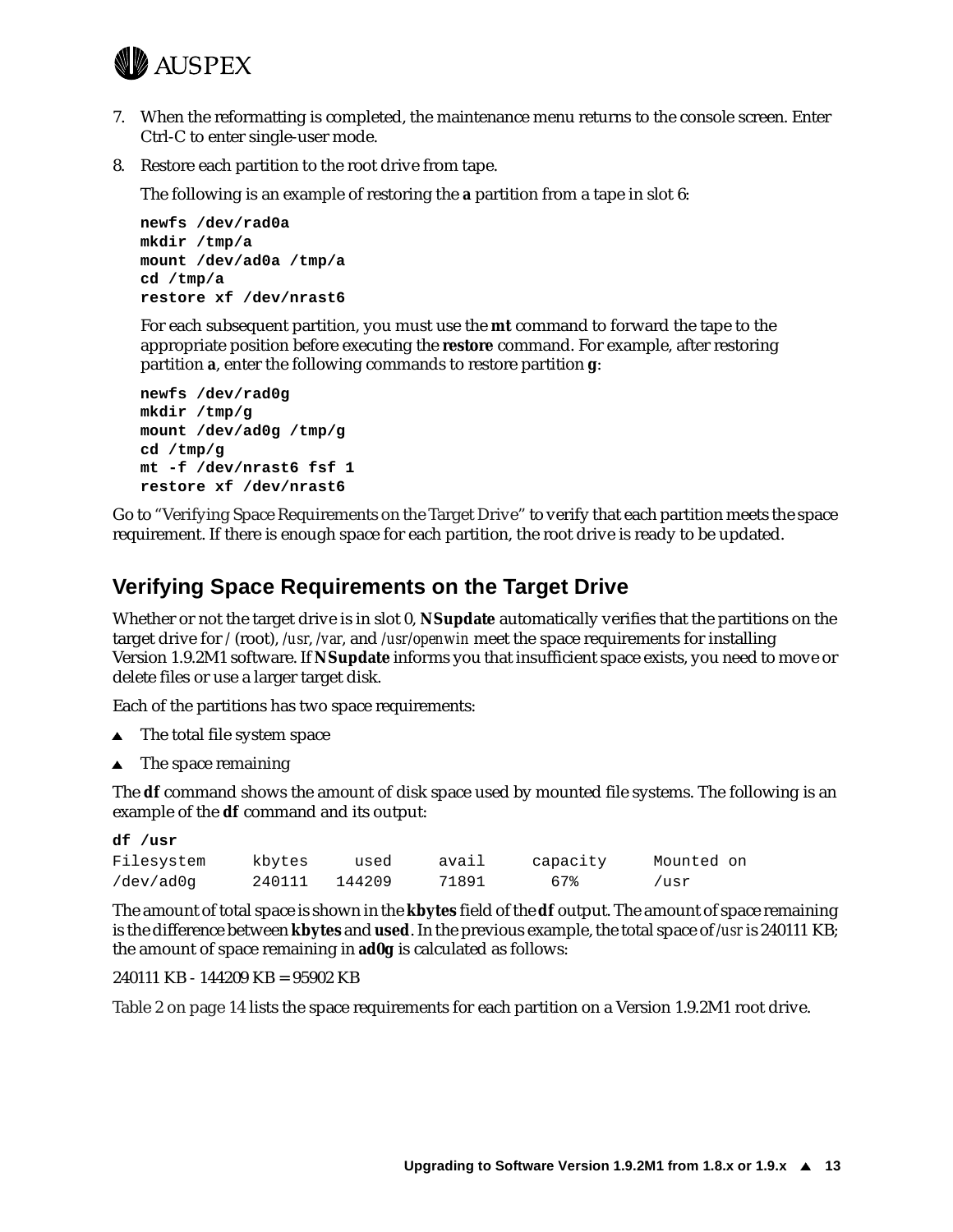

| File system  | Total space (KB) | <b>Remaining space (KB)</b> |
|--------------|------------------|-----------------------------|
| root         | 21,504           | 4096                        |
| /usr         | 134,000          | 8192                        |
| /usr/openwin | 77,000           | 4096                        |
| /var         | 30,000           | 500                         |

<span id="page-19-0"></span>**Table 2. Space requirements for Version 1.9.2M1 file systems**

To check the space for the partitions, mount the file systems on the target drive and use the **df** command on each of the file systems. For example:

```
mkdir /tmp/a /tmp/g /tmp/d /tmp/f
mount /dev/ad2a /tmp/a
mount /dev/ad2g /tmp/g
mount /dev/ad2d /tmp/d
mount /dev/ad2f /tmp/f
df /tmp/a /tmp/g /tmp/d /tmp/f
```
If the remaining space for a partition is not sufficient, move or remove files added by users since the last update or installation. Do not remove files previously installed from the NetServer distribution CD. Such files are reinstalled from the Version 1.9.2M1 System Software CD. If the partition is too small after removing user files, you need a larger partition.

After you verify that each partition has sufficient space, unmount all partitions on the target drive. For example:

**umount /tmp/a umount /tmp/g umount /tmp/d umount /tmp/f**

The drive is now ready to be updated.



**Note:** The target drive is not bootable until you run **NSupdate**, which automatically runs **installboot**(8) and installs the boot sector.

#### **Checking Exported File Systems**

Client operating systems may query the rpc daemon about NFS Version 3 support. With the addition of NFS Version 3 in release 1.9, the client receives a **yes** to the query. However, NFS Version 3 on an Auspex NetServer does not work with UFS file systems. Any UFS file system currently exported to and mounted by a client must now be explicitly mounted on the client with NFS Version 2. Some client operating systems, such as a PC with NT, do not have the option to explicitly mount NFS versions. Such systems query for NFS Version 3 then appear to mount UFS file systems from the NetServer, but access to the file system fails.

See your client machine's documentation for mount options that specify NFS protocols. Set up file systems as LFS if they must be mounted by a client unable to specify NFS protocols.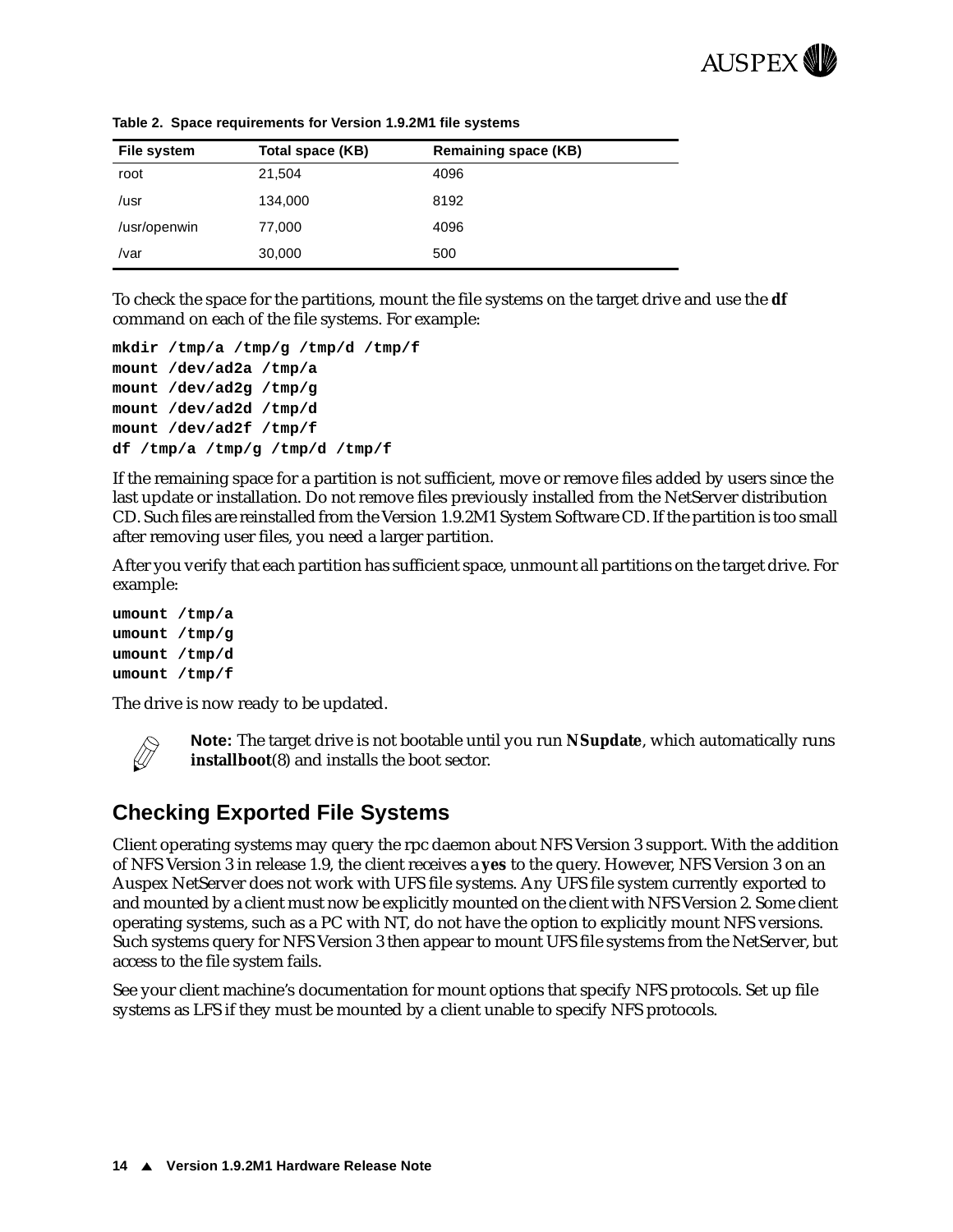<span id="page-20-0"></span>

### **Listing Files that Need to be Preserved**

You must list all files to be preserved only if you have files that need to be saved but are not in the default list shown in Table 3.

Because the software installation procedure copies all the required files from the distribution CD to the target disk, some files customized for your site may be overwritten after the installation. By default, **NSupdate** preserves the files listed in Table 3; however, it does not preserve binary files, data files, and symbolic links in the */* (root), */usr*, and */var* directories.

**NSupdate** allows you to specify a list of files that you can preserve in addition to the files listed in Table 3. You simply create a file listing the site-specific files that you do not want to be overwritten by files extracted from the distribution CD. The procedure for creating the file appears after Table 3.

| .cshrc                           | /.login                              |
|----------------------------------|--------------------------------------|
| /.profile                        | /.rhosts                             |
| /auspex/ax_errd.msgs             | /dev/MAKEDEV                         |
| /dev/MAKEDEV.auspex              | /etc/aliases                         |
| /etc/aliases.dir                 | /etc/bootparams                      |
| /etc/configuration               | /etc/dumpdates                       |
| /etc/exports                     | /etc/fbtab                           |
| /etc/format.dat                  | /etc/fstab                           |
| /etc/gettytab                    | /etc/group                           |
| /etc/holidays                    | /etc/hosts                           |
| /etc/hosts.equiv                 | /etc/inetd.conf                      |
| /etc/install/EXCLUDELIST         | /etc/install/category.repreinstalled |
| /etc/install/category.standalone | /etc/install/default_client_info     |
| /etc/install/default_sys_info    | /etc/install/label_script            |
| /etc/magic                       | /etc/motd                            |
| /etc/mtab                        | /etc/netmasks                        |
| /etc/networks                    | /etc/passwd                          |
| /etc/printcap                    | /etc/protocols                       |
| /etc/publickey                   | /etc/rc                              |
| /etc/rc.auspex                   | /etc/rc.local                        |
| /etc/rc.shutdown                 | /etc/rc.single                       |
| /etc/remote                      | /etc/rmtab                           |
| /etc/rpc                         | /etc/sendmail.cf                     |
| /etc/services                    | /etc/snmp/snmpd.rc                   |
| /etc/svdtab                      | /etc/syslog.conf                     |
| /etc/ttytab                      | /etc/uucp/Devconfig                  |
| /etc/uucp/Devices                | /etc/uucp/Dialcodes                  |
| /etc/uucp/Dialers                | /etc/uucp/Maxuuscheds                |

**Table 3. Files that NSupdate preserves by default**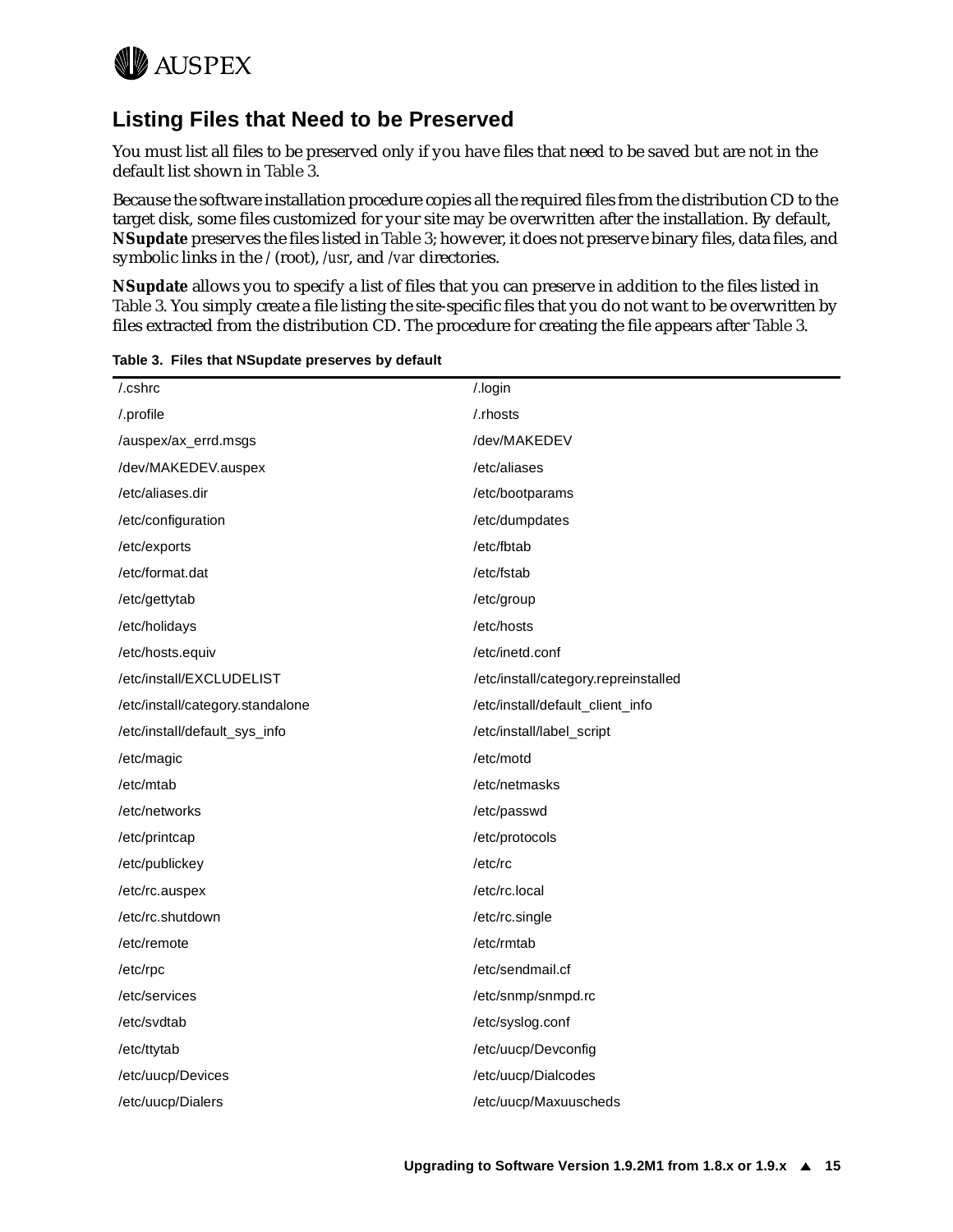#### **Table 3. Files that NSupdate preserves by default (Continued)**

| /etc/uucp/Maxuuxqts                 | /etc/uucp/Permissions                   |
|-------------------------------------|-----------------------------------------|
| /etc/uucp/Poll                      | /etc/uucp/Sysfiles                      |
| /etc/uucp/Systems                   | /etc/uucp/uudemon.admin                 |
| /etc/uucp/uudemon.cleanup           | /etc/uucp/uudemon.hour                  |
| /etc/uucp/uudemon.poll              | /etc/utmp                               |
| /etc/vparstate                      | /etc/vpartab                            |
| /etc/xtab                           | /usr/auspex/ax_admmsg.check             |
| /usr/auspex/callxterm               | /usr/auspex/config/cf_ns3000            |
| /usr/auspex/config/cf_ns5000        | /usr/auspex/displayman                  |
| /usr/auspex/getcores.sh             | /usr/auspex/mailmessages.sh             |
| /usr/auspex/osmg                    | /usr/auspex/reporter.sh                 |
| /usr/auspex/screens.std             | /usr/etc/NSconfig                       |
| /usr/etc/NSinstall                  | /usr/etc/SetupClient                    |
| /usr/etc/SetupExec                  | /usr/etc/SetupTty                       |
| /usr/etc/ax_install/NSconfig.sh     | /usr/etc/ax_install/NSinstall.sh        |
| /usr/etc/ax_install/SetupClient.sh  | /usr/etc/ax_install/SetupExec.sh        |
| /usr/etc/ax_install/SetupTty.sh     | /usr/etc/ax_install/verify_tapevol_arch |
| /usr/etc/extract_unbundled          | /usr/etc/yp/ypinit                      |
| /usr/etc/yp/ypxfr_1perday           | /usr/etc/yp/ypxfr_1perhour              |
| /usr/etc/yp/ypxfr_2perday           | /usr/kvm/arch                           |
| /usr/kvm/showrev                    | /usr/kvm/sys/*/conf/AUSPEX1             |
| /usr/kvm/sys/*/conf/AX_GENERIC      | /usr/kvm/sys/*/conf/Makefile.src        |
| /usr/kvm/sys/*/conf/files           | /usr/kvm/sys/conf.common/AX_RELEASE     |
| /usr/kvm/sys/conf.common/RELEASE    | /usr/kvm/sys/conf.common/files.cmn      |
| /usr/kvm/sys/conf.common/newvers.sh | /usr/kvm/sys/conf.common/param.c        |
| /usr/kvm/sys/scsi/targets/st_conf.c | /usr/kvm/sys/sun/symbols.raw            |
| /usr/kvm/sys/sun/symbols.sort       | /usr/kvm/sys/sundev/streg.h             |
| /usr/lib/acct/chargefee             | /usr/lib/acct/ckpacct                   |
| /usr/lib/acct/dodisk                | /usr/lib/acct/lastlogin                 |
| /usr/lib/acct/monacct               | /usr/lib/acct/nulladm                   |
| /usr/lib/acct/prctmp                | /usr/lib/acct/prdaily                   |
| /usr/lib/acct/prtacct               | /usr/lib/acct/ptecms.awk                |
| /usr/lib/acct/ptelus.awk            | /usr/lib/acct/remove                    |
| /usr/lib/acct/runacct               | /usr/lib/acct/shutacct                  |
| /usr/lib/acct/startup               | /usr/lib/acct/turnacct                  |
| /usr/lib/sendmail                   | /usr/lib/sendmail.mx                    |
| /usr/lib/sendmail.hf                | /usr/lib/sendmail.main.cf               |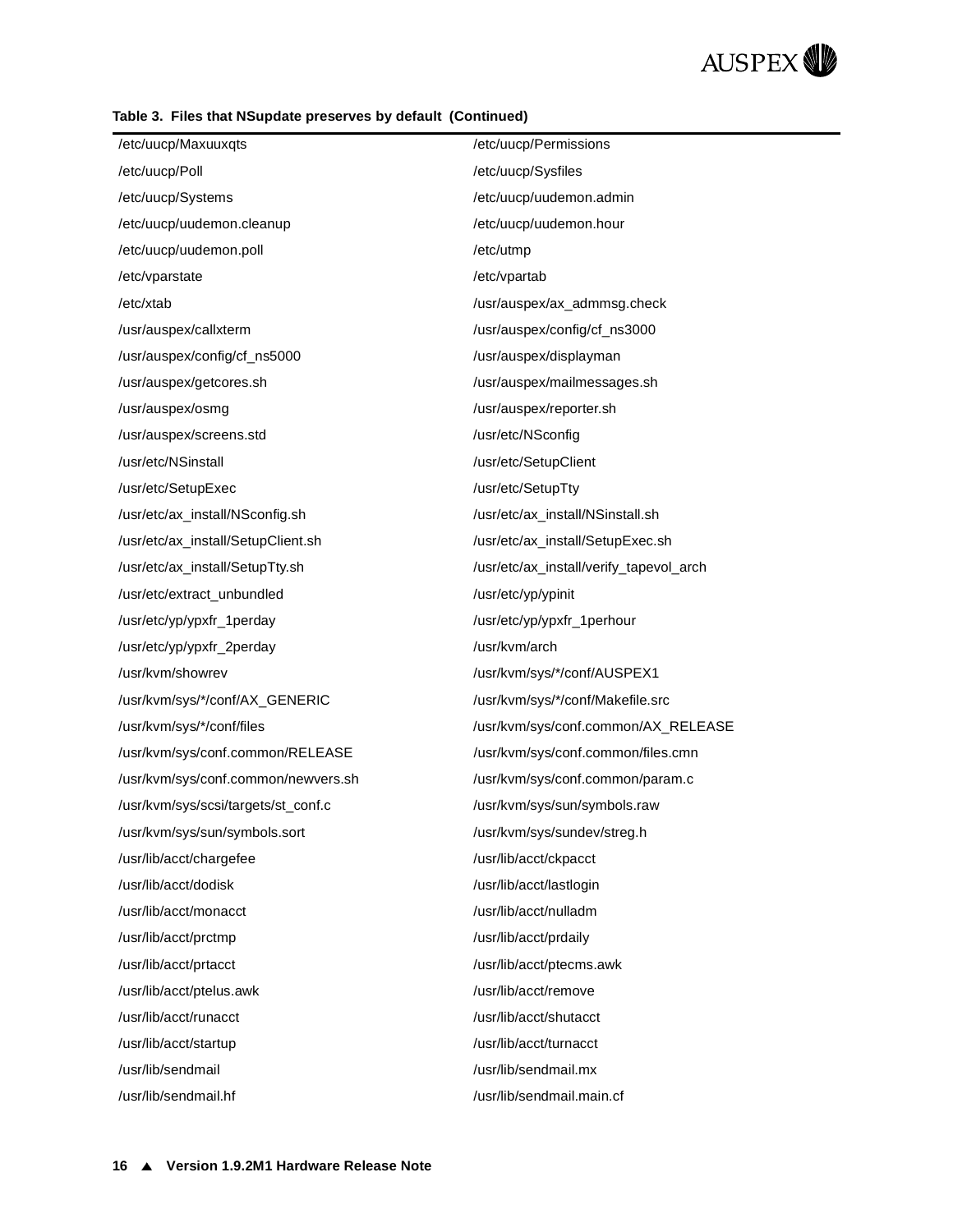<span id="page-22-0"></span>

|  |  |  |  |  | Table 3. Files that NSupdate preserves by default (Continued) |
|--|--|--|--|--|---------------------------------------------------------------|
|--|--|--|--|--|---------------------------------------------------------------|

| /usr/lib/sendmail.subsidiary.cf  | /usr/lib/shlib.etc/README       |
|----------------------------------|---------------------------------|
| /usr/openwin/lib/openwin-init    | /usr/openwin/lib/openwin-menu   |
| /usr/openwin/lib/openwin-sys     | /usr/openwin/lib/xdm/Xresources |
| /usr/openwin/lib/xdm/Xservers    | /usr/openwin/lib/xdm/Xsession   |
| /usr/openwin/lib/xdm/xdm-config  | /var/adm/aculog                 |
| /var/adm/lastlog                 | /var/adm/lpd-errs               |
| /var/adm/messages                | /var/adm/msgbuf                 |
| /var/adm/usracct                 | /var/adm/wtmp                   |
| /var/log/syslog                  | /var/spool/cron/.proto          |
| /var/spool/cron/at.deny          | /var/spool/cron/cron.deny       |
| /var/spool/cron/crontabs/root    | /var/spool/cron/queuedefs       |
| /var/spool/uucppublic/.hushlogin | /var/spool/uucppublic/.rhosts   |
| /var/yp/Makefile                 | /var/yp/updaters                |

#### **To create a list of files that you want to preserve**

1. Use a text editor to create a file that lists all the additional files you want to preserve. In this file, type one file name per line. Each file name must be a full path starting with a slash (/). To include comments in the file, type each comment on a separate line and use the pound sign (#) to precede the comment. Leading blanks and tabs are allowed in this file. The following is an example:

/usr/local/mysendmail #/usr/wrld/pc /etc/myreboot

The example shows that the */usr/local/mysendmail* and */etc/myreboot* files are preserved after the installation.

If you have booted the server from the CD-ROM and you have not mounted any disks in the system, create the file in the */tmp* directory.

2. After you finish editing the file, save it and write down its complete path name. You will need the path name in the next procedure.



**Note:** The path name can be no longer than 56 characters. Use only letters (upper- or lowercase), numbers from 0 to 9, and the symbols "\_", "-", "/" or "." in the path name.

### **Updating a Target Disk to Version 1.9.2M1**

Use the **NSupdate** command to update the target drive. If the target drive is in a slot other than 0, you can run **NSupdate** in multiuser mode. If the target drive is the current root drive, you must first boot the server from the Version 1.9.2M1 System Software CD-ROM.

Remember the following when you use **NSupdate**:



**Recommendation:** Auspex recommends that */usr* and */usr/openwin* be on separate partitions. */usr* is always mounted as a Unix file system (UFS) and is not exported. */usr/openwin* is usually mounted as a Local File System (LFS) and is exported. For the duration of the upgrade, **NSupdate** mounts */usr/openwin* as UFS.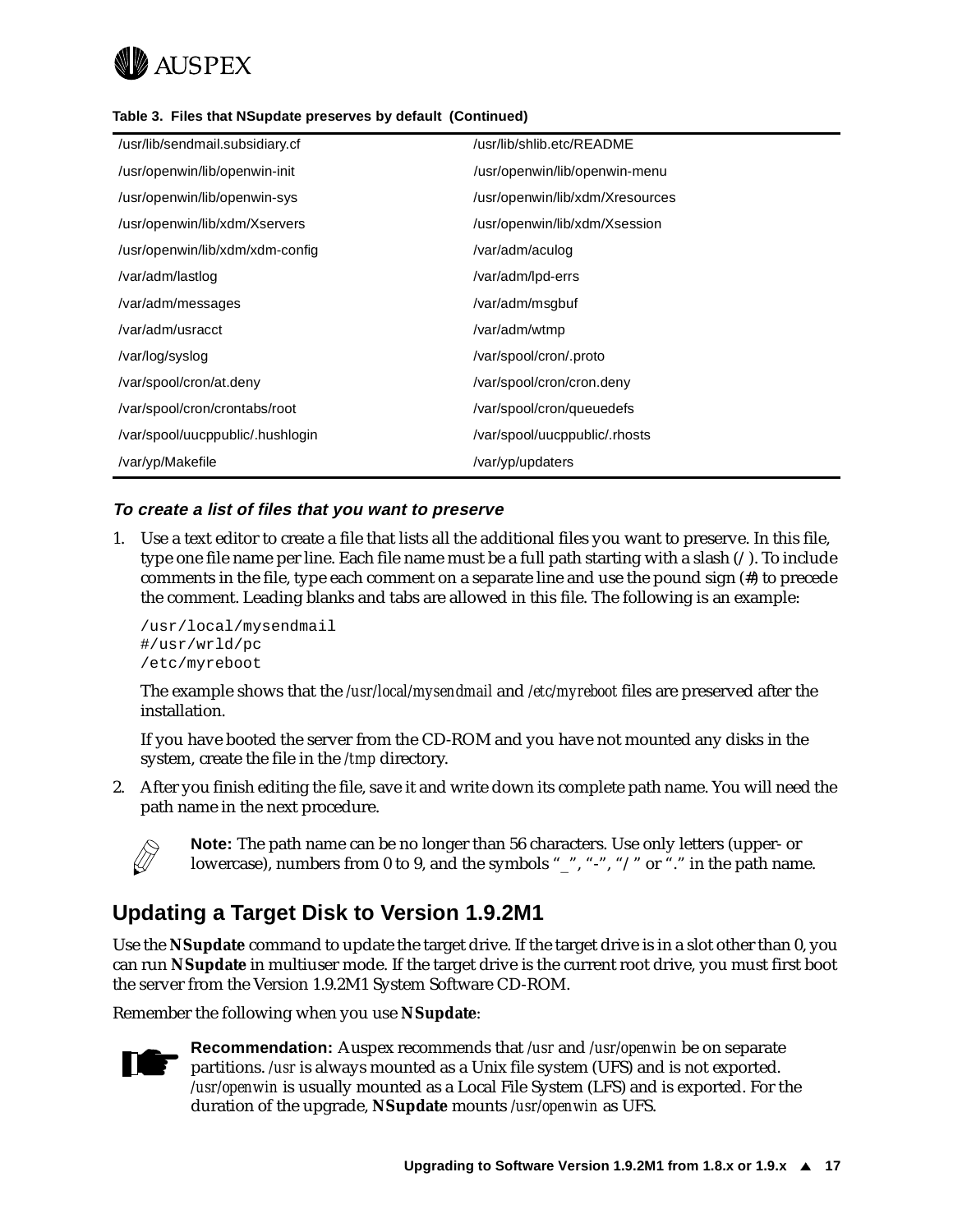

- <sup>s</sup> By default, **NSupdate** updates the */* (root), */usr*, and */var* file systems on the target disk. If the partition you want to use for */usr/openwin* is on the same physical disk as the other partitions, you can choose to update it as well.
- **Supdate** can update only partitions that it can mount as UFS. It cannot update either an NFSmounted partition or a virtual partition. For example, if you have a file system in */var* that is NFSmounted or that is a virtual partition residing on another physical disk, the file system is not updated by **NSupdate**.
- The partition tables used by the **format** command assume that */usr/openwin* does not reside in the same partition as */usr*. As a result, the */usr* partition does not have enough space for */usr/openwin* files. If you want */usr/openwin* files to reside in */usr*, you must repartition the disk with **ax\_label** to enlarge the default */usr* partition. C[heck Table 1 on pa](#page-15-0)ge 10 for the amount of space that you need to add.

The **NSupdate** command syntax is as follows:

NSupdate [ -cdrom slot# ]

The *slot#* is the slot where the CD is inserted. Slot numbering starts from 0. Without an argument, **NSupdate** uses the CD in slot 1.



**Note:** Be sure that the entire target disk (including the virtual partitions mounted from it) is completely unmounted before you enter the **NSupdate** command.

#### **To run NSupdate**

- 1. If you have booted the system from the Version 1.9.2M1 software CD-ROM, enter:
	- # **/usr/etc/NSupdate**



**Note:** If the CD-ROM Maintenance Menu is displayed, select option 3 (Maintenance shell) before entering the **NSupdate** command.

If you have not booted the system from the Version 1.9.2M1 CD-ROM, mount the **b** partition of the CD-ROM before running **NSupdate**. The following example shows the **mount** and **NSupdate** commands with the CD in slot 1:

```
# mount -r /dev/ad1b /cdrom
# /cdrom/usr/etc/NSupdate
```
2. After entering the **NSupdate** command, the following message appears:

```
*** WARNING ***
Binaries, data files and links, if not in the preserve list or NSupdate 
internal list, will be overwritten by those extracted from CD-ROM.
/usr/lib/X11 link will be overwritten.
If the current release is 1.5 or earlier, the cloned disk and its original 
root disk must be kept in sync during the entire update process. If changes 
were made to the original root disk during the process, they must be 
propagated to the cloned disk. 
NSupdate from CD-ROM drive in slot 1? ([y]/n)
```
Enter **y**.

3. If the TERM variable for your terminal has been set, go to the next step. If not, the system displays a numbered list of terminal types and prompts you to enter your terminal type. Select the number from the menu that corresponds to the terminal type you are using: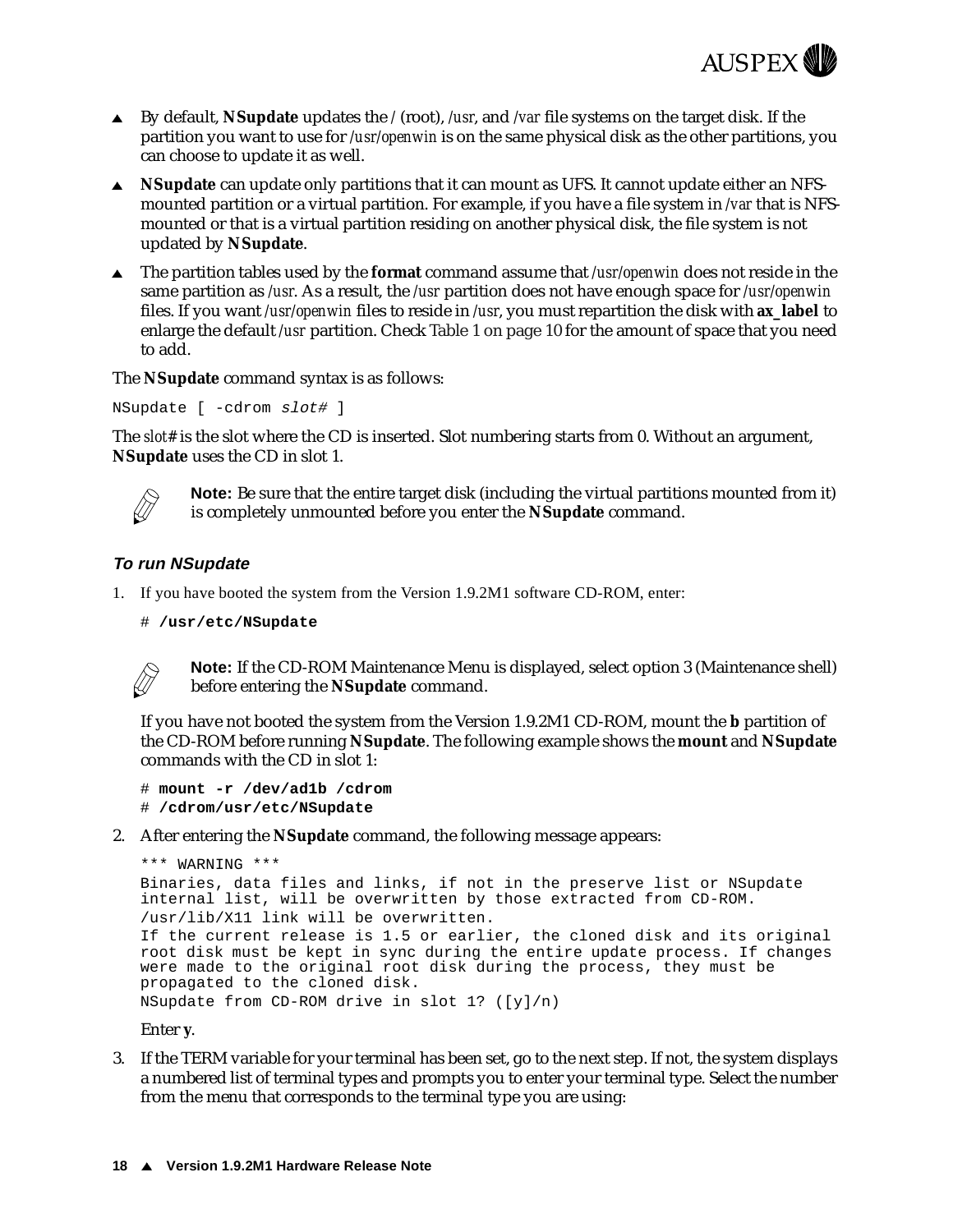

1) NCD X terminal 2) ANSI-compatible terminal (including VT220 and Link MC5) 3) Wyse Model 30/50 4) Televideo 925 5) Sun Shell Tool 6) Sun Command Tool 7) DEC VT510 8) Other

Select a number for your terminal type >>

Select **7** for a DEC VT510 terminal or **2** for a Link terminal.

If you select **8** (Other), you are prompted to enter the terminal type, as shown in the following example. The type you enter must be in */etc/termcap* and */usr/share/lib/terminfo*.

Enter terminal type (must be in both /etc/termcap and terminfo): >>

4. The **NSupdate** form appears as shown in Figure 1.

Fill in the **NSupdate** form with the values for your envir[onment](#page-25-0). Table 4 explains the meaning of each field. Be sure to read the form carefully before executing it; some default values in the form may not apply to you and must be changed. For example, the target disk slot number defaults to 2, which may not be the slot where you inserted your target disk.

Use the Arrow and Tab keys to move the cursor within the form. You can type a value in an input field, which is enclosed with square brackets ([ ]). Also, you can press the spacebar to display the possible values for a toggle field, which is preceded by an angle bracket (>). For more information on cursor control, refer to the *System Manager's Guide*.

**Note: NSupdate** allows you to update the disk in slot 0 only if the server has been booted from a CD-ROM. You need to explicitly change the target disk slot to 0, as the default is 2.

| Auspex NetServer                                                                                                                                                            | NSupdate Form                                   |                            | Fri Nov 8 17:23 |      |
|-----------------------------------------------------------------------------------------------------------------------------------------------------------------------------|-------------------------------------------------|----------------------------|-----------------|------|
| Distribution source<br>CD-ROM slot#                                                                                                                                         | >CDROM<br>$\begin{bmatrix} 1 & 1 \end{bmatrix}$ |                            |                 |      |
| Target disk slot#                                                                                                                                                           | [2]                                             | Update to OpenWindows 3.0? |                 | Yes: |
| Target Host Processor type                                                                                                                                                  | >Current                                        |                            |                 |      |
|                                                                                                                                                                             |                                                 |                            |                 |      |
| Remove the "+" in /etc/hosts.equiv to restrict rsh access to hosts/users? >NO                                                                                               |                                                 |                            |                 |      |
|                                                                                                                                                                             |                                                 |                            |                 |      |
| Use TAB, CR or arrow keys to move among fields, when done hit CTRL-F to execute<br>-^F=EXECUTE -^C=ABORT -^L=REDRAW-SCRN -^R=INITIAL-VAL - <sp>=SELECT-VAL^<br/>?=HELP</sp> |                                                 |                            |                 |      |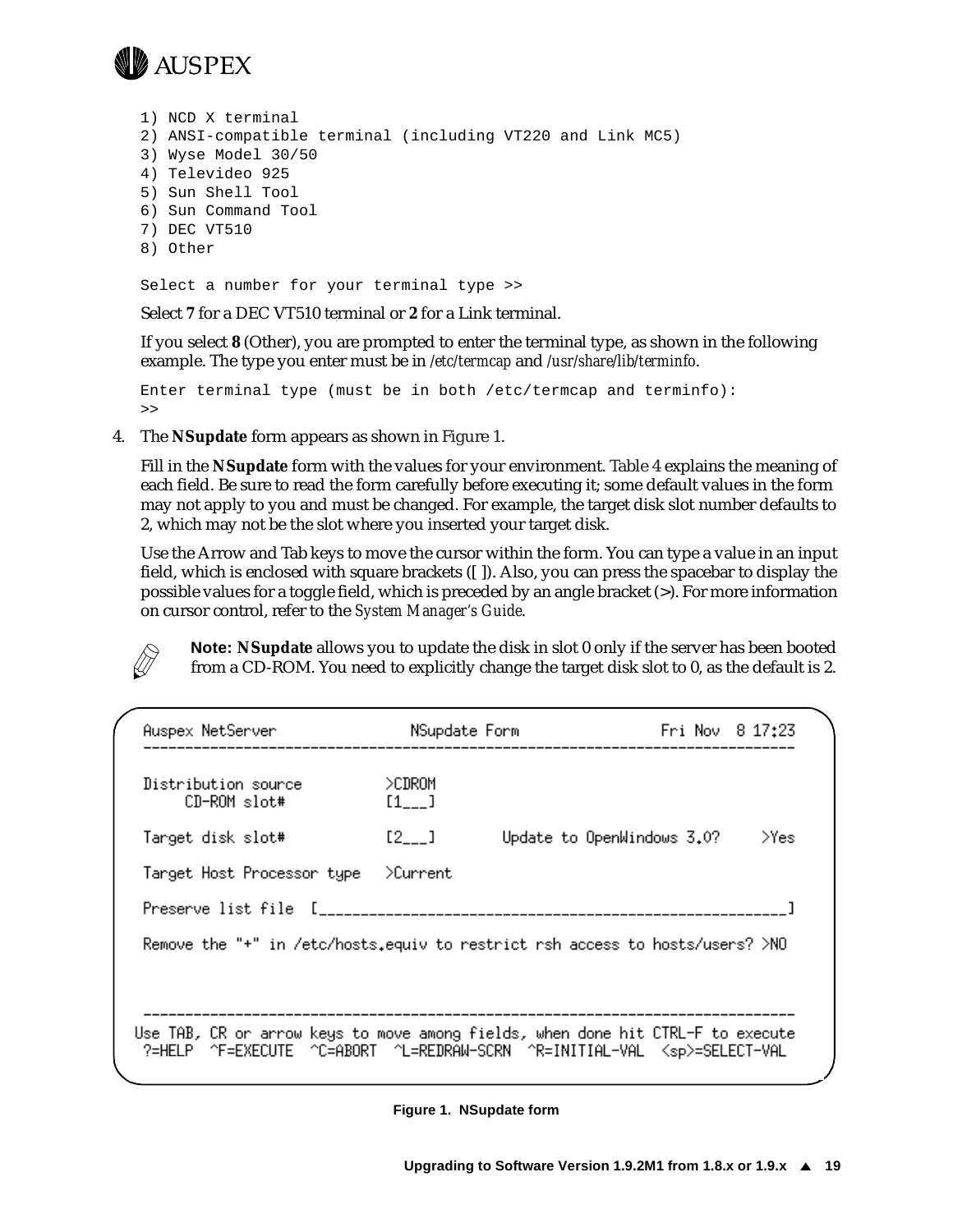

| Field                                                                          | <b>Description</b>                                                                                                                                             | <b>Possible values</b>                                                                                                                                  |
|--------------------------------------------------------------------------------|----------------------------------------------------------------------------------------------------------------------------------------------------------------|---------------------------------------------------------------------------------------------------------------------------------------------------------|
| Distribution source                                                            | Medium from which the Version 1.9.2M1<br>software is installed.                                                                                                | <b>CDROM</b> or <b>Net</b> . Always use<br><b>CDROM; Net is for Auspex internal</b><br>use only.                                                        |
| CD-ROM slot#                                                                   | Number of the slot where the<br>Version 1.9.2M1 System Software CD-<br>ROM is inserted.                                                                        | Default is 1. It can be any number<br>appropriate to your server. (Slot<br>numbering starts from 0.)                                                    |
| Target disk slot#                                                              | Number of the slot where the target<br>drive is inserted.                                                                                                      | The target drive can be in any slot<br>appropriate to your server. Slot 0 is<br>allowed only if your system is booted<br>from the CD-ROM. Default is 2. |
| Update to OpenWindows 3.0?                                                     | Update from Version 2.0 to 3.0.<br>(OpenWindows as shipped does not<br>include all OpenWindows files. For<br>example, the X11/NeWS server is not<br>included.) | Yes (default) or No.                                                                                                                                    |
| Target HP type                                                                 | Type of HP with which the new<br>Version 1.9.2M1 root drive will be used.                                                                                      | Current (the HP currently used on<br>the server), HP VII or HP VIII. Default<br>is Current.                                                             |
| Preserve list file                                                             | Name of the file that you create in<br>"Listing Files that Need to be Preserved"<br>on page 15.                                                                | (Optional) Absolute path name of the<br>file or the path relative to the current<br>directory.                                                          |
| Remove the "+" in<br>/etc/hosts.equiv to restrict rsh<br>access to hosts/users | Removing the "+" from the<br>/etc/hosts.equiv file gives a more secure<br>system.                                                                              | No (default) or Yes.                                                                                                                                    |

#### <span id="page-25-0"></span>**Table 4. The NSupdate form fields**



**Note:** If you choose not to update */usr/openwin*, specify **N** in the "Update to OpenWindows 3.0?" field. Do not comment out the entry for */usr/openwin* in */etc/fstab* on the target drive to avoid updating */usr/openwin*. Otherwise, **NSupdate** assumes that */usr* and */usr/openwin* are in the same partition and generates an error message indicating the physical partition for */usr* has insufficient space.

5. Execute the form by typing Ctrl-F. **NSupdate** displays a number of messages describing the operations performed for the update. When the installation finishes, the following message appears:

NSupdate session ended on Wed Nov 19 20:22:39 GMT 1997

The messages are also saved to */var/log/NSupdate.log* on the target drive and */tmp/NSupdate.log* on the current root drive.



**Note:** The **NSupdate** command can take longer than an hour to complete.

6. **NSupdate** displays an instruction for reconciling files after the installation. If the instruction scrolls off the screen, view */var/log/NSupdate.log* on the target drive or */tmp/NSupdate.log* on the current root drive to read the instruction.



**Note:** You must reconcile the files before rebooting the server.

Follow these steps to compare the files: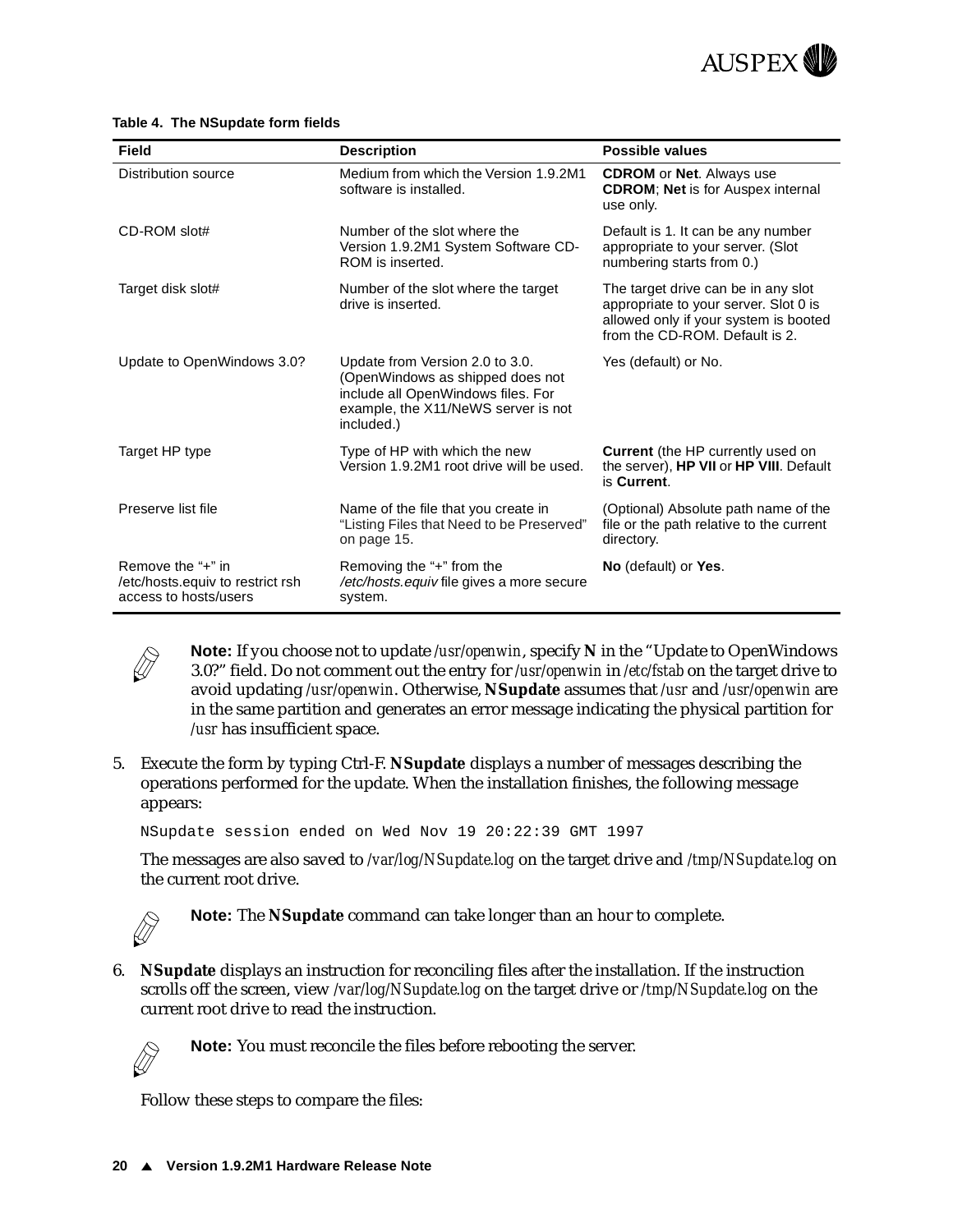<span id="page-26-0"></span>

a. Mount the */* (root), */usr*, and */var* file systems on the target disk. For example, if the target disk is in slot 2 and the file systems are mounted on partitions **a**, **g**, and **f**, enter the following:

```
mkdir /tmp/mnt 
mount /dev/ad2a /tmp/mnt
mount /dev/ad2g /tmp/mnt/usr
mount /dev/ad2f /tmp/mnt/var
```


**Note:** The mount points above are in */tmp* because if you are booting from the CD-ROM, only */tmp* is writable.

b. Use **diff** to compare the new and old versions of the files listed in */var/log/NSupdate.log* on the target drive or */tmp/NSupdate.log* on the current root drive. Each old file has a file name that includes a timestamp indicating when the file was updated. For example, if the update is performed at 10:30 a.m. on December 9, the old version of */etc/ttytab* is renamed to */etc/ttyab.12091030*. Merge any site-specific information from the old file into the new one if necessary.

The following example compares the old configuration file with the new Version 1.9.2M1 configuration file that is on the as yet inactive target disk.

# **diff /etc/configuration /tmp/mnt/etc/configuration**

c. If you previously made changes to your kernel configuration file (*/usr/kvm/sys/aushp/conf/AUSPEX1*), reconcile the changes from the original root drive or backup tape.



**Note:** aep and afp drivers are not supported in Version 1.9.2M1.

d. Review the */tmp/NSupdate.log* and */tmp/NSupdate.err* files for a summary of the upgrade activity as well as a list of the files that were removed during the upgrade.

If you are updating to a target disk, any files accidentally removed during the upgrade can be restored from the original root disk or from the CD-ROM.

7. Consider changes to the kernel's two site configurable parameters. The parameters in */usr/kvm/sys/aushp/conf/AUSPEX1* are maxusers and netinterfaces. Maxusers determines the approximate size of kernel data structures. Read the comments for maxusers in *AUSPEX1* for guidance.

The netinterfaces value determines how much memory is reserved for the exclusive use of interfaces. Each increment in the netinterfaces value adds 56 KB of memory to the amount reserved for interfaces.

A netinterfaces value of 0 (zero), which is the default, causes the system to compute its own number for the amount of memory to reserve. The computation takes the number of NP boards in the system, multiplies that by six, and then multiplies that by 56 KB. For example, a system with four NPs would get a netinterfaces working value of four times six, or 24. The amount of memory reserved for interfaces would be 56 KB times 24.

In general, the most efficient value for you to insert for netinterfaces is the actual number of interfaces in the system. A system with four NPs and three interfaces on each would need a netinterfaces value of 12, using only half as much memory as the default computation.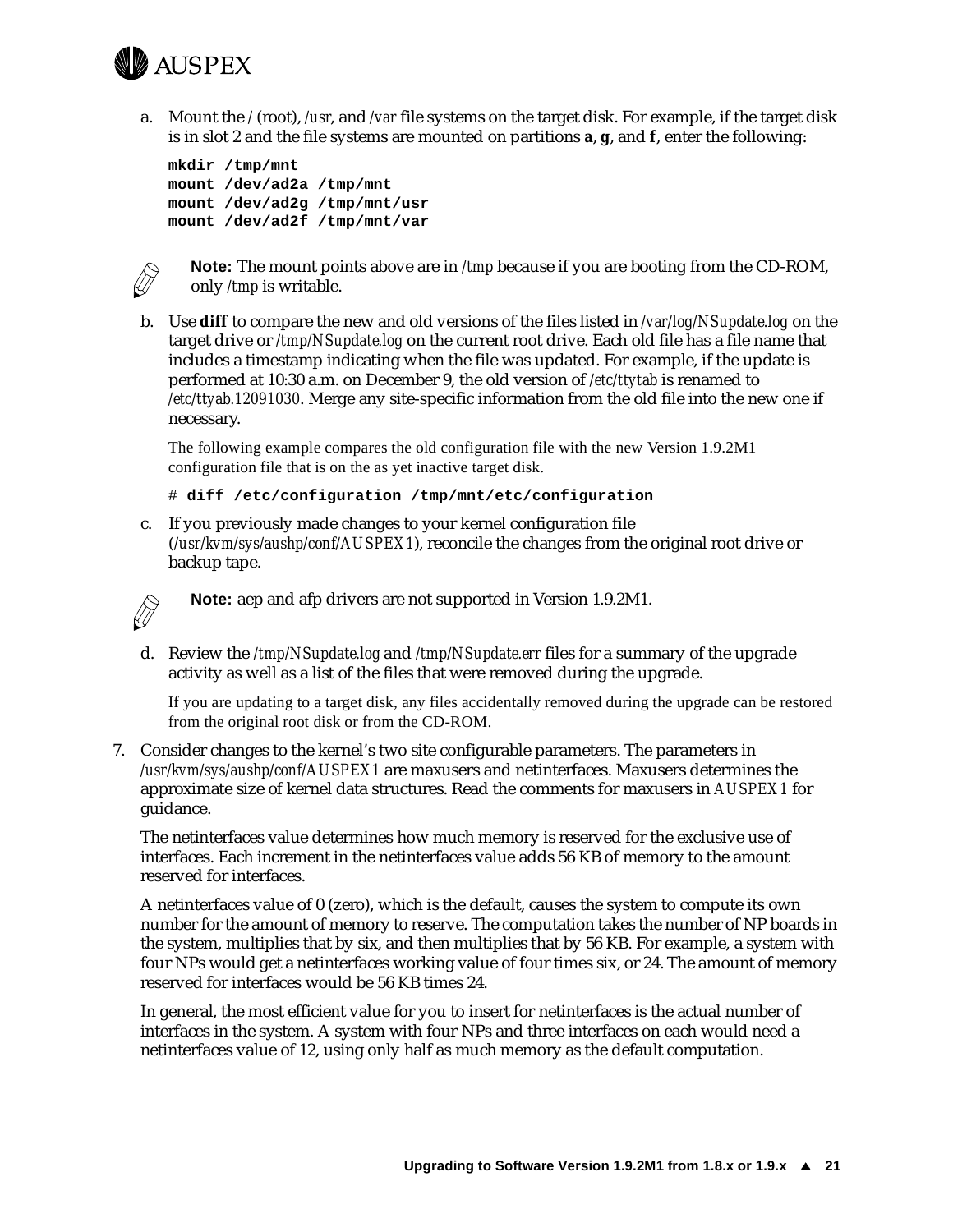

The maximum netinterfaces value recognized by the system is 64 for each NP up to a total system maximum of 256. For example, if you give a netinterfaces value of 100 on a system with one NP, the system reserves memory for a value of only 64.

Local use of interfaces may call for more memory than the guideline given here, in which case you can increase available memory by changing the netinterfaces parameter. Remember that any changes to this parameter are effective only after rebuilding and rebooting the kernel.

This concludes the procedure for running **NSupdate**.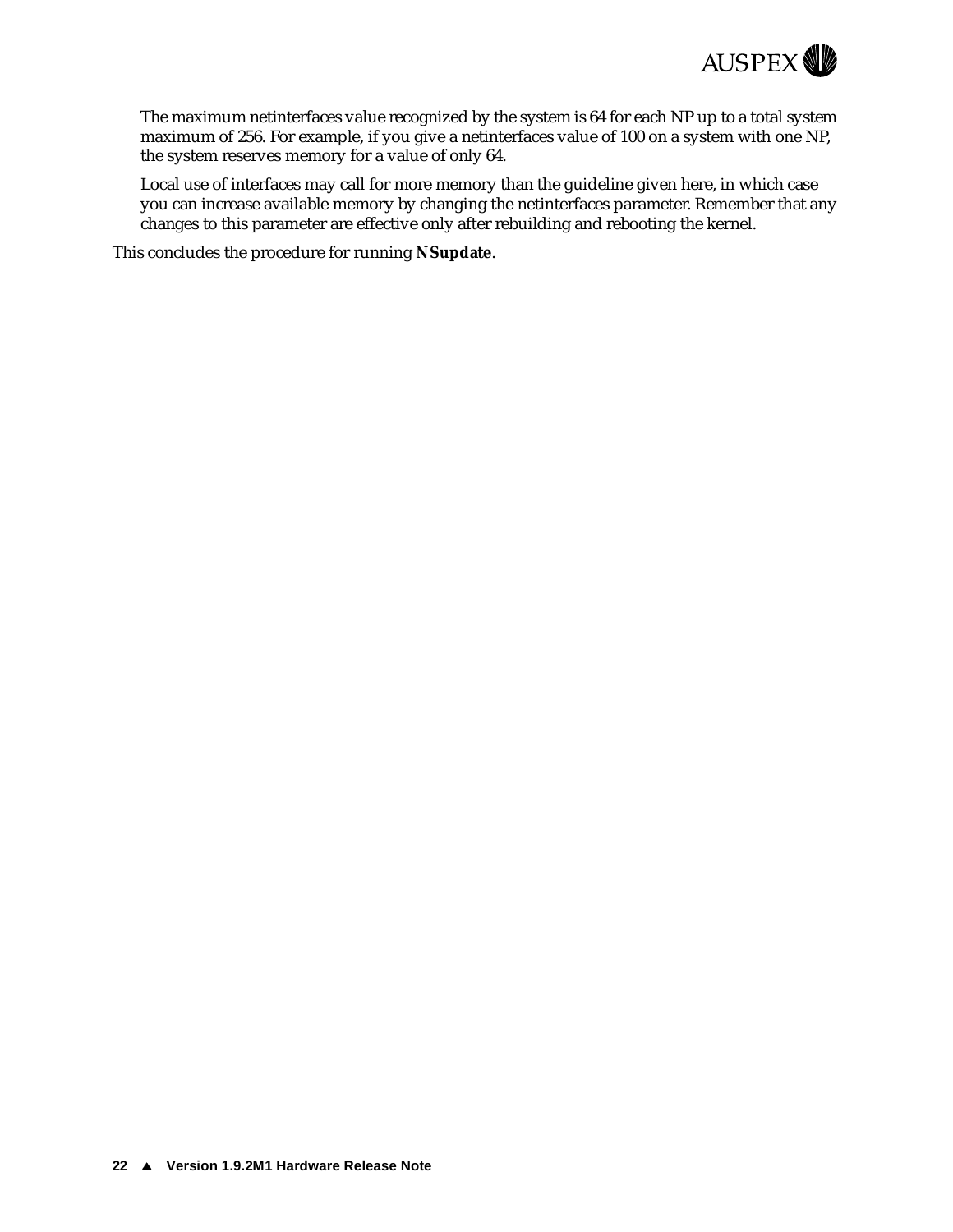<span id="page-28-0"></span>

### **Installing Optional Products**

If your NetServer was running optional products before the upgrade, the optional products need to be reinstalled from the Premier Software Series CD for Version 1.9.2M1. A summary of the installation procedure follows. Refer to the documentation provided on the Premier Software Series CD and the specific optional product online manuals for more detailed installation instructions.



**Note:** If you upgrade or replace the HP, you must reorder the Optional Product licenses, which are based on the HP serial number.

#### **To install the optional products**

1. Remove the Version 1.9.2M1 CD-ROM.

**umount /cdrom**

- 2. Insert the Premier Software Series Version 1.9.2M1 CD-ROM. In this example, the CD-ROM drive is in slot 1.
- 3. Mount the CD-ROM.

```
mount -rt hsfs /dev/acd1 /cdrom
```
4. Mount the target root drive, if it is not already mounted.

```
mkdir /tmp/mnt
mount /dev/ad2a /tmp/mnt
mount /dev/ad2g /tmp/mnt/usr
mount /dev/ad2f /tmp/mnt/var
```
5. Remove the 100Base-T half-duplex optional product, if it is installed on your system. Version 1.9.2M1 does not support this optional product. 100Base-T full-duplex operation is now an integral part of the base system software.

**pkgrm**

6. Add the optional product packages to the target drive.

```
pkgadd -R /tmp/mnt -d /cdrom
```
- 7. Answer **N** to the question "Do you want to create a new instance?" Answer **Y** to the other questions.
- 8. Unmount the CD-ROM.

**umount /cdrom**

9. Display the packages that are installed on the target drive.

```
pkginfo -R /tmp/mnt
```
This completes the procedure for installing optional products.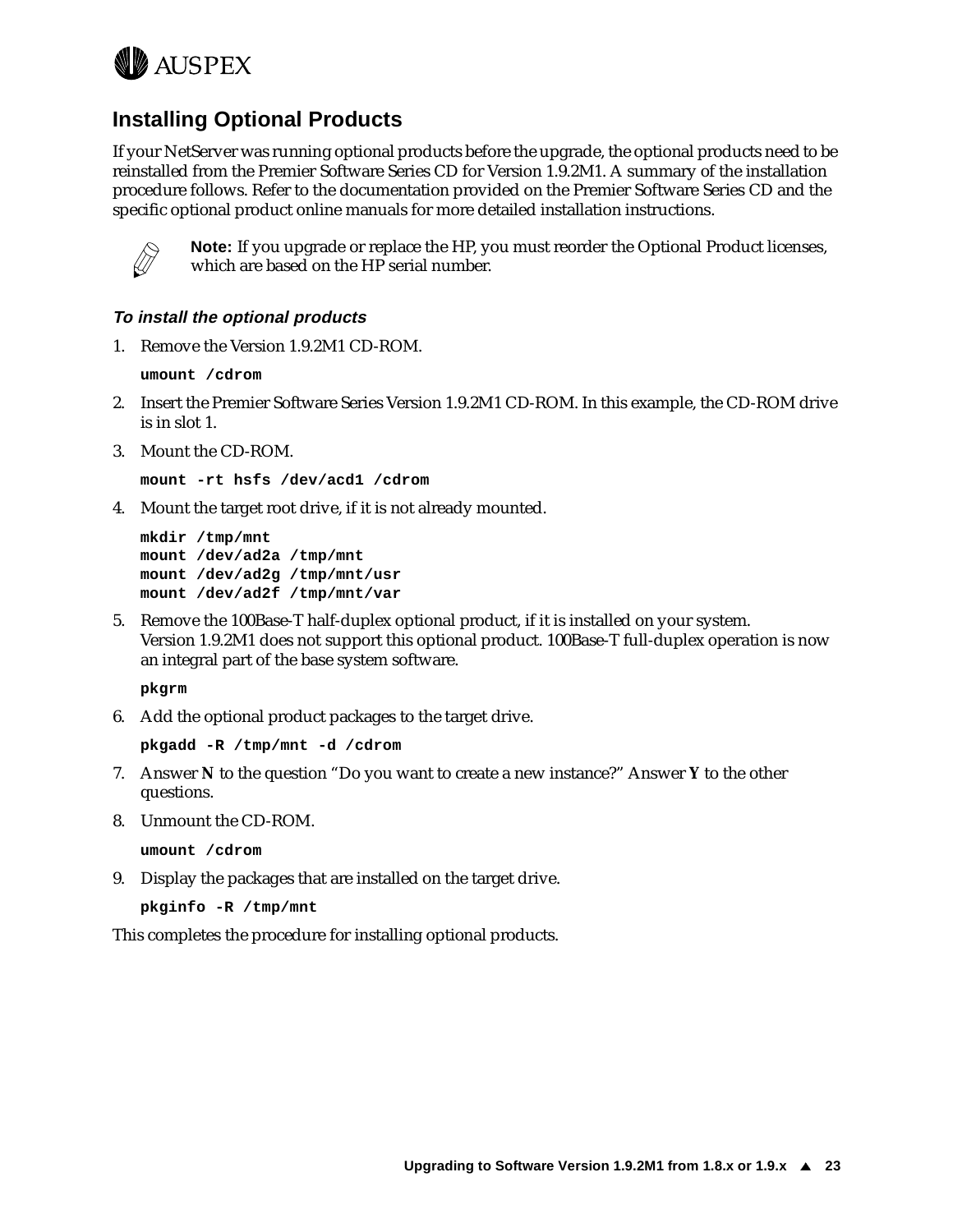

### <span id="page-29-0"></span>**Upgrading to Version 1.9.2M1**

This section describes how to complete the upgrade to software . Before completing the upgrade, you should have already completed the procedures described in the following sections:

- ▲ ["Preparing a Target Drive" on pa](#page-14-0)ge [9, or "Preparing the Current Root Drive" o](#page-17-0)n page 12
- ["Verifying Space Requirements on the Target Drive" on p](#page-18-0)age 13
- $\triangle$  ["Checking Exported File Systems" on pag](#page-19-0)e 14
- $\triangle$  ["Listing Files that Need to be Preserved" on pa](#page-20-0)ge 15
- <sup>s</sup> ["Updating a Target Disk to Version 1.9.2M1" on pa](#page-22-0)ge 17
- <sup>s</sup> ["Installing Optional Products" on pag](#page-28-0)e 23

#### **To complete the software upgrade**

1. Perform this step only if your system contains mirrored file systems and you are updating a target drive in a slot other than 0. If your system does not have mirrored file systems, or you are upgrading your current root drive, go to step 2.

After the file systems are synced, bring the system down to single-user mode and copy the */etc/vpar\_state* file from the root disk to the target disk.

```
shutdown -l +5 "to upgrade to 1.9.2M1" 
umount -a
mount /dev/ad2a /mnt
cp /etc/vpar_state /mnt/etc
umount /mnt
halt
```
Now continue to step 2b for the procedure on how to boot the system with the new Version 1.9.2M1 root disk.

- 2. Boot the system with the new Version 1.9.2M1 root disk following these steps:
	- a. Shut down the system using the following command:

**shutdown -lh +5 "to upgrade to 1.9.2M1"**

- b. After the system shuts down and displays the monitor prompt, remove the newly created Version 1.9.2M1 disk from the slot and attach the Version 1.9.2M1 root drive label to it.
- c. If you upgraded a target drive in a slot other than 0, remove the current root drive from slot 0, replacing it with the new Version 1.9.2M1 root drive. If your root drive is controlled by an SP III-E, remember to check the SCSI ID of the new drive as specified in your NetServer hardware documentation before installing it in the system. You do not have to set SCSI IDs for drives managed by an SP IV or SP V.
- d. If you are upgrading your server by installing new hardware such as a later version of an HP or NP board, the Auspex authorized personnel installs the hardware now. Remember that only Auspex authorized personnel can remove or install a processor board and PROMs; contact Auspex if your system requires a hardware or PROM upgrade.



**Note:** If you upgrade or replace the HP, you must reorder the Optional Product licenses, which are based on the HP serial number.

e. Boot the system to single-user mode by entering **b -s** at the monitor prompt.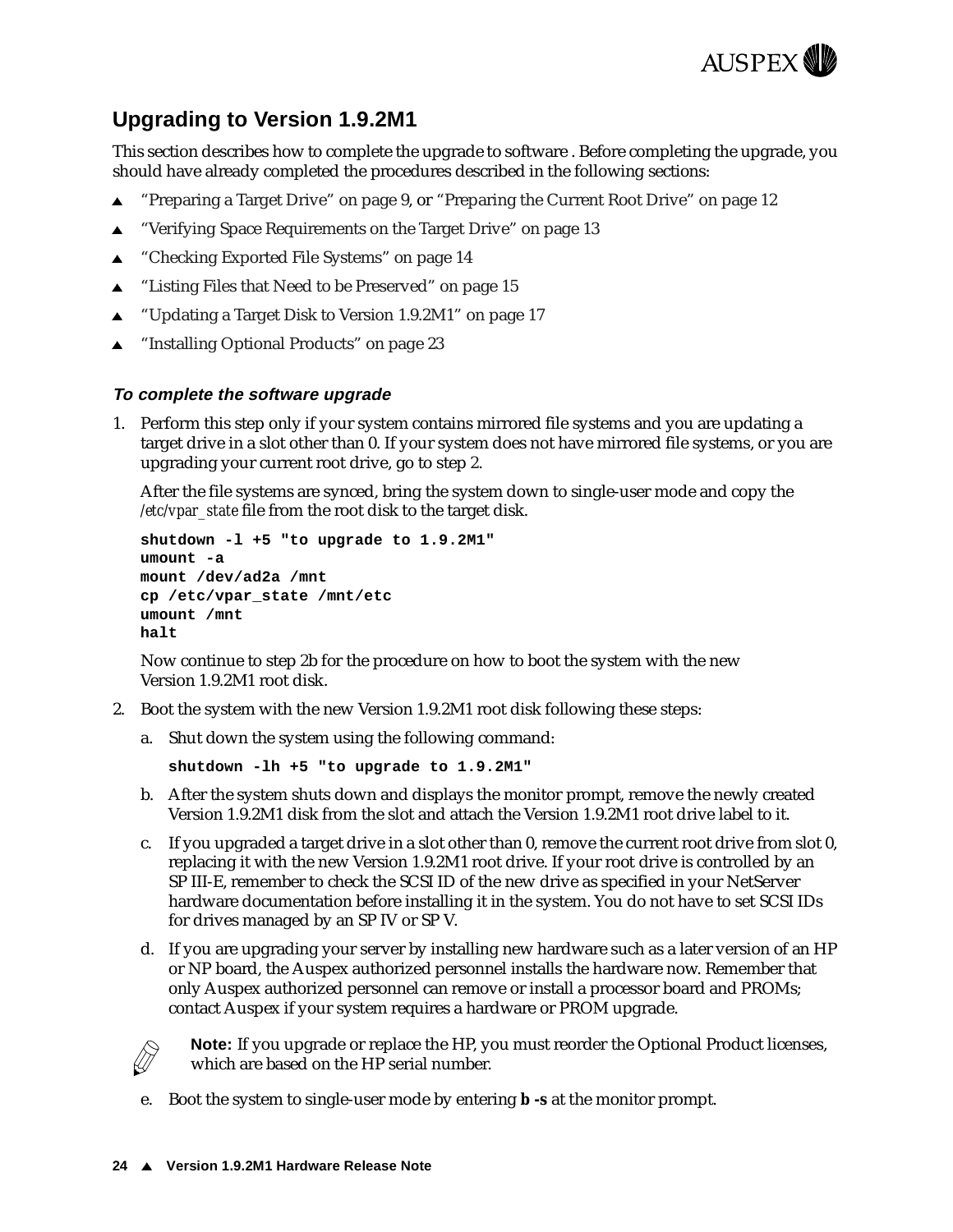

f. If you made or restored local changes to */usr/kvm/sys/aushp/conf/AUSPEX1*, rebuild your kernel. First, mount */usr* with read/write privilege.

**mount -o remount,rw /usr**

Then follow the instructions in the README file in */usr/kvm/sys/aushp/conf*.

- 3. Run **NSconfig** if you changed your configuration. In the **NSconfig** form, make any appropriate changes and then type Ctrl-F to execute the form. (Refer to the *System Manager's Guide* for more information on **NSconfig**.)
- 4. After the server displays the shell prompt, type **exit** to enter multiuser mode.
- 5. Open the */var/log/NSupdate.log* file, and go to the last instruction in the file. Follow the instructions in */NSupdate.log* to remove the listed files. The following example shows a list of files to remove:

```
./vmunix.XXX
./boot.XXX
./etc/fstab.XXX
```




**Note:** The old kernel, */vmunix.xxx*, and the old boot block, */boot.xxx* were kept in the file system for failure recovery. After **NSupdate** is complete, these files can be safely removed.

6. Use **ax\_config** to edit the */usr/adm/config.report* file to reflect any changes you may have made, and email a copy of the **ax\_config -d** output to your local Auspex service representative.

The **NSupdate** upgrade procedure is now complete.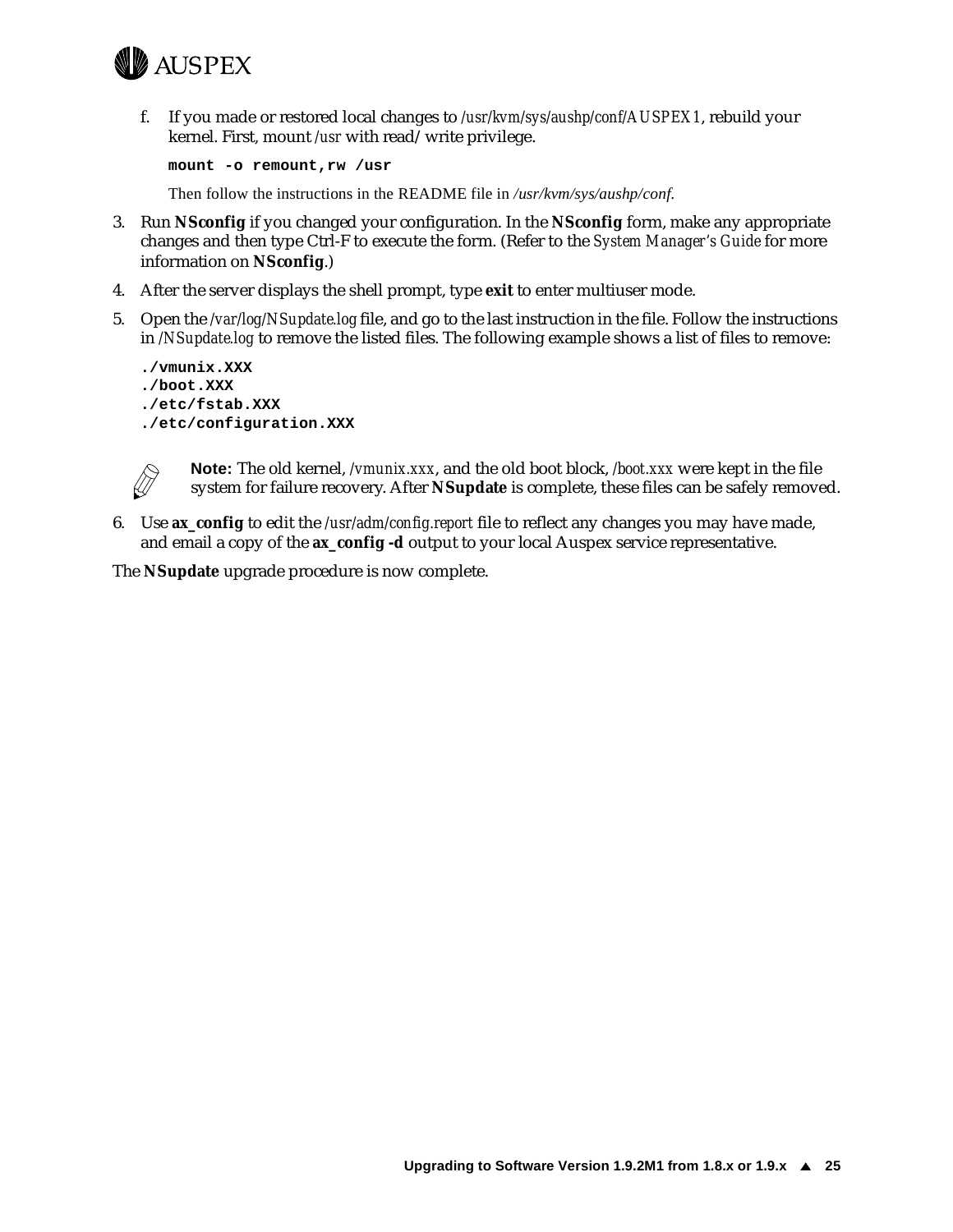

### <span id="page-31-0"></span>**Upgrade Checklist**

This section provides a checklist for upgrading to software Version 1.9.2M1 using a spare (target) drive in slot 2. This checklist is intended for system administrators who have experience upgrading Auspex NetServers. The checklist summarizes upgrade information in previous sections. For more detailed upgrade information, and for information on upgrading the current root dri[ve, refer to "Upgrading to](#page-14-0)  [Software Version 1.9.2M1 from 1.8.x or 1.9](#page-14-0).x" startin[g on p](#page-14-0)age 9.

#### **To upgrade a target drive**

```
1. Add target drive.
          ax_hot_plug add 2
| 2. Check drive label.
          ax_lslabel ad2
3. Partition target drive, if necessary. newfs each partition on target drive.
          ax_label ...
          newfs -m 5 /dev/rad2a
          foreach p (g d f)
          ? newfs -i 8200 -m 5 /dev/rad2$p
          ? end
4. Copy data from root drive to target drive.
          foreach p (a g d f)
          ? ax_clonefs -p /dev/ad0$p /dev/ad2$p
          ? fsck /dev/ad2$p
          ? end
5. Verify space on target drive.
          mkdir /tmp/a /tmp/g /tmp/d /tmp/f
          mount /dev/ad2a /tmp/a
          mount /dev/ad2g /tmp/g
          mount /dev/ad2d /tmp/d
          mount /dev/ad2f /tmp/f
          df /tmp/a /tmp/g /tmp/d /tmp/f
6. Unmount all partitions on target drive.
          umount ...
7. Check exported UFS file systems.
8. Create and save a file that contains a list of files to preserve.
9. Run NSupdate to update the target drive.
          mount -r /dev/ad1b /cdrom
          /cdrom/usr/etc/NSupdate
| | 10. Reconcile files.
          mkdir /tmp/mnt
```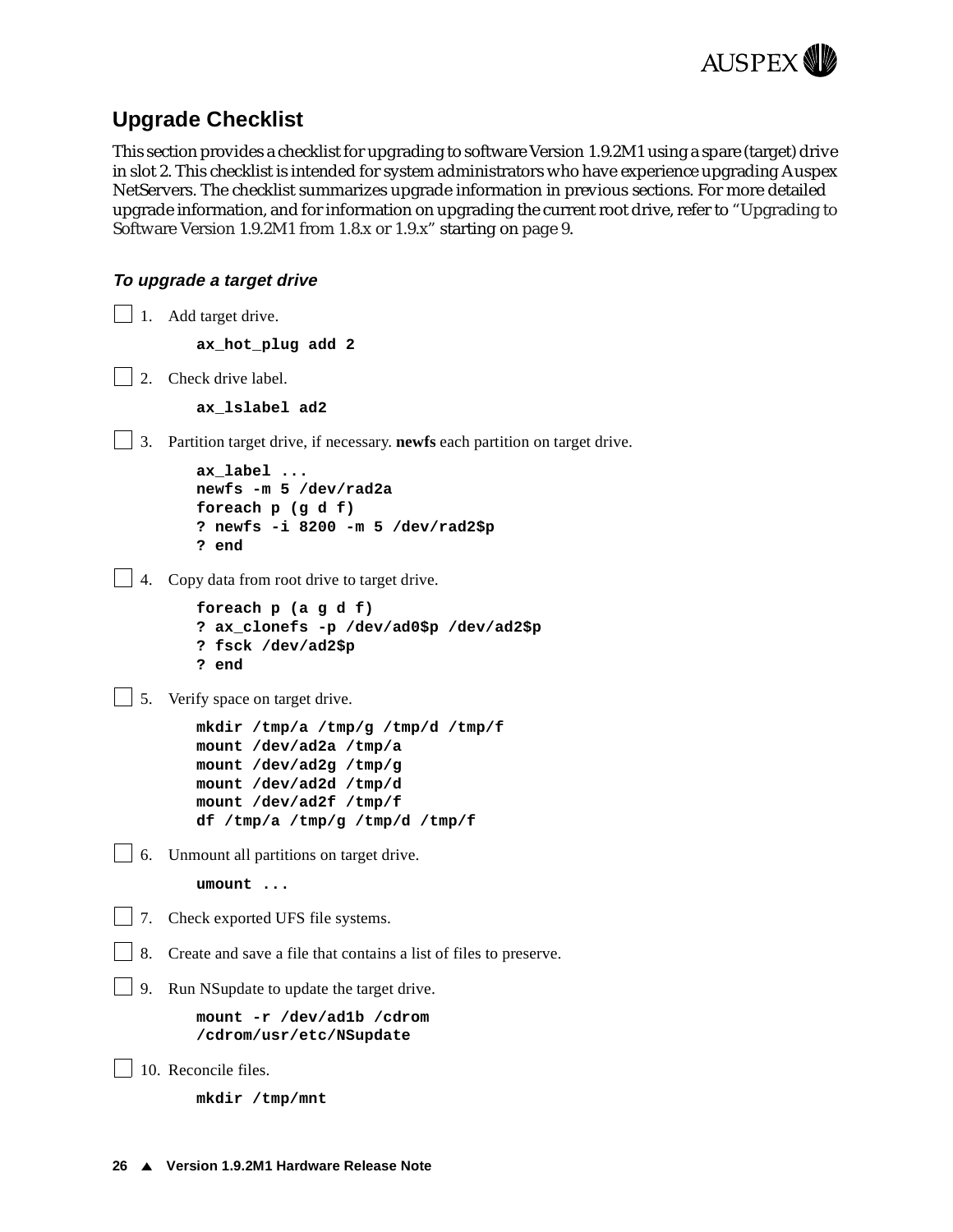

**mount /dev/ad2a /tmp/mnt mount /dev/ad2g /tmp/mnt/usr mount /dev/ad2f /tmp/mnt/var diff . . .**

11. Review the */tmp/NSupdate.log* and */tmp/NSupdate.err* files.

12. Consider changes to **maxusers** and **netinterfaces.**

13. Install the OPF packages; remove 100Base-T half-duplex package if necessary..

```
umount /cdrom
mount -rt hsfs /dev/acd1 /cdrom
mkdir /tmp/mnt
mount /dev/ad2a /tmp/mnt
mount /dev/ad2g /tmp/mnt/usr
mount /dev/ad2f /tmp/mnt/var
pkgadd -R /tmp/mnt -d /cdrom
umount /cdrom
pkginfo -R /tmp/mnt
```
#### **To upgrade to Version 1.9.2M1**

1. Shut down the system.

If you have mirrored file systems:

```
shutdown -l +5 "to upgrade to 1.9.2M1"
umount -a
mount /dev/ad2a /mnt
cp /etc/vpar_state /mnt/etc
umount /mnt
halt
```
If you do not have mirrored file systems:

```
shutdown -lh +5 "to upgrade to 1.9.2M1"
```
- 2. Install Version 1.9.2M1 root drive in slot 0, replacing current root drive, if necessary.
- 3. Install new hardware, if necessary.
- 4. Boot the system to single-user mode. Rebuild kernel, if necessary. At the HP prompt, enter: HP> **b -s**
- 5. Run **NSconfig** if you changed your configuration.

**NSconfig**

| 6. Enter multiuser mode.

**exit**

- 7. Remove files listed in *NSupdate.log*.
- 8. Edit */usr/adm/config.report* file.

**ax\_config**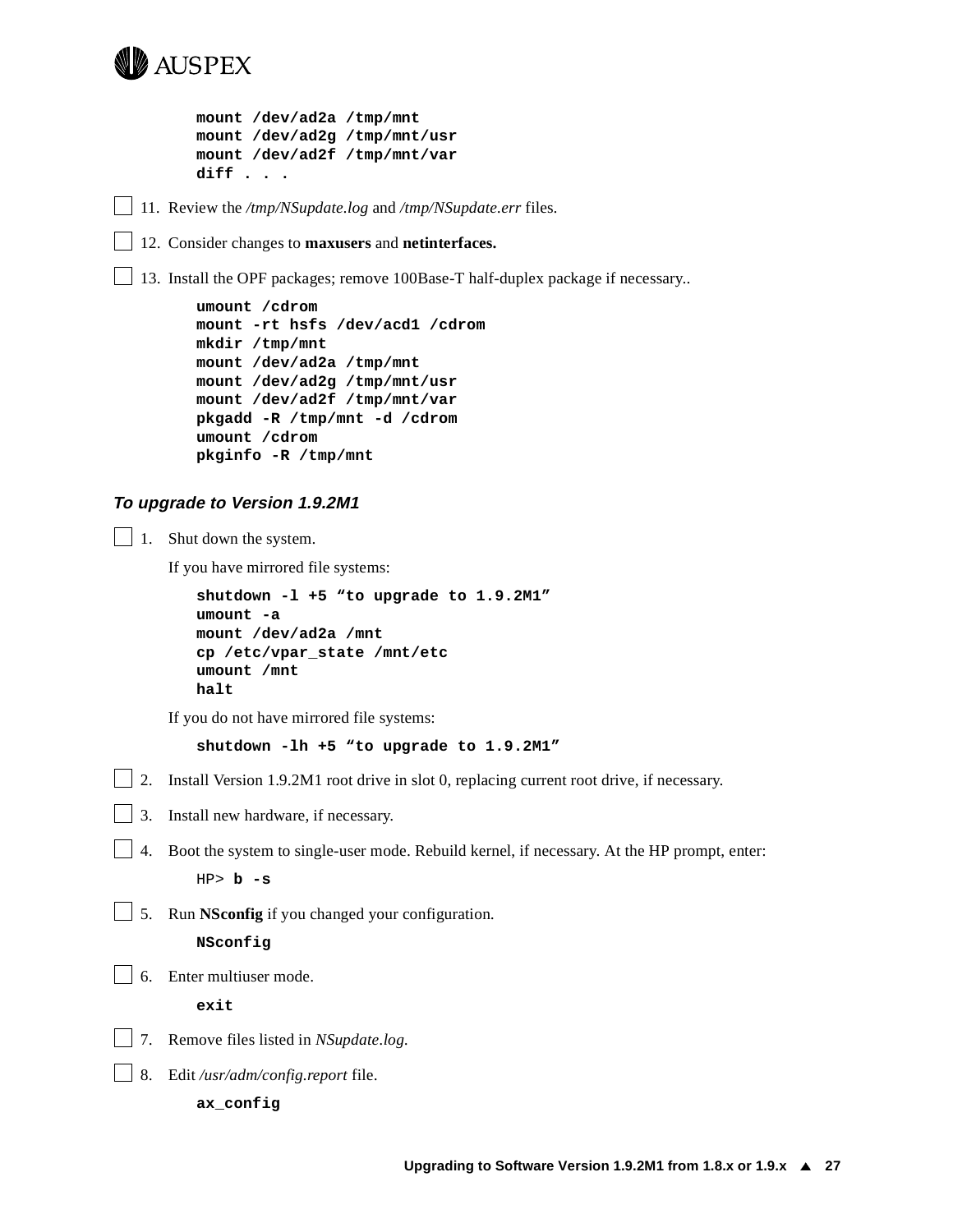

# <span id="page-33-0"></span>**Online Documentation**

Auspex offers online documentation to users who have an X display that runs either the X Window System protocol (MIT X.11, Release 5 or later) or Sun OpenWindows 3.0 or later. The online documentation provides hypertext links embedded in the text, which allow you to move easily from topic to topic within the manual. Hypertext links are blue.

This section covers the following topics:

- $\blacktriangle$  Installing online documentation
- $\blacktriangle$  Starting the online documentation
- Overview of online documentation
- $\triangle$  [Printing a document](#page-37-0)

#### **Installing Online Documentation**

All of the online documentation is on the Premier Software Series CD-ROM in a package named AXdocs. The package includes the system manuals and Optional Product manuals. Use the **pkgadd**(1M) command to install the online documents.



**Note:** The **pkgadd** process sets userid to "install" (or root if there is no install userid) before adding a package. If your system has an install userid that does not have super user permissions, then the **pkgadd** may fail. Either give the install userid super user permissions, or remove the install userid.

Before adding the package, you must find enough space for the package in a directory. The **pkgadd** command calculates and displays the amount of space required. In the following procedure, the size given is 27,000 kilobytes, but the actual size for your installation may be larger. Find a directory of at least 27,000 kilobytes, then use the **pkgadd** command to get the actual size needed. You may need to do a second pass with **pkgadd** if you need to find a larger target directory.

1. Mount the Premier Software Series CD-ROM; for example:

# **mount -rt hsfs /dev/acd1 /cdrom**

This command mounts the CD in drive slot 1 on */cdrom*.

2. Mount */usr* with read/write privilege:

```
# mount -o remount,rw /usr
```
3. Add the documentation package to the server by entering the following command:

```
# pkgadd -d /cdrom
```
The system returns:

```
The following packages are available:
 1 AXEC1 EtherChannel
               (HP-VII,HP-VIII) 1.9.2M1
 2 AXatm2 ATM 2
               (HP-VII,HP-VIII) 1.9.2M1
 3 AXbackup FastBackup
               (HP-VII,HP-VIII) 1.9.2M1
 4 AXdguard DataGuard
               (HP-VII,HP-VIII) 1.9.2M1
```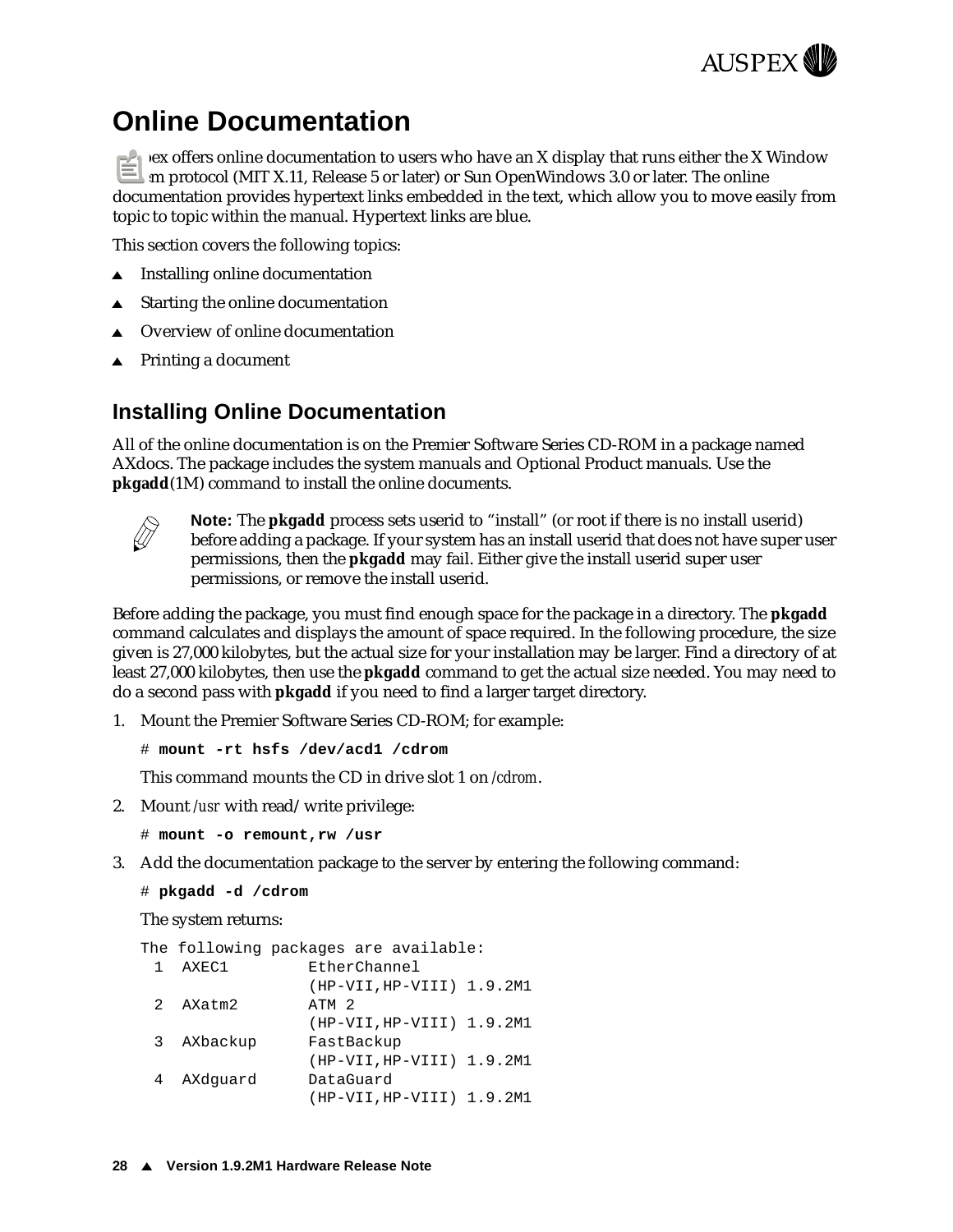

| 5 AXdocs   | Auspex System Documentation                                |
|------------|------------------------------------------------------------|
|            | (HP-VII, HP-VIII) 1.9.2M1                                  |
| 6 AXdrvgrd | DriveGuard                                                 |
|            | (HP-VII, HP-VIII) 1.9.2M1                                  |
| 7 AXftp    | NP Resident FTP                                            |
|            | (HP-VII, HP-VIII) 1.9.2M1                                  |
|            | Select package(s) you wish to process (or 'all' to process |
|            | all packages). (default: all) [?,??,q]:                    |
|            |                                                            |

4. Enter the number **4** for the Version 1.9.2M1 document package.

Processing package instance <AXdocs> from </cdrom>

Auspex System Documentation (HP-VII,HP-VIII) 1.9.2M1

5. The following prompt requires a path to the directory that you choose as the destination for the document package, not a path to the source on the CD. Enter a question mark to get more information.

Enter path to package base directory [?,q] **?** Installation of this package requires that a UNIX directory be available for installation of appropriate software. This directory may be part of any mounted filesystem, or may itself be a mount point. In general, it is unwise to select a base directory which already contains other files and/or directories.

6. Now enter the path name to the destination directory for the package.

Enter path to package base directory [?,q] **/docs** Using </docs> as the package base directory.

AXdocs requires the following disk space: 27000 kbytes

- ## Processing package information.
- ## Processing system information.
- ## Verifying disk space requirements.
- ## Checking for conflicts with packages already installed.
- ## Checking for setuid/setgid programs.

This package contains scripts which will be executed with super-user permission during the process of installing this package.

Do you want to continue with the installation of this package  $[y,n,?]$ 

7. Answer **y** if you wish to continue. Answer **n** if you want to find another destination directory for the package.

Installing Auspex System Documentation as <AXdocs>

## Installing part 1 of 1. /docs/FSG/17\_FRU.PDF /docs/FSG/181\_FRU.PDF . . .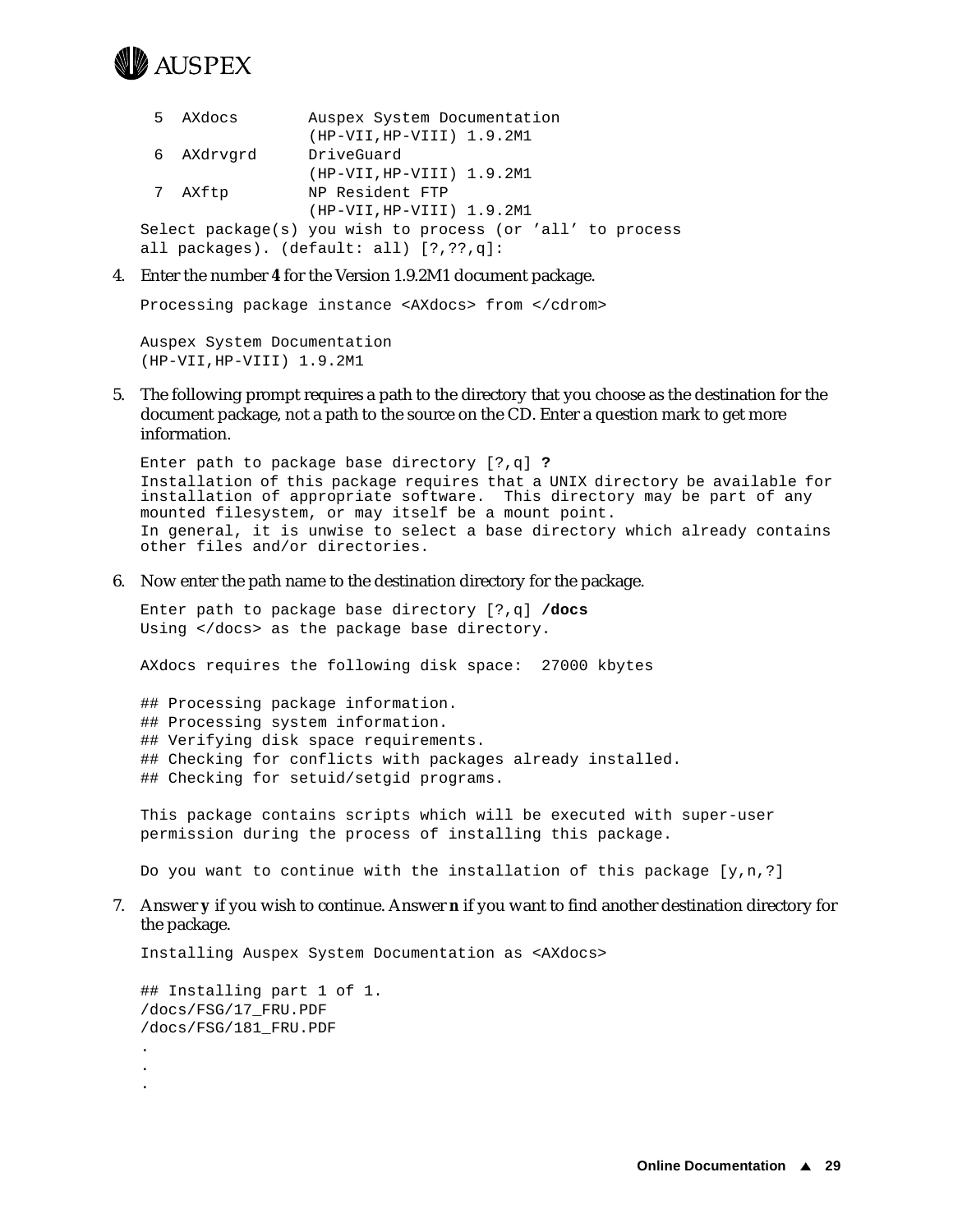

```
(A long listing of files is deleted in this example, but appear during your 
installation.)
[ verifying class <none> ]
## Executing postinstall script.
ln -s /docs /usr/auspex/docslink
Installation of <AXdocs> was successful.
The following packages are available:
 1 AXEC1 EtherChannel
                (HP-VII,HP-VIII) 1.9.2M1
 2 AXatm2 ATM 2
                (HP-VII,HP-VIII) 1.9.2M1
 3 AXbackup FastBackup
                (HP-VII,HP-VIII) 1.9.2M1
 4 AXdguard DataGuard
                (HP-VII,HP-VIII) 1.9.2M1
 5 AXdocs Auspex System Documentation
                (HP-VII,HP-VIII) 1.9.2M1
 6 AXdrvgrd DriveGuard
                (HP-VII,HP-VIII) 1.9.2M1
 7 AXftp NP Resident FTP
                (HP-VII,HP-VIII) 1.9.2M1
Select package(s) you wish to process (or 'all' to process
all packages). (default: all) [?,??,q]:
```
8. Enter **q** to quit the **pkgadd** routine. Note that the **pkgadd** command copies the session into two log files as shown in the following display.

pkgadd session finished on Tue Jan 13 15:28:50 PST 1998

A log of this session of pkgadd is at /tmp/pkgadd.log on the current root disk, and at /var/log/pkgadd.log on the target disk.

#### **Starting the Online Documentation**

To open the online document from an X display on the network, use the following procedure. In the procedure, the machine everest has the local X display screen, and the server dochost1 holds the **ax\_docs**(8) utility and files.

- 1. Verify that your path contains the path entry */usr/auspex*.
- 2. Add the server dochost1 to your xhost list.

```
everest% xhost +dochost1
```
3. Use **rlogin**(1C) or **tip**(1C) to login to dochost1.

```
everest% rlogin dochost1
dochost1%
```
4. From dochost1, set the display environment for the shell type. For example, for the C shell, enter the following command to send the display back to everest:

dochost1% **setenv DISPLAY everest:0** 

For the Bourne shell, or Bourne-compatible shell, follow this example: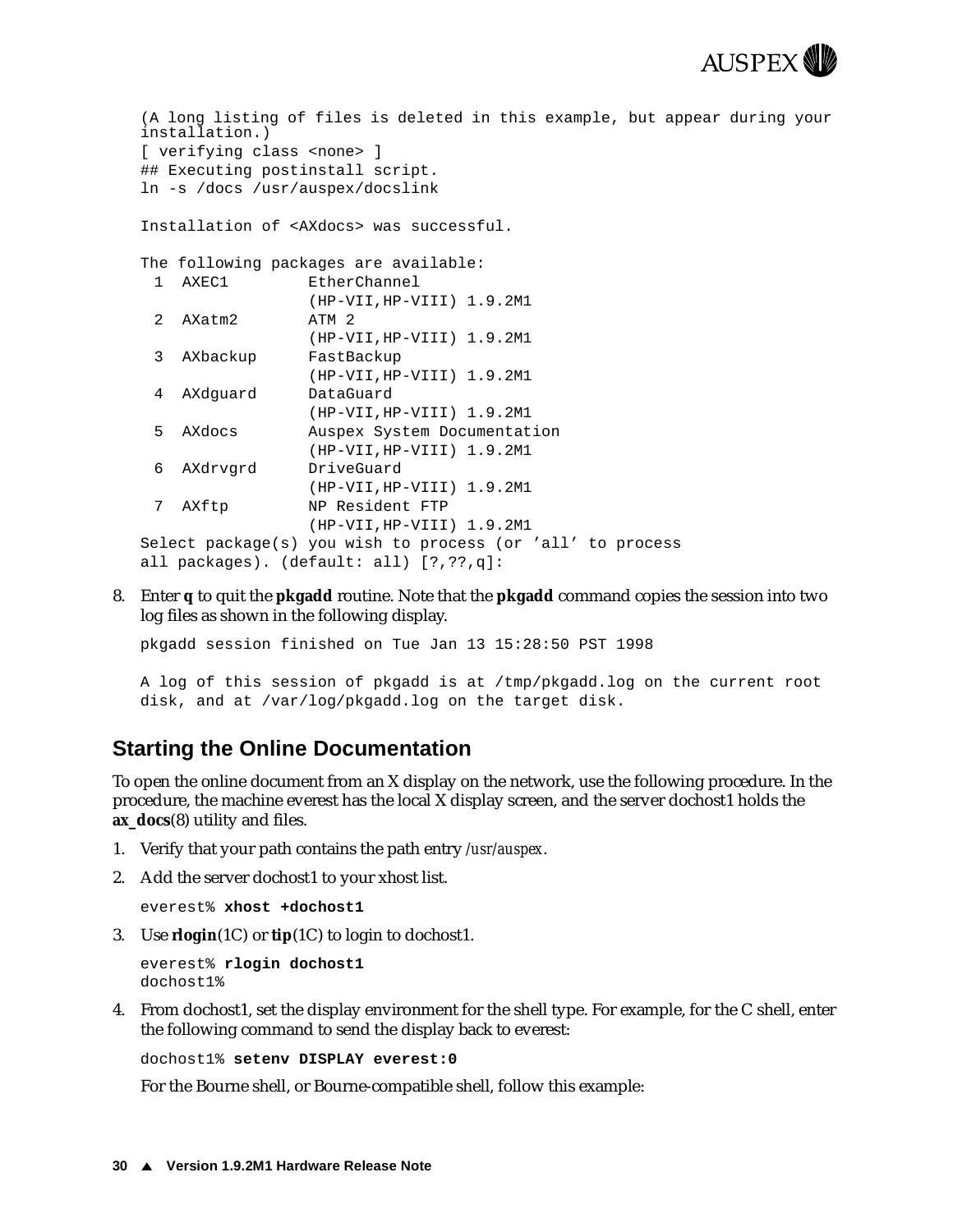<span id="page-36-0"></span>

dochost1% **DISPLAY=everest:0; export DISPLAY** 

5. Enter the following on dochost1 to start the online documentation utility:

dochost1% **ax\_docs** 

This script invokes the documentation Main Menu.

#### **Overview**

Auspex NetServers support online documentation through the licensing of Acrobat software from Adobe Corporation. The online documentation contains system software and optional software information. The software information is in the online version of the *System Manager's Guide*.

Figure 2 shows the Main menu. Click on a menu choice to see documentation.



**Figure 2. Main Menu window (main menu for Auspex's online documentation)**

The entries on the Main Menu are:

- System Manager's Guide. This entry brings up a window with the *System Manager's Guide*.
- **A** Premier Software Series Menu. This entry brings up another menu with choices for all of the optional products offered with this release. Clicking on one of the optional product choices brings up a window with the document for that product.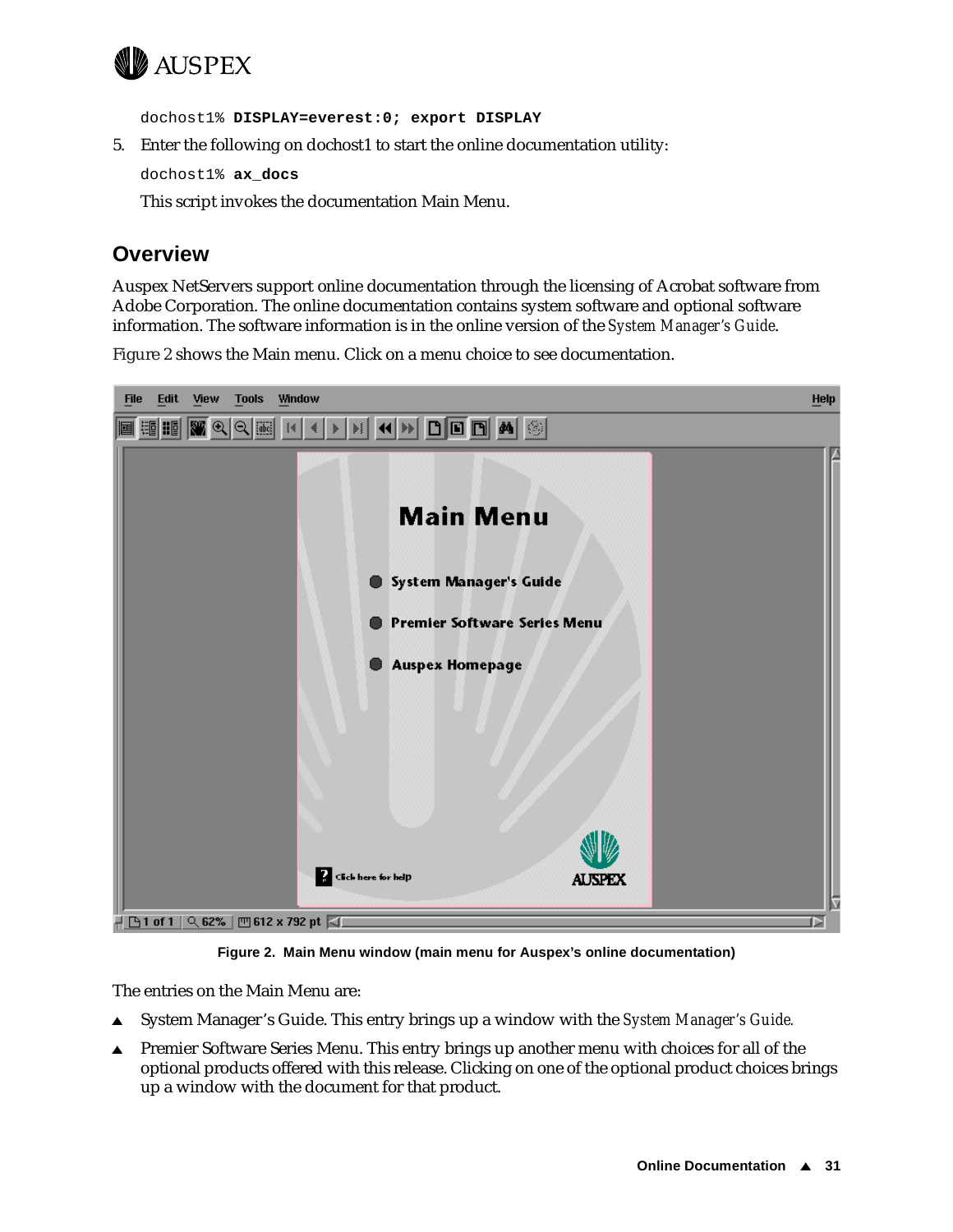

- <span id="page-37-0"></span>Auspex Homepage. This entry connects to the Auspex home page over the World Wide Web, provided you have an internet browser running on your system.
- $\triangle$  Help button. The help button, a large question mark, explains how to use the Acrobat Reader window menus and icons

Using the *System Manager's Guide* as an example, note that when the window containing that document appears, a side-bar of table of contents entries appears in the window. The entries are called bookmarks. A bookmark with more levels of table of content entries can be expanded to other levels by clicking on the arrow for that entry. Clicking on the entry itself takes you to that part of the document. Figure 3 shows a portion of the *System Manager's Guide* window with the bookmarks on the left. The Main Menu choice takes you back to the documentation Main Menu.



**Figure 3. Bookmarks**

### **Printing a Document**

For your convenience, you can print individual pages or the entire contents of the online manual. Bring down the File menu from the top of any of the windows, and choose the print option. The Premier Software Series CD also has a directory named *psdocs* that holds PostScript files for each document. You can print the documents directly from *psdocs*. To print documents in A4 format, use the files with the ".psA4" suffix.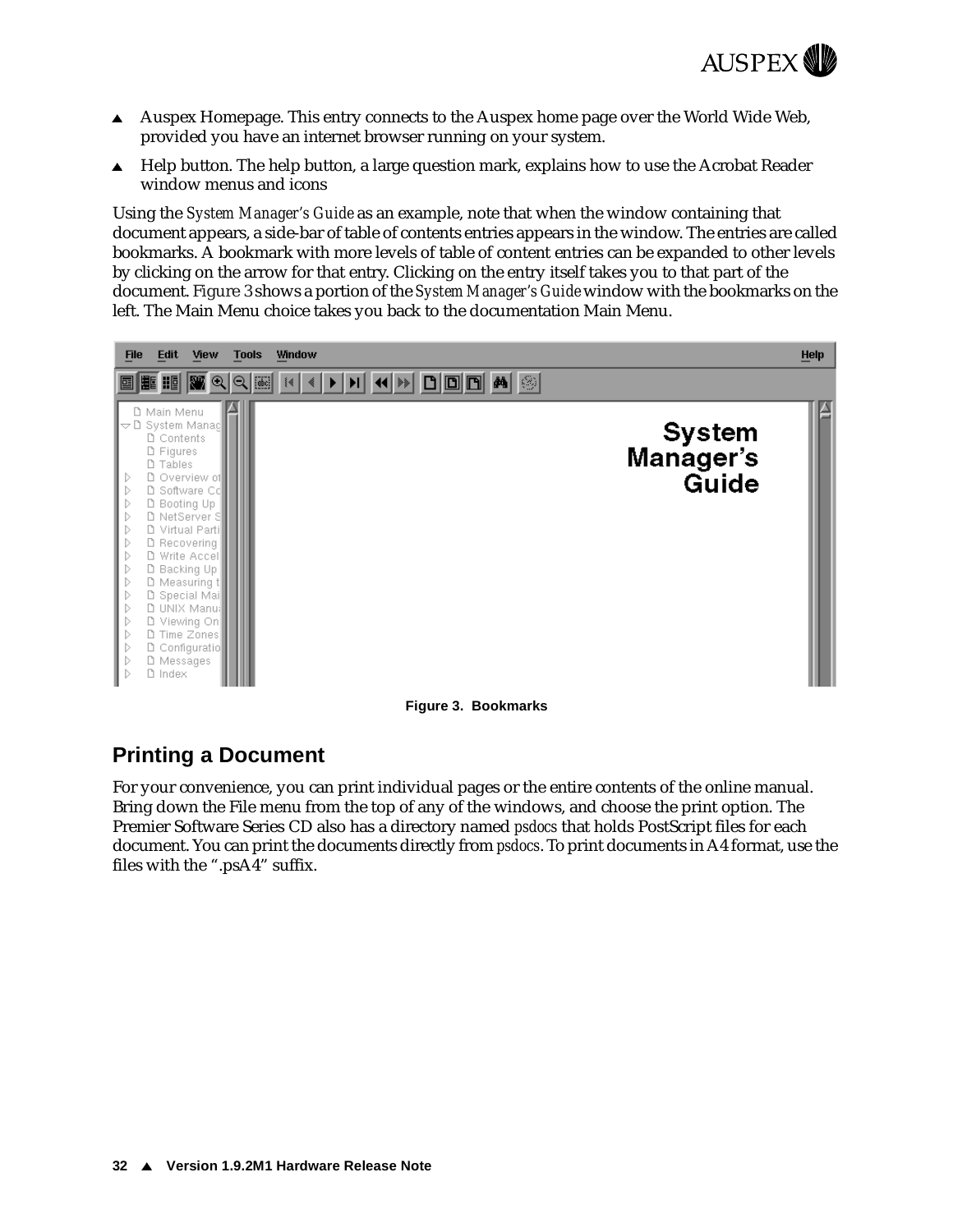<span id="page-38-0"></span>

# **Getting Help**

Customer support and online help are described in this section.

### **Email Support**

Customer service and help through electronic mail are available to North American and International customers at the following address:

support@auspex.com

### **North America Telephone Support**

To reach Auspex customer service for North America at any time, dial 1-800-328-7739.

### **International Telephone Support**

Customers within the countries and territory listed as follows can reach Auspex customer service at any time by dialing the appropriate telephone number.

| <b>Country or territory</b> | Telephone number                           | <b>Country or territory</b> | Telephone number |
|-----------------------------|--------------------------------------------|-----------------------------|------------------|
| Australia                   | 1-800-121-194                              | Luxembourg                  | 0800-2721        |
| Austria                     | 0-660-7912                                 | Malaysia                    | 800-4509         |
| Belgium                     | 0800-1-0180                                | <b>Netherlands</b>          | 06-0222158       |
| Denmark                     | 80-01-03-60                                | Norway                      | 800-1-1294       |
| France                      | 0800-91-21-32<br>$(0800 - 26 - 38 - 22)^T$ | <b>Philippines</b>          | 1-800-116-0005   |
| Germany                     | 0130-81-8306                               | Poland                      | 00-800-441-1220  |
| Hong Kong                   | 800-4803                                   | Spain                       | 900-95-4445      |
| Ireland                     | 1800 55 3343                               | Sweden                      | 020-797326       |
| Israel                      | 177 440 9285                               | Switzerland                 | 0800-55-1339     |
| Italy                       | 1678-73541                                 | Taiwan                      | 0080-14-9580     |
| Japan                       | 0044-22-12-2414                            | United Kingdom              | 0800-28-7739     |
| Korea                       | 0038-13-0374                               |                             |                  |

\* France has two toll-free numbers. The number in () is directed to the Paris office during the working day.

International customers who purchase Auspex products from an authorized distributor or reseller should contact that distributor or reseller for support

To comment on the content of this online help facility, send email to Auspex Technical Publications:

techpubs@auspex.com

### **World Wide Web**

For more information about Auspex Systems, Inc. and its products, use the following resource location on the World Wide Web:

http://www.auspex.com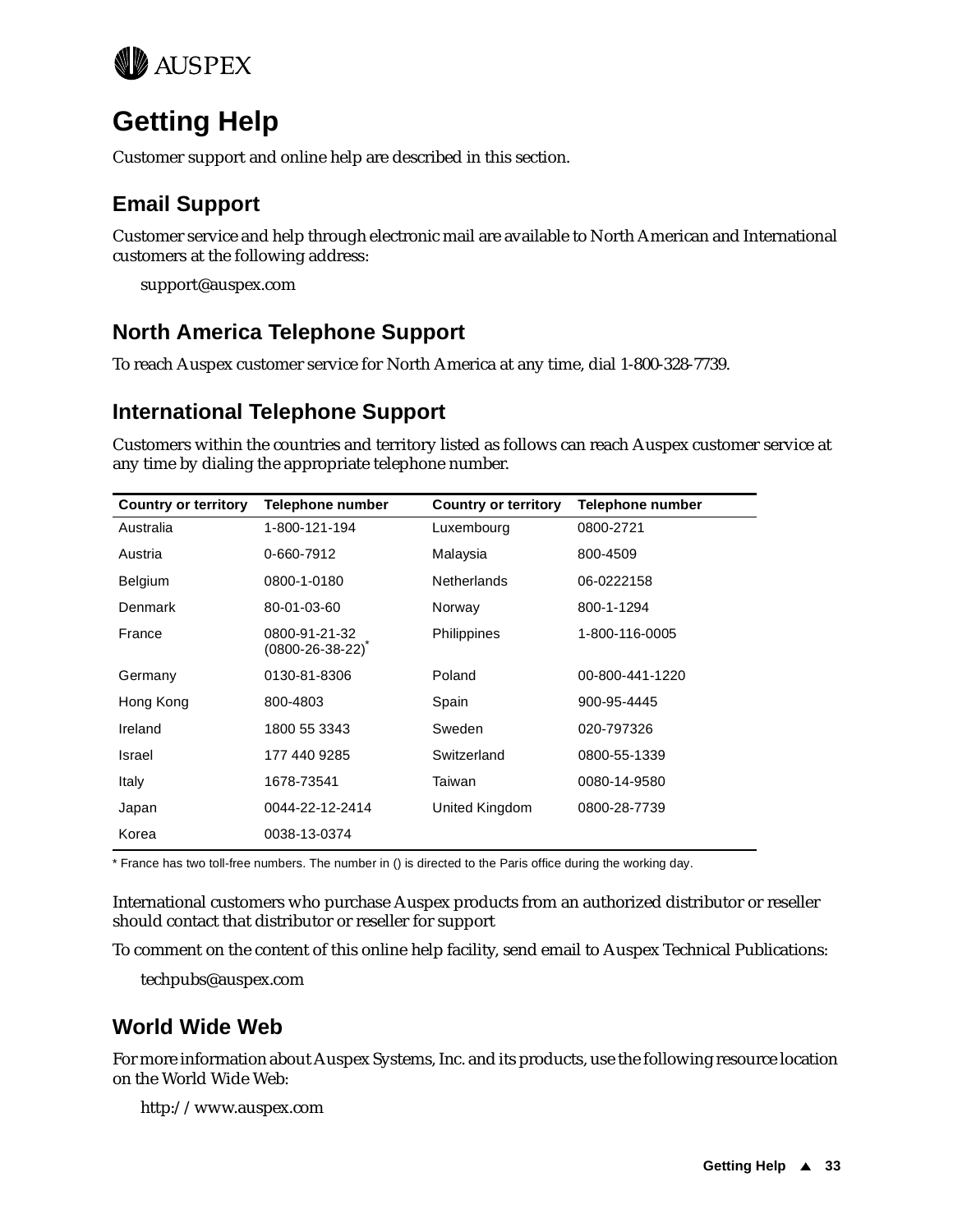

# <span id="page-39-0"></span>**Documentation Changes**

This section updates Version 1.9.2 user documentation.

#### **EtherChannel Manager's Guide**

Chapter 2 should include instructions for obtaining a software license for this product. To obtain a license, follow the instructions in the Premier Software Series CD-ROM booklet, and use a product number of 6138.

In Chapter 2, a number of examples show output from the **ifconfig** command. The output gives an IP address of 172.15.22.0. To be accurate, the example IP address should be 172.15.22.100.

#### **NP (ATM Release 2) Manager's Guide**

Maximum Transmission Unit (MTU) and offnet MTU tuning is not supported for ATM LANE interfaces.

In Chapter 1, in the section "NP (ATM Release 2) Limitations," remove the table entry for MTU size for LANE interfaces.

In Chapter 3, in the section "Configuring LEC Interfaces," remove the lines referencing MTU from the examples.

#### **FastBackup Manager's Guide**

On page 1-4 add the following limitation:

 $\blacktriangle$  FastBackup allows at most two simultaneous backup or restore operations per SP.

#### **System Manager's Guide**

On page 10-13, the section "Displaying and Flushing ARP Tables Used by a Network Processor Board" describes how to display the current entries in the ARP table using the **-d** option of the **ax\_arp** command. The correct option for displaying ARP table entries is **-a**. The **-d** option deletes the tables.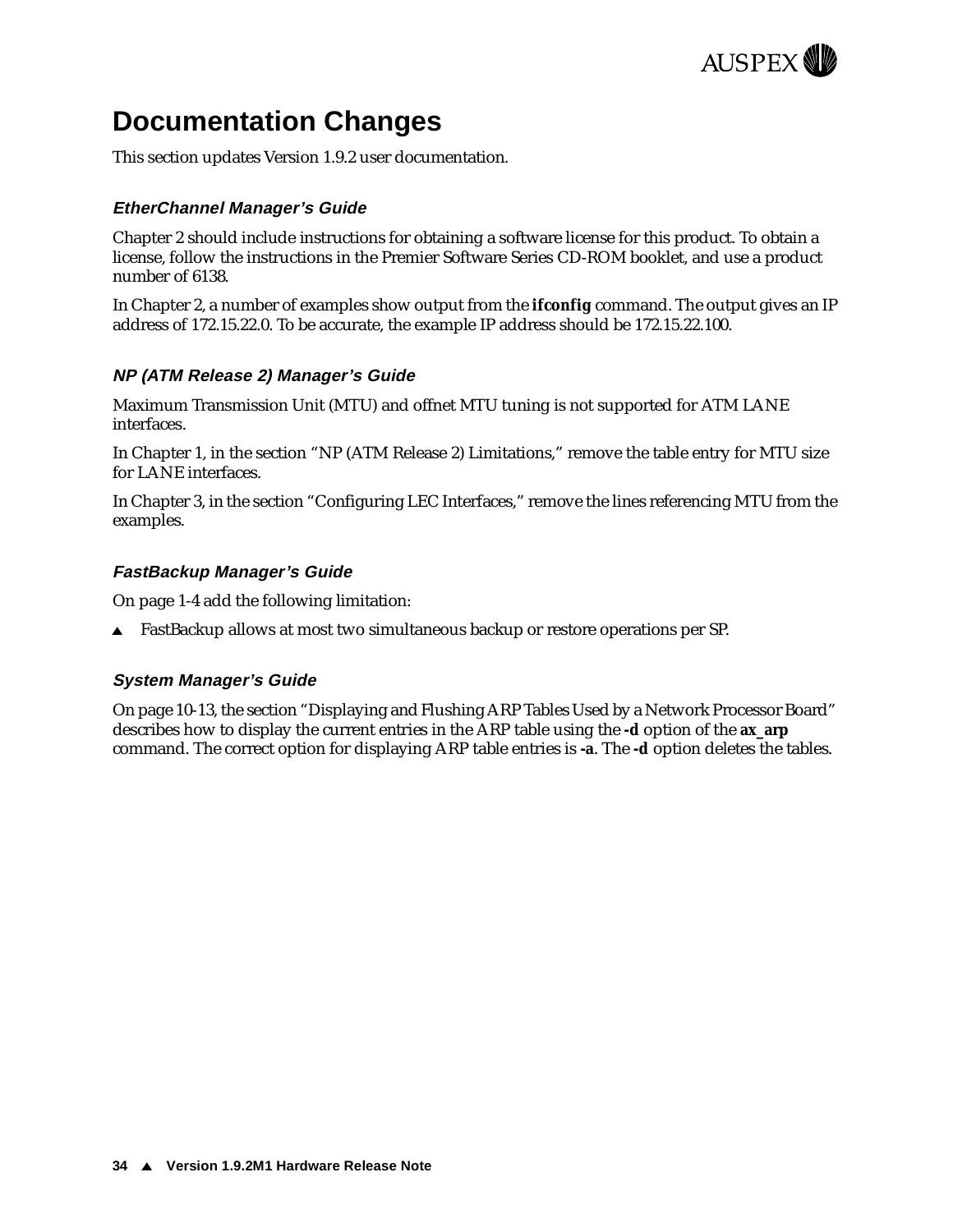<span id="page-40-0"></span>

# **Bugs Fixed**

The following list describes the bugs fixed in Auspex software Version 1.9.2M1.

| ax_config                   | Problem: Low-level disk format degrades ax_config performance. (6541)                                                                                                                                                                                                                                             |
|-----------------------------|-------------------------------------------------------------------------------------------------------------------------------------------------------------------------------------------------------------------------------------------------------------------------------------------------------------------|
| ax_sputil                   | Problem: Multiple invocations of ax_sputil hang in m16u_alloc_shared.<br>(9751)                                                                                                                                                                                                                                   |
| <b>Ethernet connections</b> | <b>Problem:</b> Sun clients set up for Ethernet communications use auto-negotiation<br>to determine the duplex mode of the other end of the connection. When<br>connected to a NetServer through a switch, a hub, or directly back-to-back, the<br>auto-negotiation feature causes unpredictable results. (12900) |
| File system isolation       | <b>Problem:</b> File system is isolated but not flushed. (10652)                                                                                                                                                                                                                                                  |
| Client locks                | <b>Problem:</b> Client lockd restarts may hang processes on other clients. (12555)                                                                                                                                                                                                                                |
| /etc/mtab                   | <b>Problem:</b> If the root file system is full, <b>mount</b> may fail to update /etc/mtab,<br>which results in unexpected behavior of commands that depend on the<br>contents of /etc/mtab to be correct. (2242)                                                                                                 |
| Log messages                | <b>Problem:</b> Improper routing of log messages. (9765)                                                                                                                                                                                                                                                          |
| umount                      | <b>Problem: umount failed after "ls -laR" under LFS. (3530)</b>                                                                                                                                                                                                                                                   |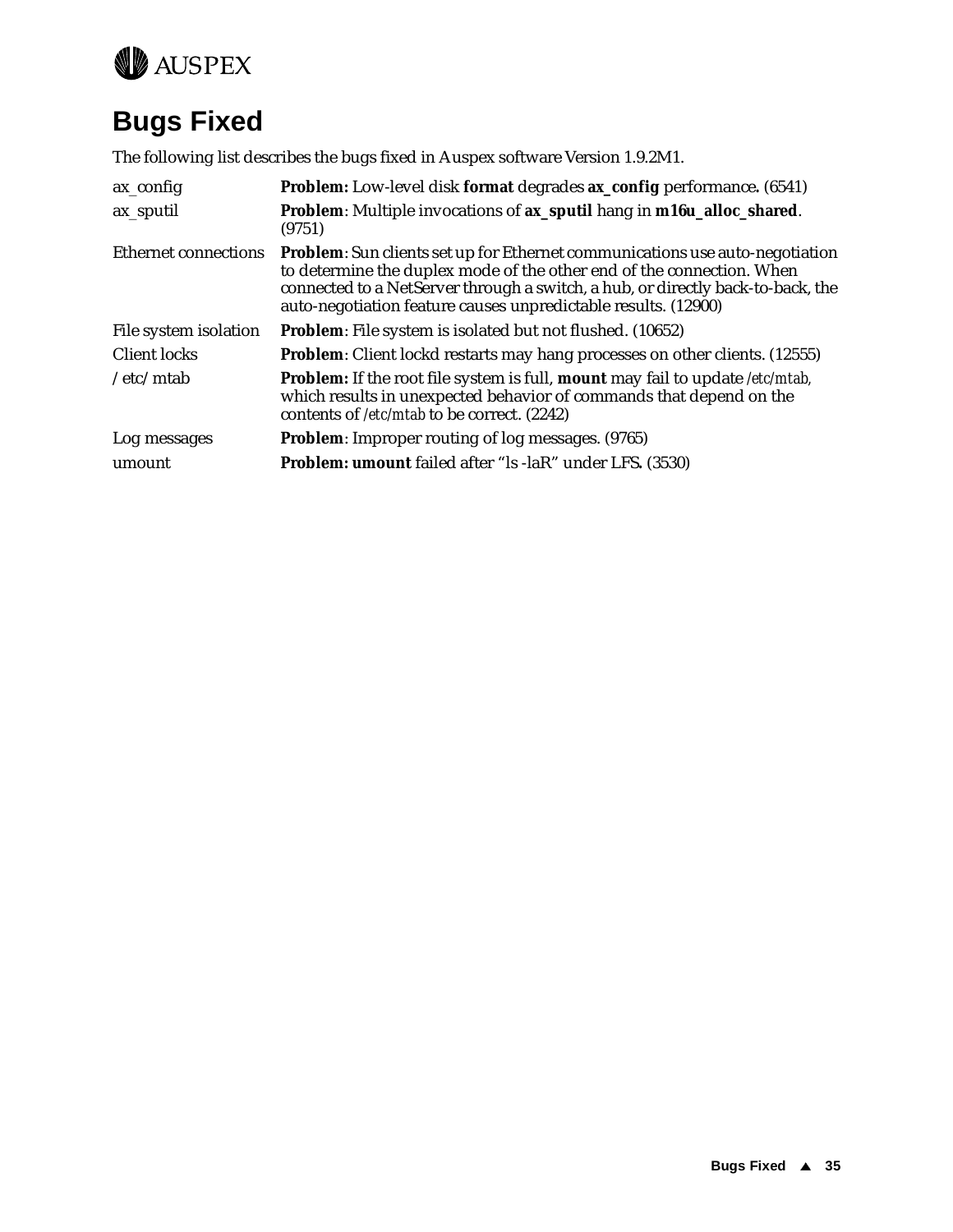

# <span id="page-41-0"></span>**Known Problems**

The following list describes some known problems in this release. We welcome your input about problems that inconvenience you, whether they are on this list or not.

The problems are categorized as *important*, *medium*, and *minor*. By *important*, we simply mean those problems that customers are most likely to be interested in. Where a workaround for a problem is known, that information is provided. The number in parentheses is the Auspex bug number used to track the problem.

#### **Important**

| <b>Boot</b>       | <b>Problem:</b> Some processes won't die, and attempts at rebooting the NetServer<br>can hang the system. (4095)                                                                                                                                                                                                                                                                                                                                                                                       |
|-------------------|--------------------------------------------------------------------------------------------------------------------------------------------------------------------------------------------------------------------------------------------------------------------------------------------------------------------------------------------------------------------------------------------------------------------------------------------------------------------------------------------------------|
|                   | Occasionally when rebooting, some processes do not die and the system hangs.                                                                                                                                                                                                                                                                                                                                                                                                                           |
|                   | <b>Workaround:</b> Press <break> and type <b>b</b> at the PROM monitor prompt to<br/>reboot.</break>                                                                                                                                                                                                                                                                                                                                                                                                   |
| DataGuard         | <b>Problem:</b> DataGuard reboot with an inaccurate /etc/mtab is undesirable.<br>(13172)                                                                                                                                                                                                                                                                                                                                                                                                               |
|                   | During a DataGuard reboot, the system uses /etc/mtab to determine which file<br>systems are active. It remounts those file system that appear in the table. If a<br>file system entry was removed from the table, but is still active, the file system<br>is not remounted after the DataGuard reboot. When the system then attempts<br>to fsck(8) and mount the still-active file system, a mount error similar to the<br>following may appear, even after a successful $fsck(8)$ of the file system: |
|                   | prompt# mount /export<br>mount_lfs: /dev/vp14 is dirty. Run fsck or mount read-only.<br>mount: giving up on: /export                                                                                                                                                                                                                                                                                                                                                                                   |
|                   | <b>Workaround:</b> Do a full system reboot.                                                                                                                                                                                                                                                                                                                                                                                                                                                            |
| <b>DriveGuard</b> | <b>Problem:</b> Need to recover from RAID failed state (12982)                                                                                                                                                                                                                                                                                                                                                                                                                                         |
|                   | A DriveGuard (RAID 5) array that fails as reported by ax_raid stat does not<br>show up as fixed even after a hardware problem is fixed.                                                                                                                                                                                                                                                                                                                                                                |
|                   | Workaround: Reboot the system to get the array back online. The SP board<br>scans for arrays only once, during the boot when arrays are enabled.                                                                                                                                                                                                                                                                                                                                                       |
| <b>DriveGuard</b> | <b>Problem:</b> A DriveGuard array containing a UFS mounted filesystem goes to<br>the failed state, then leads to a system panic.                                                                                                                                                                                                                                                                                                                                                                      |
|                   | Workaround: Do not create a DriveGuard array that includes a UFS mounted<br>file system. If the array goes to the failed state for any reason, the panic can<br>occur.                                                                                                                                                                                                                                                                                                                                 |
| Netgroups         | Problem: Mounts fail for new clients. (11890)                                                                                                                                                                                                                                                                                                                                                                                                                                                          |
|                   | After adding new clients to the netgroups file, clients get a permission denied<br>message when trying to mount from the client. The changes to the file are not<br>seen.                                                                                                                                                                                                                                                                                                                              |
|                   | <b>Workaround:</b> Use the kill(1) command to kill and restart the server daemon<br>rpc.mountd.                                                                                                                                                                                                                                                                                                                                                                                                        |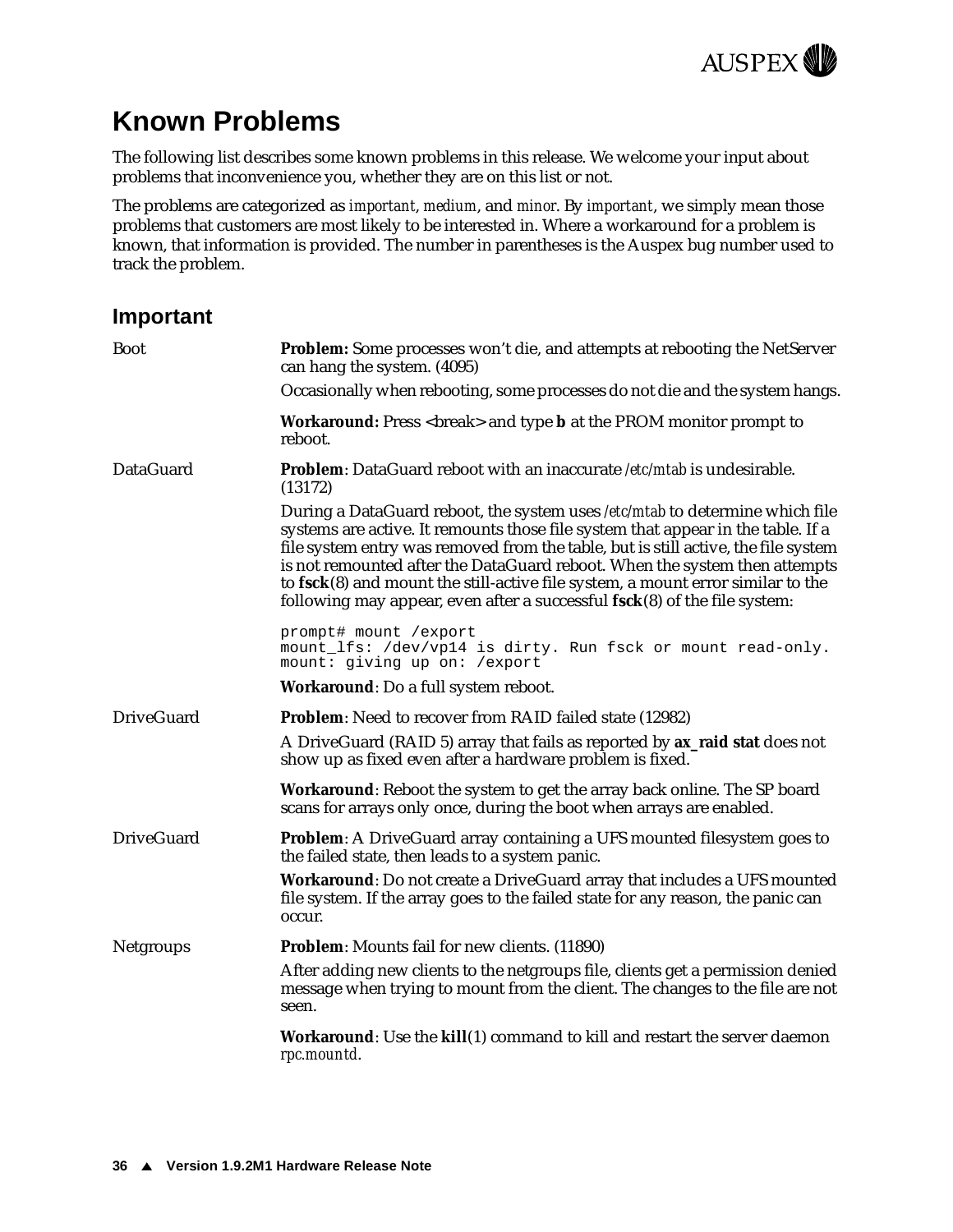<span id="page-42-0"></span>

# **Medium**

| 100Base-T            | Problem: HME with external transceiver reports link down after reboot.<br>(13419)                                                                                                                                                                                                                              |
|----------------------|----------------------------------------------------------------------------------------------------------------------------------------------------------------------------------------------------------------------------------------------------------------------------------------------------------------|
|                      | After a reboot of either end, autonegotiation over an MII-attached device on<br>HME may fail, causing the interface to report the link down on both ends.                                                                                                                                                      |
|                      | Workaround:                                                                                                                                                                                                                                                                                                    |
|                      | 1. Bring the HME interfaces down on both ends.                                                                                                                                                                                                                                                                 |
|                      | 2. Set the speed of the HME interface manually, for example:                                                                                                                                                                                                                                                   |
|                      | ifconfig ahme0 Speed100 fullduplex<br>3. Unplug the transceivers on both ends and leave unplugged for at least 10<br>seconds.                                                                                                                                                                                  |
|                      | 4. Replug transceivers and bring interfaces back up.                                                                                                                                                                                                                                                           |
|                      | For Solaris:                                                                                                                                                                                                                                                                                                   |
|                      | # ndd /dev/hme<br>name to get/set ? adv_autoneg_cap<br>value ? 0                                                                                                                                                                                                                                               |
|                      | name to get/set ? adv_xxxx_cap<br>where xxxx is one of 10hdx, 10fdx, 100hdx, or 100fdx<br>value ? 1<br>(set the rest to 0)                                                                                                                                                                                     |
| ax_config, ax_sputil | <b>Problem: ax_config or ax_sputil</b> may hang while probing a failing disk. (9831)                                                                                                                                                                                                                           |
|                      | Both ax_config and ax_sputil use IOCTL commands to probe devices attached<br>to an SP. If a disk has a failure during the probe process, the utility can hang<br>waiting for a response from the SP. The SP itself is not hung and continues to<br>execute commands for devices other than the failing device. |
|                      | <b>Workaround:</b> The problem is caused by failure of the disk's controller. Check<br>the disk for up-to-date firmware. If the firmware is current, replace the disk.                                                                                                                                         |
| ax_drstat            | <b>Problem:</b> "Magic Number Wrong" is a non-fatal message. (13063)                                                                                                                                                                                                                                           |
|                      | The "Magic Number Wrong" message appears when ax_drstat(8) does not<br>find the Auspex information it expects. A brand new drive or a drive just low-<br>level formatted does not have the information.                                                                                                        |
|                      | <b>Workaround: Run ax_drives(8)</b> on the drive to add the needed information.                                                                                                                                                                                                                                |
| <b>DataGuard</b>     | Problem: DataGuard prevents system dump if HP panics during full reboot.<br>(9958)                                                                                                                                                                                                                             |
|                      | DataGuard should take a full system dump if the HP panics during a reboot,<br>but the dump does not happen.                                                                                                                                                                                                    |
|                      | Workaround: None at this time.                                                                                                                                                                                                                                                                                 |
| fsck                 | <b>Problem: fsck</b> cannot fix / (root) after console<br><br><br><br><br><br><br><br><br><br><br><br><br><br><br><br>and the proof of the proof of the proof of the proof of<br>$(6488)$                                                                                                                      |
|                      | On a system with DataGuard installed, a console <break> followed by the<br/>PROM hpboot command (NFS still active) results in an irreparable root</break>                                                                                                                                                      |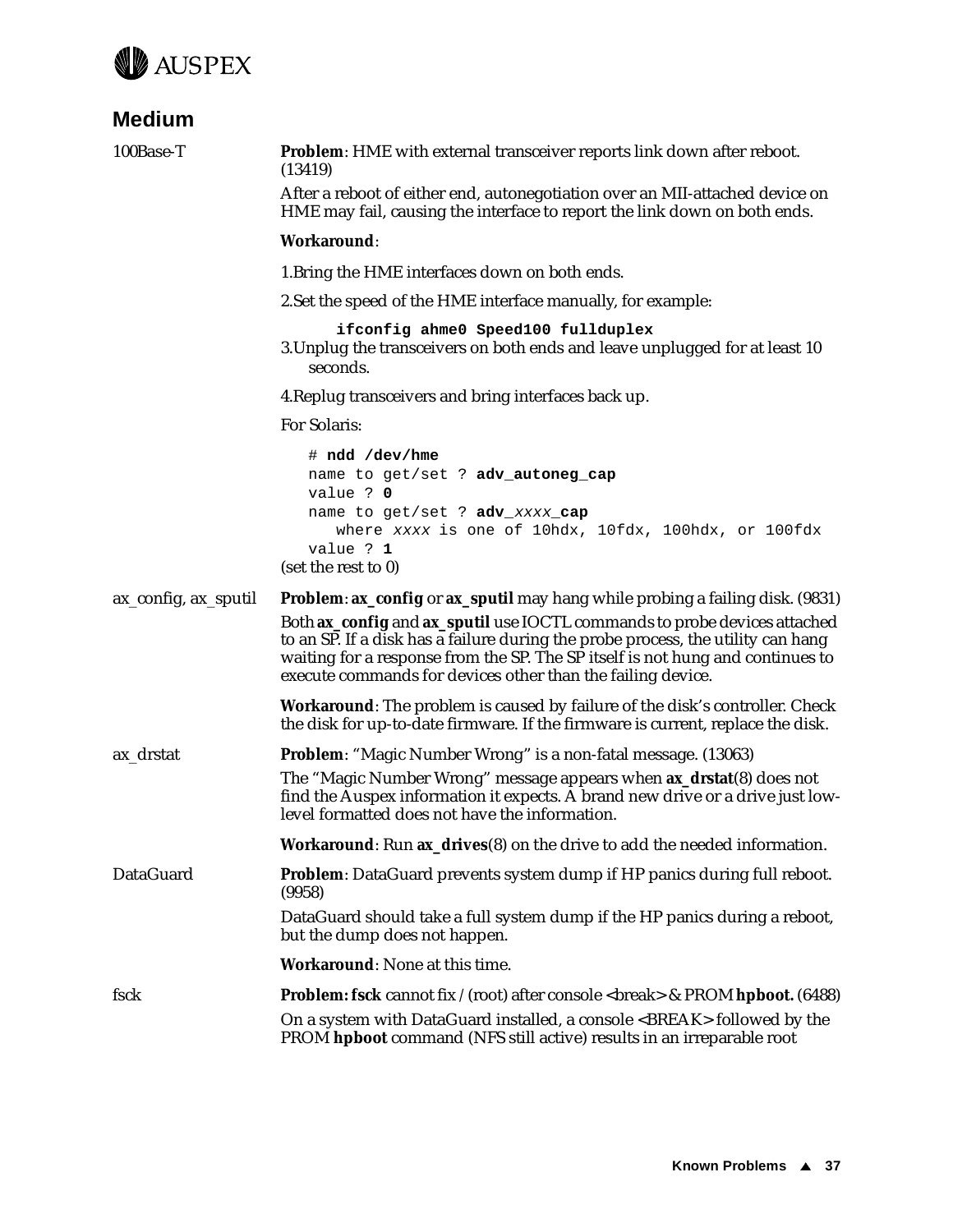

<span id="page-43-0"></span>

|                     | partition that can neither be fscked manually nor recovered with the hpreboot<br>command. Use reboot to force a complete system reboot.                                                                                                                                                                                                                    |
|---------------------|------------------------------------------------------------------------------------------------------------------------------------------------------------------------------------------------------------------------------------------------------------------------------------------------------------------------------------------------------------|
|                     | Workaround: Instead of using hpboot, use hpboot -d, which forces a crash<br>dump and file system sync for the root partition.                                                                                                                                                                                                                              |
| lockd               | Problem: The NetServer should inform NFS client when a lock is granted.<br>(2829)                                                                                                                                                                                                                                                                          |
|                     | Some clients attempted to lock files on a NetServer that are already locked by<br>another process. When the other process released the lock, the client was not<br>sent a message indicating that the lock was granted. The client can wait forever<br>for such a message.                                                                                 |
|                     | Workaround: None. Auspex is investigating the problem.                                                                                                                                                                                                                                                                                                     |
| Mirrored partitions | <b>Problem:</b> Mirrored partitions can be out of sync after a clean reboot. (6148)                                                                                                                                                                                                                                                                        |
|                     | After a clean reboot (shutdown, then boot), a mirrored partition may be out of<br>sync with its twin.                                                                                                                                                                                                                                                      |
|                     | Workaround: Isolate the file system, and fsck each half. If different, identify<br>the bad half, then use ax_mdetach to detach that partition from the mirror.<br>Then ax_mattach it back. This workaround should result in a synced pair.                                                                                                                 |
| System hang         | <b>Problem:</b> The NetServer hangs during a <b>fastboot</b> if the root file system is full.<br>(2692)                                                                                                                                                                                                                                                    |
|                     | Workaround: Press the Break key to escape the boot procedure. When the<br>PROM monitor prompt (HP>) appears, enter $g \theta$ to continue.                                                                                                                                                                                                                 |
| Minor               |                                                                                                                                                                                                                                                                                                                                                            |
| ATM (LANE)          | <b>Problem:</b> Automounter over LANE fails when LES/BUS pair is heavily<br>loaded. (14396)                                                                                                                                                                                                                                                                |
|                     | If you do not access home directory files often, the client does not recognize the<br>home directory unless you ping the NetServer. It appears that the first packet<br>of the mount attempt is being dropped somewhere after it reaches the BUS and<br>before it reaches the Auspex LEC.                                                                  |
|                     | Workaround: None. Auspex is investigating the problem.                                                                                                                                                                                                                                                                                                     |
| ax_config           | <b>Problem: ax_config</b> is very slow when the system is busy. (5848)                                                                                                                                                                                                                                                                                     |
|                     | <b>ax_config</b> runs very slowly when the system is very busy. This occurs<br>especially when disk drives are under high loads.                                                                                                                                                                                                                           |
|                     | Workaround: In many cases, examining /var/adm/config.report provides the<br>same information that is obtained from running <b>ax_config</b> . To update<br>/var/adm/config.report, run ax_config -w at times of low system load. The -w<br>command writes changes to /var/adm/config.report, which can be consulted later<br>for the system configuration. |
| ax ftadmin          | Problem: The ax_ftadmin shutdown command does not kill all ServerGuard<br>processes. (13305)                                                                                                                                                                                                                                                               |
|                     |                                                                                                                                                                                                                                                                                                                                                            |
|                     | The ax_ftadmin shutdown command does not terminate the ax_ftmond<br>process.                                                                                                                                                                                                                                                                               |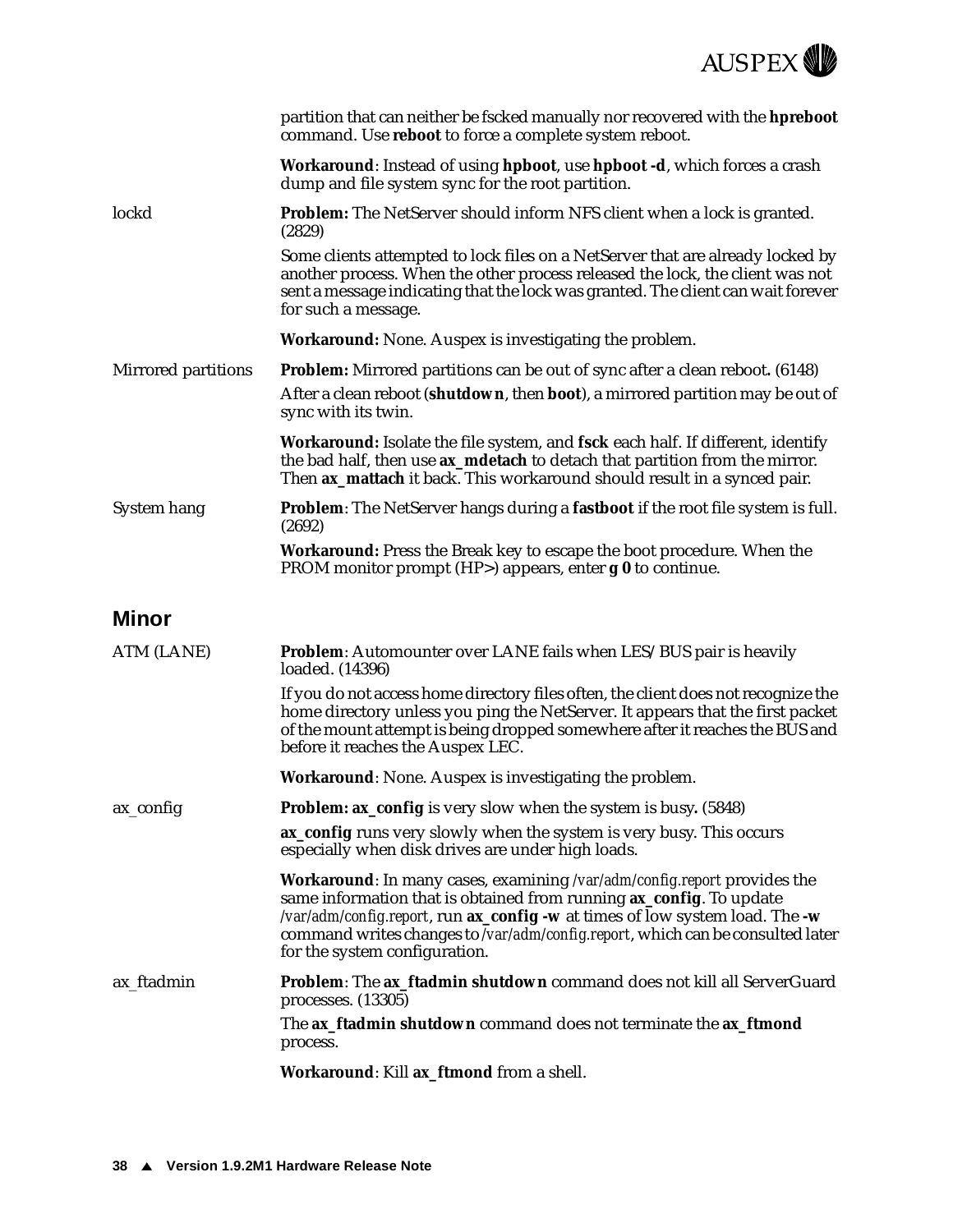

|                      | ax_mdetach/mattach Problem: ax_mdetach and ax_mattach may cause /etc/vpartab to fill up with<br>comments. (8634)                                                                                                                                                                           |
|----------------------|--------------------------------------------------------------------------------------------------------------------------------------------------------------------------------------------------------------------------------------------------------------------------------------------|
|                      | ax_mdetach and ax_mattach note the change they perform by appending a<br>comment to /etc/vpartab. However, the /etc/vpartab file can grow forever<br>because ax_mattach edits the file to return the virtual partition state to normal<br>but does not erase old comments from ax_mdetach. |
|                      | Workaround: The system administrator needs to periodically monitor the size<br>of /etc/vpartab when mirrors are frequently attached or detached and remove<br>expired comments from the file to keep its size manageable.                                                                  |
| <b>Boot</b>          | <b>Problem:</b> On HP V-based servers, pressing the Break key while booting to<br>multi-user mode can cause the HP to panic. (6873)                                                                                                                                                        |
|                      | <b>Workaround:</b> Type "reset" at the PROM monitor prompt (>), and enter the<br>boot command again.                                                                                                                                                                                       |
| hpreboot             | <b>Problem:</b> An <b>hpreboot</b> on a system with isolated file systems returns<br>confusing messages. (6175)                                                                                                                                                                            |
|                      | Workaround: None. Auspex is investigating the problem.                                                                                                                                                                                                                                     |
| Kernel               | <b>Problem:</b> Kernel configuration parameters from <b>in_proto.c</b> don't get<br>forwarded to and acted on by the NPs. (2036)                                                                                                                                                           |
|                      | These parameters include ip_fowarding, ip_subnetslocal, ip_sendredirects,<br>ip_dirbroadcast.                                                                                                                                                                                              |
|                      | <b>Workaround:</b> None. Auspex is investigating the problem.                                                                                                                                                                                                                              |
| Localread            | Problem: Localread for network does not work correctly if the last octet of a<br>network address is not a "*". (13845)                                                                                                                                                                     |
|                      | If the last octet of a network address in the "Localread configuration form" is<br>specified as "a.b.c.0", Localread for that network does not work.                                                                                                                                       |
|                      | Workaround: Use "*" in the last octet when specifying network addresses, for<br>example, "a.b.c.*".                                                                                                                                                                                        |
| lockd                | Problem: lockd is printing an invalid error message. (2505)                                                                                                                                                                                                                                |
|                      | Sometimes rpc.lockd sees errors from trying to clear locks on files. This may<br>generate an error message:                                                                                                                                                                                |
|                      | fcntl(F_RSETLK): Invalid argument.                                                                                                                                                                                                                                                         |
|                      | This indicates that the fcntl() has failed with EINVAL.                                                                                                                                                                                                                                    |
|                      | <b>Workaround:</b> None. Auspex is investigating the problem.                                                                                                                                                                                                                              |
| Mirrored file system | Problem: Disk replacement in a mirrored file system is much too complicated.<br>(6372)                                                                                                                                                                                                     |
|                      | <b>Workaround:</b> None. Auspex is investigating the problem.                                                                                                                                                                                                                              |
| Router               | <b>Problem:</b> Using the Auspex NetServer as a router may cause ARP request<br>flood. (14275)                                                                                                                                                                                             |
|                      | If the Auspex NetServer is used as a router, and any of the clients have an old<br>NFS mount point for which the NFS server does not exist on the network, the<br>Auspex NetServer may generate multiple ARP requests, causing network<br>flooding.                                        |
|                      | <b>Workaround:</b> Unmount the offending NFS mount point from a client to stop<br>the ARP requests.                                                                                                                                                                                        |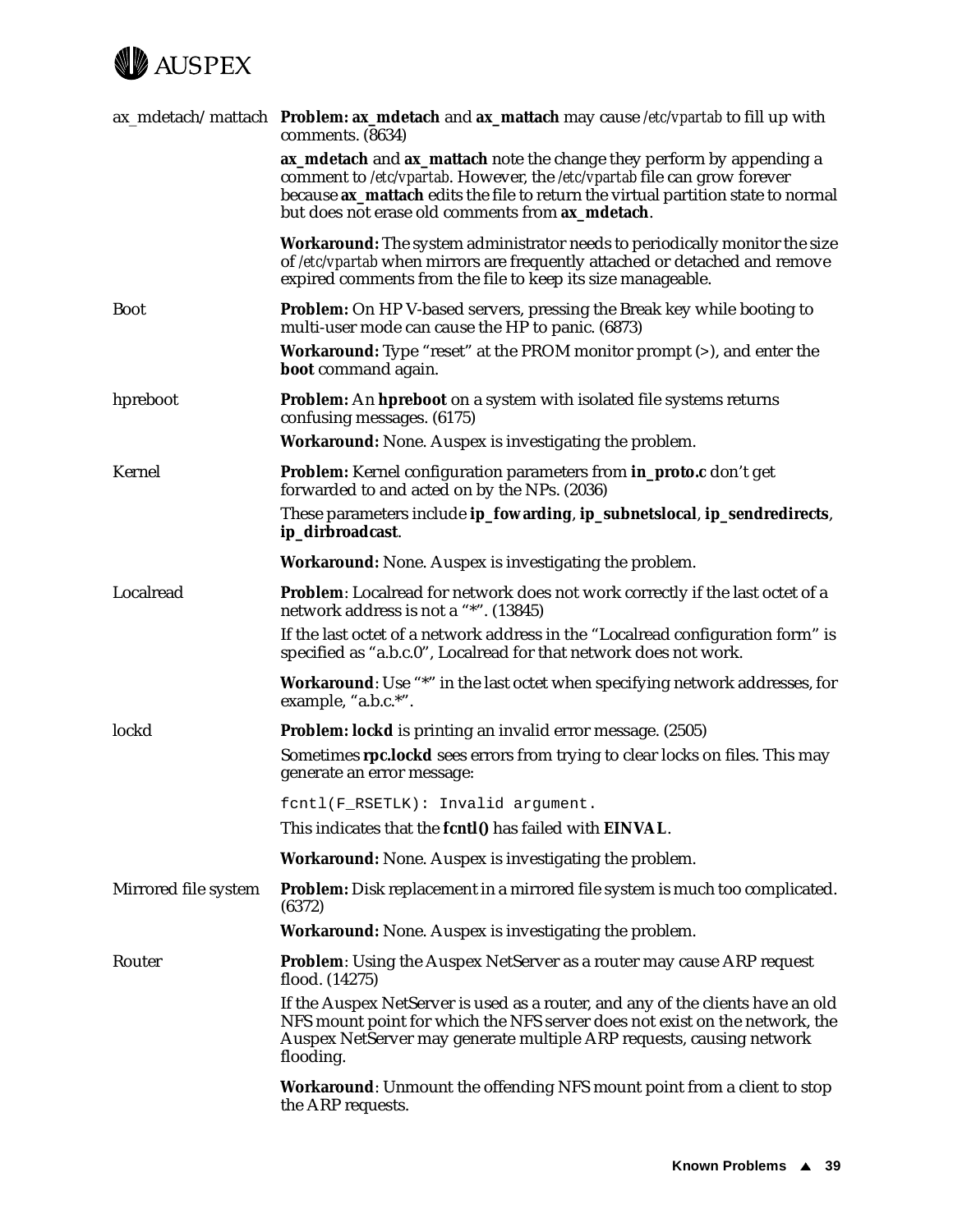

| rpc.rquotad   | Problem: rpc.rquotad is now started from rc.local. (14349)                                                                                                                                                                                                                                                                                                                                                                                                                             |
|---------------|----------------------------------------------------------------------------------------------------------------------------------------------------------------------------------------------------------------------------------------------------------------------------------------------------------------------------------------------------------------------------------------------------------------------------------------------------------------------------------------|
|               | rpc.rquotad is now started from rc.local to ensure that rquotad gets bound to<br>the same port on both servers. Previously this was started by inetd by<br>allocating a port dynamically.                                                                                                                                                                                                                                                                                              |
|               | Workaround: Comment out rquotad in the inetd.conffile.                                                                                                                                                                                                                                                                                                                                                                                                                                 |
| SetupExec     | Problem: Space requirements for SunOS client executables not documented.<br>(4865)                                                                                                                                                                                                                                                                                                                                                                                                     |
|               | The <b>SetupExec</b> section of the <i>System Manager's Guide</i> does not include the<br>space requirements for client software. The /export file system is installed by<br>default on a partition that allows enough space for about two executables.                                                                                                                                                                                                                                |
|               | Workaround: Each architecture-dependent executable uses a variable amount<br>of disk space depending on the release. If you need room for more executables,<br>move /export to a larger partition.                                                                                                                                                                                                                                                                                     |
| shutdown/halt | <b>Problem:</b> Confusing semantics of <b>shutdown</b> , halt, and reboot. (6449)                                                                                                                                                                                                                                                                                                                                                                                                      |
|               | An inconsistency appears in shutdown as compared to halt (and reboot). halt<br>(and reboot) allow:                                                                                                                                                                                                                                                                                                                                                                                     |
|               | Avoid running rc.shutdown and doing any syncing of LFS file systems.<br>-n                                                                                                                                                                                                                                                                                                                                                                                                             |
|               | Do not explicitly call sync(), so if an NFS server from which the<br>-S<br>machine mounted a file system cannot be reached, halt does not hang<br>(but still do the implicit syncing of file systems on a reboot).                                                                                                                                                                                                                                                                     |
|               | shutdown allows -n.                                                                                                                                                                                                                                                                                                                                                                                                                                                                    |
|               | Actually, halt implements -n by not calling the function rc.shutdown() and not<br>calling sync(). Also, on an hphalt (or hpreboot) we do not call rc.shutdown().<br>halt then passes the RB_NOSYNC flag to the SYS_reboot syscall.                                                                                                                                                                                                                                                     |
|               | Further, halt implements -s by just not calling sync(). Again, on an hphalt -s (or<br>hpreboot -s), we do not call rc.shutdown so hphalt -s is the same as hphalt -n.                                                                                                                                                                                                                                                                                                                  |
|               | Now here is the problem. shutdown implements -n by calling either "halt -n"<br>or "reboot -n". This is not what is usually desired, because you want<br>"shutdown" to invoke "rc.shutdown". This turns off NFS services. Moreover,<br>hpshutdown never invokes rc.shutdown, so NFS service is not turned off.                                                                                                                                                                          |
|               | Workaround: Understand the semantics of each of shutdown, hpshutdown,<br>halt, hphalt, reboot, and hpreboot. Do not use shutdown -n if you expect to<br>go into single-user mode with NFS services turned off, because it really does<br>not turn off NFS services.                                                                                                                                                                                                                    |
| tar           | Problem: tar(cpio) gives wrong message on reading non-tar(cpio) format data<br>from a tape. (11367)                                                                                                                                                                                                                                                                                                                                                                                    |
|               | <b>Workaround:</b> Do not use tar (or cpio) on a tape with non-tar (or cpio) format<br>data.                                                                                                                                                                                                                                                                                                                                                                                           |
| WarmStart     | Problem: WarmStart fails with ServerGuard. (13262)                                                                                                                                                                                                                                                                                                                                                                                                                                     |
|               | The WarmStart/ColdStart feature may fail on systems running ServerGuard.<br>If you run the UNIX command reboot -- -c, which causes all the NP boards to<br>run the full board diagnostics on the next reboot, some of the NPs will not run<br>the diagnostics as requested. During the reboot, the error message "Skipping<br>IOPn" displays on the console. The message appears for each NP that sends<br>ServerGuard heartbeats. This problem does not cause boot failures. The only |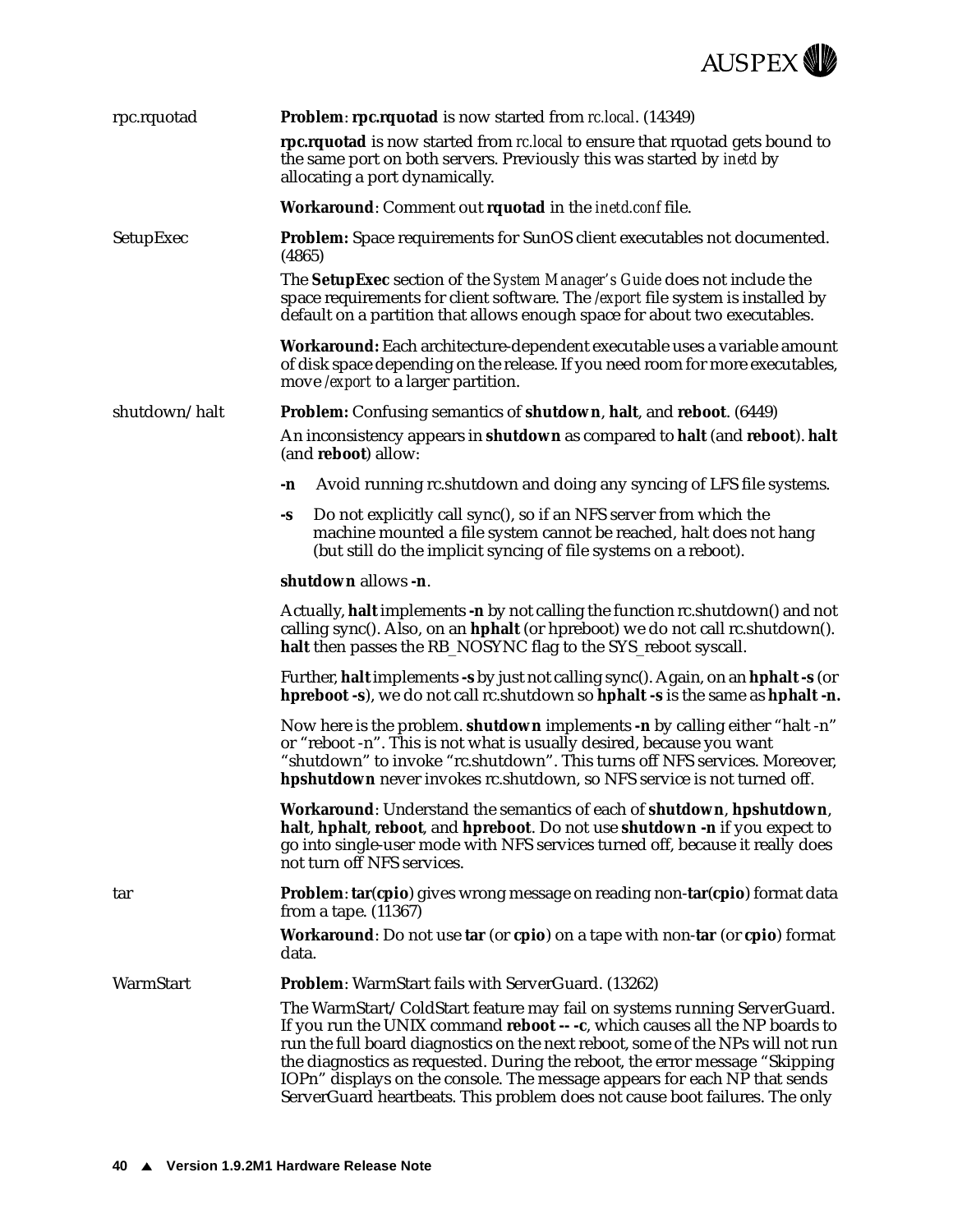

effect is that some NP boards do not run the full diagnostics as requested by the **-c** switch (remember that many tests on the NP are skipped by default to shorten boot time).

**Workaround**: None. Auspex is investigating the problem. An HP PROM change may be required to fix this problem.